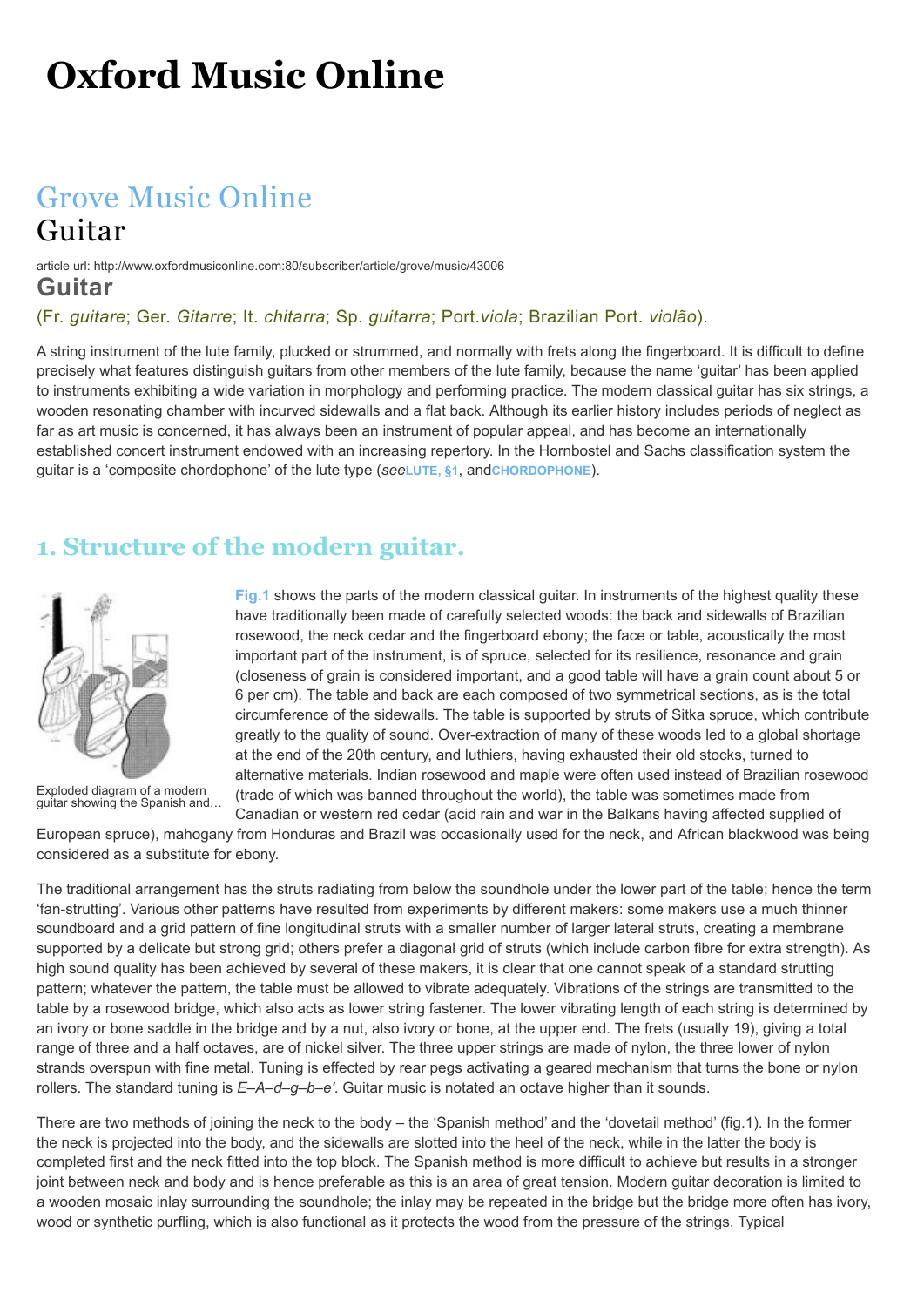measurements for a guitar are: overall length 98 cm; string length 65 or 66 cm; width at the lower bout 37 cm, at the waist 24 cm, and at the upper bout 28 cm; body length 48·5 cm; nut to body 30 cm; depth at the lower bout 10 cm, at the upper bout 9·5 cm.

#### **Harvey Turnbull/Paul Sparks**

### **2. Origins.**

There has been much speculation on the origin of the guitar, and several theories have been proposed to account for its presence in Europe. Some have regarded it as a remote development from the Ancient Greek kithara – as suggested by the etymological relationship of 'kithara' and 'guitar'; others have seen guitar ancestors among the long-necked lutes of early Mesopotamia and Anatolia or in the flat-backed 'Coptic lutes' of Egypt. One subject of disagreement has been whether the guitar was of indigenous European development or was instead among the instruments introduced into medieval Europe by the Arabs; but the application of the name 'guitar', with its overtones of European musical practice, to ancient and oriental lutes betrays a superficial acquaintance with the instruments concerned.

Short-necked lutes, among which the European guitar is classed, appeared many centuries later than the long-necked type. The earliest representations of the guitar shape in a short-necked lute appeared in Central Asia in the 4th and 3rd centuries BCE. From that time until the 4th century CE Central Asian lutes were of many kinds; the guitar shape is found in examples dating from the 1st to the 4th century CE. The type is not met again until its appearance in Byzantine miniatures of the 11th century as a bowed instrument, and from this time the guitar form was similarly depicted in medieval iconography (*see***[FIDDLE](http://www.oxfordmusiconline.com/subscriber/article/grove/music/09596)**). Plucked lutes appeared in a variety of shapes in the Middle Ages; some citoles (which were plucked with a plectrum) approach guitar shape and are depicted with frets (*see***[CITOLE](http://www.oxfordmusiconline.com/subscriber/article/grove/music/05829)**).

The history of the guitar in Europe can be traced back to the Renaissance. Guitars from this period were constructed with both curved and flat backs and the main identifying feature of the Renaissance guitar is the characteristic outline of its frontal aspect, a shape it shared with the vihuela.

Instrument names related to 'guitar' occur in medieval literature from the 13th century onwards, but many are now thought to refer to the gittern, which differed in several respects from the Renaissance guitar (for a discussion of some of these early names, *see***[GITTERN](http://www.oxfordmusiconline.com/subscriber/article/grove/music/11223)**). However, the late 15th-century gittern was, according to Tinctoris (*c*1487), tuned 4th–major 3rd–4th, a tuning used also for the contemporary four-course lute and some four-course guitars. Iconographical evidence suggests that the extension of the range of the European lute dates from the beginning of the 15th century (paired strings having been introduced in the 14th). A fifth course was added in the treble, and later in the 15th century a sixth course was added in the bass, resulting – to judge partly by 16th-century musical evidence – in the tuning*G/g*–*c/c*′–*f/f*′–*a/a*–*d*′*/d*′–*g*′. This interval pattern, but with all the courses tuned at unison, was shared by the *vihuela de mano*, which replaced the lute in Spain. 'Vihuela' was first qualified by *de mano* (finger-plucked) in the 15th century; earlier related names were *Vihuela de peñola* and *vihuela de arco*. It seems clear that the finger-plucked vihuela was an adaptation of the guitar-shaped bowed instrument. The basic form was retained, but features better suited to a plucked instrument were adopted, namely a lute-type bridge and a central rose.

It was also during the 15th century that the Renaissance four-course guitar appeared, an instrument which had much in common with the lute and the vihuela. The strong influence from these two instruments is attributable to their artistic superiority to the guitar: the wider range afforded by their extra strings would have allowed more ambitious music to be played on or composed for them. Depictions of the four-course guitar from various regions have enough in common to indicate that a single type of instrument had been established in general usage; the complete outline of the guitar is apparent in them all, as are the central rose, the lute-type bridge and frets. In 16th-century depictions the guitarist's right hand approaches the strings from above; no plectrum is used (as this would not allow polyphonic music to be realized). One of the four-course guitar tunings had doublings at the upper octave in the lowest course. Other features of the lute that appeared in the guitar were the rose, the bridge (fixed to the table) and the rounded, ribbed back. The flat back was shared with the vihuela, as was the waisted frontal outline (for illustrations, *see***[VIHUELA](http://www.oxfordmusiconline.com/subscriber/article/grove/music/29360)**).

#### **Harvey Turnbull/Paul Sparks**

# **3. The four-course guitar**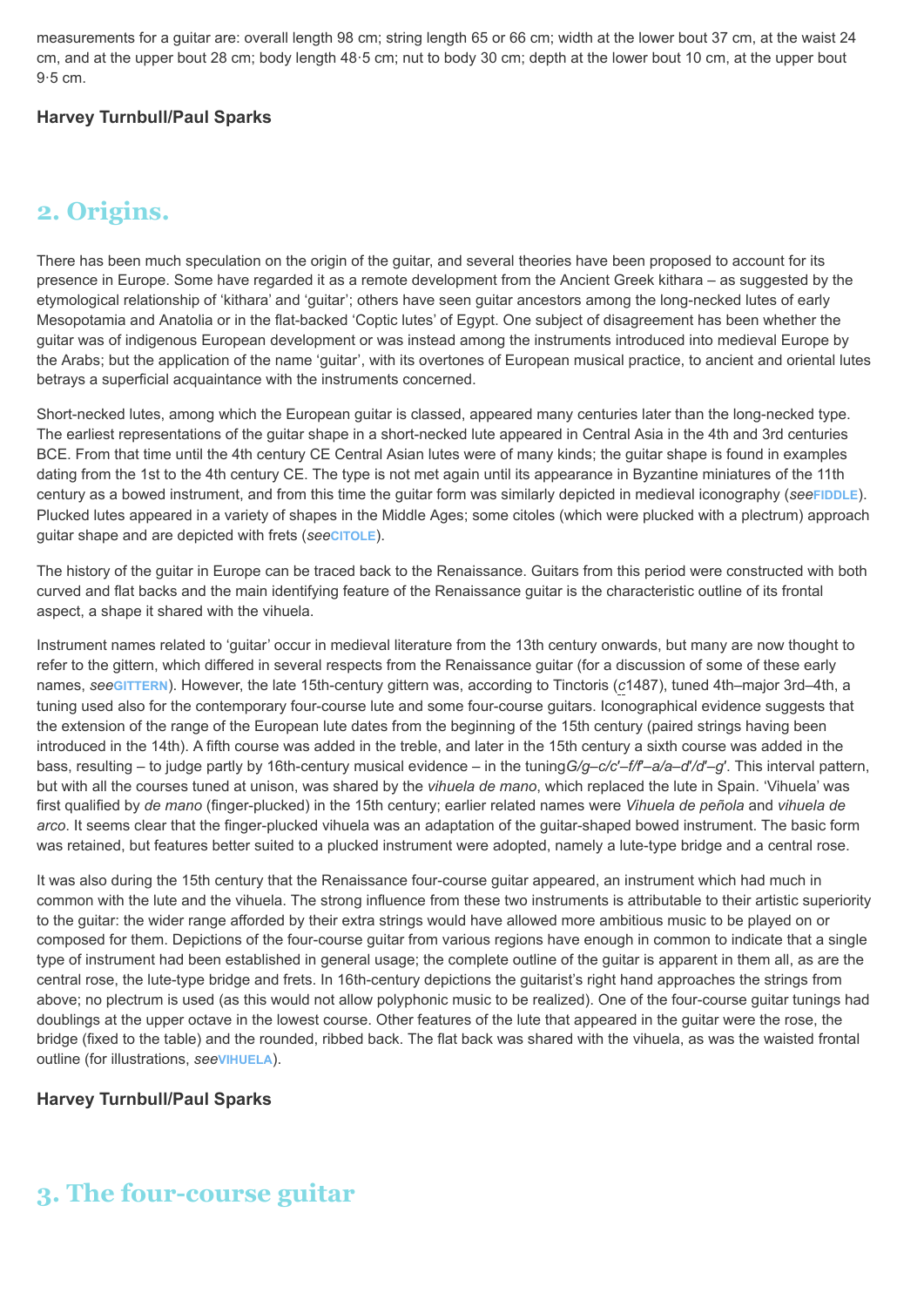<span id="page-2-0"></span>

[Typical four-course guitar: title](http://www.oxfordmusiconline.com/subscriber/article/img/grove/music/F010635)page of Guillaume Morlaye's 'Premier livre de…

(Fr. *guiterre*, *guiterne*; It. *chitarrino*, *chitarra da sette corde*, *chitarra Napolitana*; Sp. *guitarra de quatro ordines*). 16th-century guitars were much smaller than the modern instrument, and the four-course instrument could be described as a treble guitar. Juan Bermudo (*El libro llamado Declaración de instrumentos musicales*(Osuna, 1555/*R*, chap. lxv) described the guitar as smaller (*mas corto*) than the vihuela and this is borne out both by contemporary iconography (**[fig.2](#page-2-0)**) and by the technical requirements for the left hand in much of the surviving music. In the 16th century even five-course guitars (as opposed to the five-course vihuelas described by Bermudo) seem to have been small instruments. The length of a five-course guitar made by Belchior Dias in 1581 (Royal College of Music, London) is only 76·5 cm. Other features of the 16th-century instrument – shared by other plucked instruments of the period – were a rose, often

of intricate construction, instead of an open soundhole; gut frets tied round the neck (eight to ten frets seems most usual); and a bridge set low in the table (this allows the Dias guitar to have a vibrating string length of 55·4 cm).

The basic interval pattern of the gut strings was 4th–major 3rd–4th; there was, however, a variety of tunings applied to the courses. Bermudo described and gave letter names for tunings which result in the following: *g*′/*g*–*c*′/*c*′–*e*′/*e*′–*a*′ (*temple nuevos*) and *f*′/*f*–*c*′*c*′–*e*′/*e*′–*a*′ (*temple viejos*). He said that the old tuning (*viejos*) was better for 'old romances and strummed music', and that the new tuning should be preferred for 'modern music'. (The old tuning is found in contemporary French guitar books as 'à corde avalée',*see* **[CORDES AVALLÉES](http://www.oxfordmusiconline.com/subscriber/article/grove/music/06470)**). Both the old and new tunings have the fourth course in octaves; the lower, and thicker, of the pair of strings is called a 'bordón' by the Spanish and a 'bourdon' by the French. The particular stringing arrangement of the fourth course (with the lowest string closest to the third course) is deduced from internal evidence of the instrument's full repertory, and is corroborated both by similar evidence for the five-course guitar (see §4) and the survival of this practice in folk guitars from Spain, Portugal, Brazil etc. Not all music sources require this lower string. Scipione Cerreto (*Della prattica musica*,

Naples 1601/*R*) gave a totally re-entrant tuning with no lower octave on the fourth course: *g*′/*g*′–*d*′/*d*′–*f* ′/*f* ′–*b*′, that is, Bermudo's *temple viejos* intervals but a tone higher. This tuning is corroborated by an anonymous print of 1645, *Conserto vago*, a suite of pieces for a trio consisting of guitar, lute and theorbo, in which the guitar has to be tuned as above in order to comply with the normal tunings of the other two instruments.

In addition to guitar tunings, Bermudo provided information about how pre-existing vocal and instrumental music could be intabulated for the guitar. He noted (f.xxix*v*), that one could imagine (*ymaginar*) guitars, vihuelas etc. tuned to any desired pitch level, so that even if the written pitches did not happen to fit the actual tuning of the instrument, they would still fit comfortably on the fingerboard. In other words, one could transpose the music to fit on one's instrument. Many modern editors have misunderstood this practical instruction, and have produced editions in which the music is transcribed into unlikely pitches. Bermudo went on to advise the beginner to make fingerboard diagrams for various pitch levels to aid in making intabulations (f.xcvi*v*). It seems clear from his discussion that one size of instrument tuned to one actual pitch level was intended for all the music, and not different size guitars and pitches.

Most of the evidence of iconography, music sources and tuning instructions indicate that the four-course guitar was a small, treble instrument; however, fragments of *An Instruction to the Gitterne* (almost certainly a translation and edition by James Rowbotham (London, *c*1569) of Adrian Le Roy's lost *Briefve et facile instruction pour … la guiterne*, Paris, 1551), gives the tuning pitches in staff notation as *c*–*f*–*a*–*d*′. If taken literally, this implies a larger four-course guitar. Michael Praetorius (*PraetoriusSM*, ii), who is likely to have consulted one of these prints, cites the same pitches. But as this is the only evidence for a larger instrument, the possibility of a printing error in the Rowbotham print must be considered. The C clef in the tuning chart appears on the fourth line, but may have been intended for the second; in which case, the tuning would be the same as Bermudo's *temple nuevos*. Certainly, all present evidence suggests that from the mid-17th century the term 'gittern' was used in England to refer to a small, treble instrument (although, by this time, but not before, there is evidence that it may have pertained to a wire-strung, cittern-like instrument).

In the performance of polyphonic music quitar technique was similar to that of the lute and vihuela; the right hand was supported by the little finger resting on the bridge or on the table, and the production of sound was generally achieved by the thumb and first two fingers plucking the strings. Such a position was made possible by the low height of the strings over the table, which itself lay flush with the fingerboard. Music was notated in tablature. The various systems used four lines to represent the courses; in music printed in Spain and Italy the lowest line represents the highest-sounding course (establishing a physical correspondence between the instrument in playing position and the music), while this is reversed in French sources (establishing an intellectual relationship between the highest line and the higher sounds). The Spanish and Italian systems use numbers to indicate the frets to be stopped (0, open string; 1, first fret etc.); the French system uses letters (*a*, open string; *b*, first fret etc.). Rhythm is indicated by note values above the 'staff'; these follow the quickest-moving part, so longer-held notes have to be inferred by the performer. Although Bermudo gave advice on locating notes that might not be obtainable in some positions because of ostensibly Pythagorean tuning systems, guitar tablature is actually based on a temperament with most of the semitones equal in size.

The earliest surviving music for the four-course guitar appears in Alonso Mudarra's *Tres libros de musica en cifras para vihuela*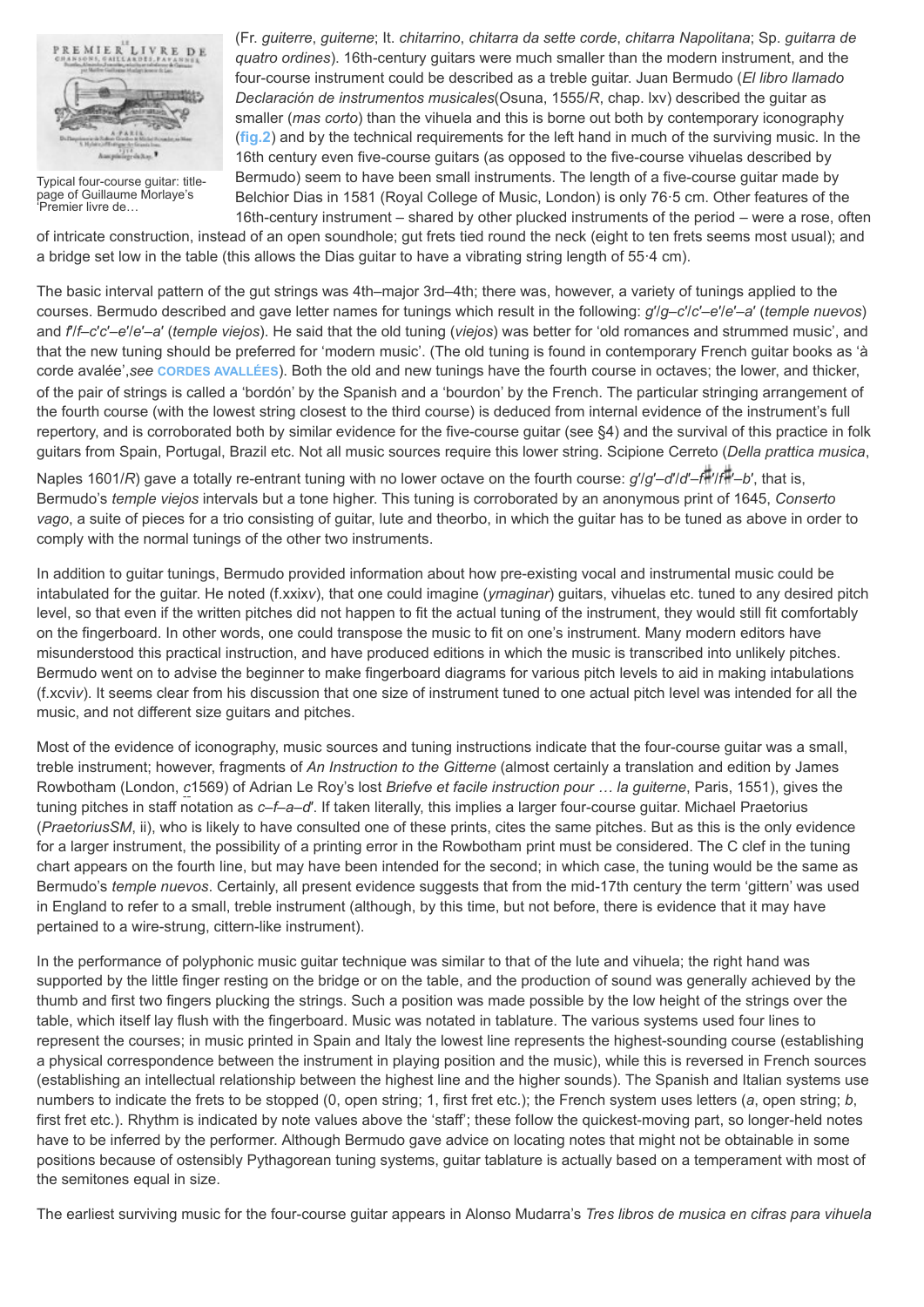(Seville, 1546/*R*): four fantasies (one in the *viejos* tuning), a 'pavana' and a setting of *O guardame las vacas*, which uses the romanesca ground. The music is of the same high quality as Mudarra's vihuela music, which comprises the bulk of the collection. The earliest Italian source is Melchiore de Barberiis's lutebook *Opera intitolata contina … Intabolatura di lauto …* libro decimo (1549<sup>39</sup>) in which are found four 'fantasias' for guitar. These are actually light dance pieces; one of them was reprinted by Guillaume Morlaye (1553<sup>34</sup>) as a 'branle'.



[Typical four-course guitar: title](http://www.oxfordmusiconline.com/subscriber/article/img/grove/music/F010635)page of Guillaume Morlaye's 'Premier livre de…

It was in France that music for the four-course instrument flourished. Beginning with the (lost) first book of Guillaume Morlaye (1550), a series of guitar books published by the printers Granjon and Fezandat included music by Morlaye (book 1, RISM 1552<sup>32</sup>/*R*, see [fig.2](#page-2-0); book 2, 1553<sup>34</sup>/*R* (Fezandat alone); book 4, 1552<sup>33</sup>/*R*(Fezandat alone)) and Simon Gorlier (book 3, 1551²²/*R*). A concurrent series was published by the printers Le Roy and Ballard with music by Le Roy (book 1, 1551<sup>23</sup>/*R*; book 2, 1555/*R*; book 3, 1552/*R*; book 5, 1554<sup>33</sup>/*R*) and Grégoire Brayssing (book 4, 1553/*R*). The repertory in these publications comprises a wide range of material from simple dance settings and intabulations of chansons to rather fine fantasias. Some of the dance settings have virtuoso divisions and the fantasias include four by the famous lutenist Alberto da Ripa which compare favourably with his best lute fantasias. Le Roy's second

and fifth books are entirely for solo voice and guitar. Among Spanish sources Miguel de Fuenllana's vihuela collection *Orphenica lyra* (Seville 1554/*R*) also contains guitar music, including Juan Vasquez's *Covarde cavallero*and a *romance*, *Passavase el rey moro*, both for voice and guitar (the vocal line is indicated by red ciphers within the tablatures). There are also six fantasias and a setting of 'Crucifixus est'. In England and elsewhere the four-course instrument also enjoyed some popularity. In addition to Rowbotham's *An Instruction to the Gittern*, there are some English lute manuscript sources which contain samples of four-course guitar tablature (*[GB-Lbl](http://www.oxfordmusiconline.com/subscriber/article_citations/grove/music/43006#abbr-explained)* Stowe 389; *[GB-Lbl](http://www.oxfordmusiconline.com/subscriber/article_citations/grove/music/43006#abbr-explained)* Add.30513; *[US-NH](http://www.oxfordmusiconline.com/subscriber/article_citations/grove/music/43006#abbr-explained)*'Braye lutebook' (ed. in Ward,

B1992)). Phalèse, who was active in Leuven, printed two collections for the instrument (1570<sup>35</sup>, 1573, lost). Much of the music in the first book was taken from the earlier French publications. The instrument was widely used in Italy, and a number of Italian manuscript sources from the late 16th and early 17th centuries survive in European libraries. (For an extensive listing of guitar sources see Tyler, A1980, pp.123–52).

Although the four-course instrument is generally regarded as a Renaissance guitar because of its 16th-century repertory, it continued to be widely used, mainly for playing popular music, throughout the 17th and 18th centuries. Agostino Agazzari (*Del sonare sopra 'l basso*, Siena, 1607) recommended its use in a continuo ensemble; the 1645 *Conserto vago*collection has already been mentioned. Pietro Millioni (*Corona del primo, secondo, e terzo libro*, Rome, 1631) provided a chord chart for the four-course as well as for the larger, five-course guitar, and thus provided a clue as to its use in the enormous repertory of strummed guitar music. In London, John Playford published *A Booke of New Lessons for the Cithern and Gittern* (?2/1652), half of which is devoted to English popular tunes arranged for a small instrument tuned to guitar intervals. It is not clear whether this instrument, the gittern, is wire-strung like the cittern or whether the term 'gittern' was still used at this late date to indicate the guitar.

All known editions of Joan Carles Amat's *Guitarra española*from 1626 to *c*1819 (1st edn, ?1596, lost) contain a chapter on the four-course guitar, indicating perhaps the little instrument's continued, if limited, use into the 19th century. In Spanish and Portuguese cultures, both in the Old and New Worlds, small treble guitars have been in use and continue in use to the present day. The modern ukulele tuning *g*′–*c*′–*e*′–*a*′ is the same as Bermudo's tuning (without a *bordón*), and the alternative ukulele tuning *a*′—*d*′–*f* –*b*′ is remarkably similar to Cerreto's re-entrant tuning of 1601.

**James Tyler**

# **4. The five-course guitar**

(It. *chitarra spagnuola*; Sp. *guitarra*). Iconographic sources confirm that five-course guitar-like instruments were in use from at least the end of the 15th century, especially in Italy. The Italian term 'viola' was applied to these as well as to instruments with six and seven courses. The terms 'viola' and 'viola da mano' (and their Spanish equivalent 'vihuela') were often used generally to mean instruments of this general type and shape; sometimes the small four-course instrument was also included. Fuenllana (f.IV), for example, wrote about the 'vihuela de Quatro Ordenes, Que Dizen Guitarra'. He also printed the earliest known music for a five-course instrument ('vihuela de cinco ordenes'), fantasies and vocal intabulations that require an instrument tuned to guitar intervals (starting from the fifth course; 4th–4th–major 3rd–4th), though he made no mention of specific pitches or stringing. Bermudo referred to a 'guitarra de cinco ordenes', saying that one could be made by adding to the four-course guitar a string a 4th above the existing first course (f.xxviii*v*). He also described new and unusual tunings for it as well as for a 'guitarra grande' of six courses and for the four-course instrument. No music survives for any of these tunings. The previously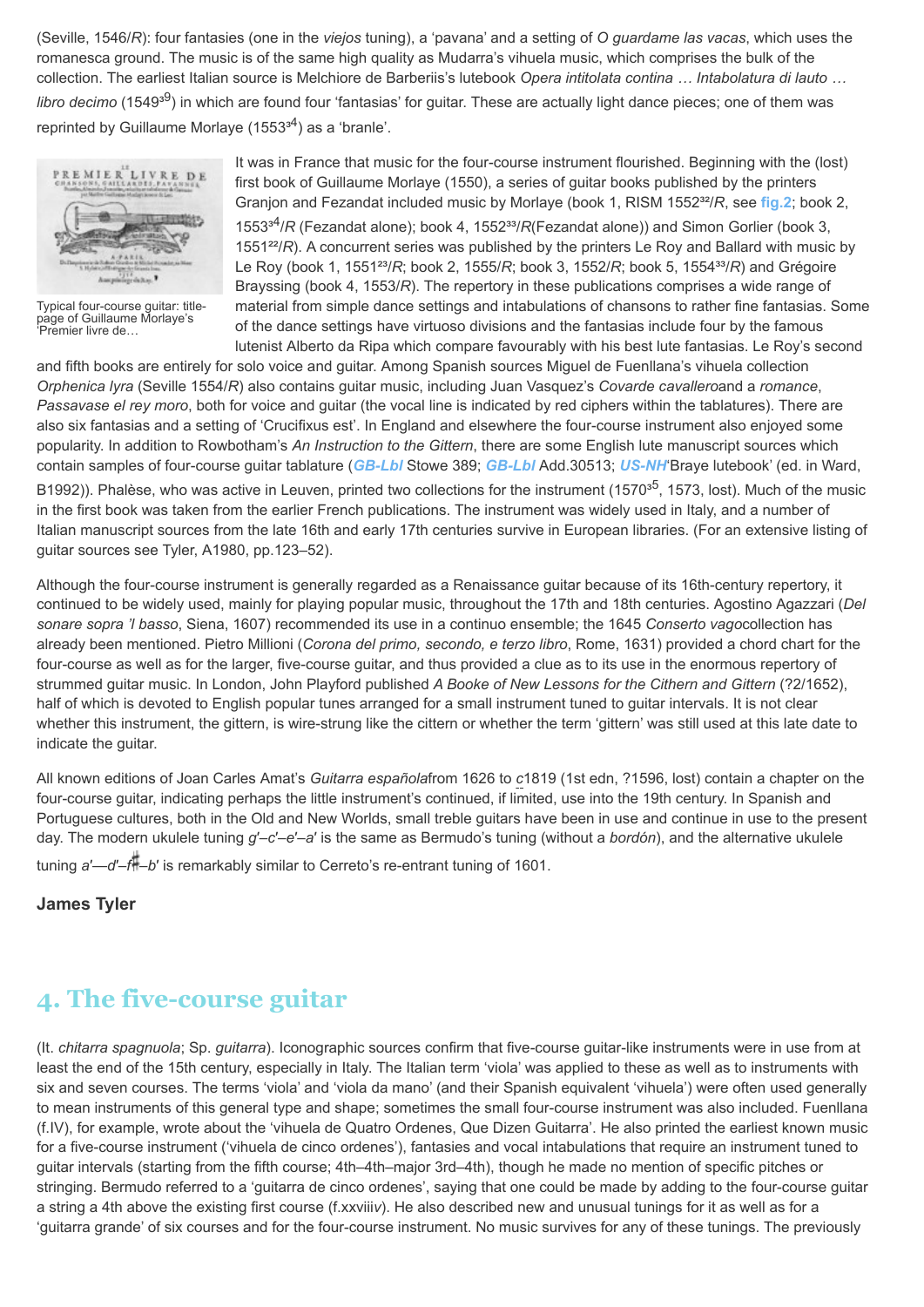described Dias guitar could be an example of Bermudo's 'guitarra de cinco ordenes' (later Italian sources call this type of small instrument a 'chitarriglia').

A French source, the drawings of Jacques Cellier (*Recherches de plusieurs singularités*, *c*1583–7; *[F-Pn](http://www.oxfordmusiconline.com/subscriber/article_citations/grove/music/43006#abbr-explained)* fonds fr.9152), shows a four-course instrument (seven strings) with a tuning chart for a five-course instrument: *g*–*c*/*c*′–*e*–*a*–*d*′ (octave stringing is shown only for the fourth course). This re-entrant tuning would be, if the third course were raised a semitone, a typical stringing arrangement (with its bourdon on the fourth course) for the playing of much of the later Italian and French 'art' music written for the guitar. A first course at *d*′ was fairly common (see, for example, Benedetto Sanseverino, *Intavolatura facile* (Milan, 1620)), though a first course at *e*′ was to become the standard. Spanish sources often recommended *bordónes* on both the fourth and fifth courses, especially if the guitar was to be used only for strumming. The earliest known edition of Amat's booklet on the guitar (1626) gives the following tuning:*A*/*a*–*d*/*d*′–*g*/*g*–*b*/*b*–*e*′; one assumes that the lost first edition (?1596) gave the same information.

From the 17th century, tuning information frequently indicated no bourdons at all. This produced a totally re-entrant tuning: *a*/*a*–*d*′/*d*′–*g*/*g*–*b*/*b*–*e*′ with the lowest pitch that of the third course (see, for example, Luis de Briçeño:*Método* … *para aprender a tañer la guitara a lo español* (Paris, 1626/*R*); Marin Mersenne: *Harmonie universelle*, ii (Paris, 1636–7/*R*); Francesco Valdambrini:*Libro primo d'intavolatura di chitarra* (Rome, 1646), *Libro secondo* (Rome, 1647); Antoine Carré: *Livre de guitarre*(Paris, 1671/*R*); Gaspar Sanz: *Instruccíon de música sobre la guitarra española* (Zaragoza, 3/1674)). Two Italian sources for this re-entrant tuning offer another variant: *a*/*a*–*d*′/*d*–*g*/*g*′–*b*/*b*–*e*′ with an upper octave on the third course (*[I-MOe](http://www.oxfordmusiconline.com/subscriber/article_citations/grove/music/43006#abbr-explained)* Campori 612.X.L.10.21 and *[I-Bc](http://www.oxfordmusiconline.com/subscriber/article_citations/grove/music/43006#abbr-explained)* AA360). The most common modification to the re-entrant type tuning was *a*/*a*–*d*′/*d*′–*g*/*g*–*b*/*b*–*e* ′ which, judging by the musical requirements of their tablatures, was used by the leading composers of guitar solos of the time: Francesco Corbetta, Angelo Michele Bartolotti, Giovanni Battista Granata, Robert de Visée (**[ex.1](#page-4-0)**), Ludovico Roncalli, and others.

<span id="page-4-0"></span>

Ex.1 Robert de Visée: Suite no.9 (Livre de pièces pour la guittare, 1686)

The reason for these re-entrant tunings becomes clear from the original tablatures: in much of the 'art' music for guitar (as opposed to exclusively strummed music), the high, re-entrant fifth course was used melodically in scale passage-work in conjunction with the other treble courses; rarely was the fifth course used as a bass. The fourth course too was used most often in the same fashion as the fifth. A typical idiom was that which Sanz called 'campanelas' (little bells): as many open strings as possible were employed in the notes of scale passages, so that the notes rang on, one melting into the next in the manner of a harp or bells (see **[ex.2](#page-4-1)**). Even when a bourdon was used on the fourth course the stringing arrangement was technically important, with the upper octave string placed nearest the fifth course and the bourdon nearest the third course; this allowed the player the choice of striking the upper of the pair alone (needed most frequently), or including the bourdon when the music required the lower octave. This stringing was mentioned by Lucas Ruiz de Ribayaz, Antonio Stradivari and Denis Diderot among others and is shown in a number of iconographical sources.

```
EX2 Gregori Sono: "Canarion", - Petruscolón de Pelaking (de
\sum_{i=1}^{n} \sum_{i=1}^{n} \sum_{i=1}^{n} \sum_{i=1}^{n} \sum_{j=1}^{n} \sum_{j=1}^{n} \sum_{j=1}^{n} \sum_{j=1}^{n} \sum_{j=1}^{n} \sum_{j=1}^{n} \sum_{j=1}^{n} \sum_{j=1}^{n} \sum_{j=1}^{n} \sum_{j=1}^{n} \sum_{j=1}^{n} \sum_{j=1}^{n} \sum_{j=1}^{n} \sum_{j=1}^{n} \sum_{j=1}^{n} \sum_{j=1}^{n} \sum_{j=1}^{n} \sum_{j=1}^{n}教育団長
്ര്രെ ര്ര—് <sup>009——</sup><br>Helen Iulithi ulate te university of the teaching of
```
Ex.2 Gaspar Sanz: 'Canarios', Instrucción de música, i (1674)

It was up to the player to decide which of the variety of possible tunings and stringings was suitable for each source of music; this was not always easy. In general, the sources for exclusively strummed music could be used with any tuning because questions of proper chord inversions and harmonic niceties were rarely touched upon in this repertory. For much of the mixed style of guitar music, which used **[PUNTEADO](http://www.oxfordmusiconline.com/subscriber/article/grove/music/22557)** (It. pizzicato) technique, some strummed chords (Sp. **[RASGUEADO](http://www.oxfordmusiconline.com/subscriber/article/grove/music/22914)**; It. **[BATTUTO](http://www.oxfordmusiconline.com/subscriber/article/grove/music/02337)**, *battente*), and frequent *campanela* passages (found in the most important Italian and French sources), a re-entrant tuning, usually with a bourdon on the fourth course, was suitable. Occasional sources such as Francisco Guerau's *Poema harmónico* (Madrid, 1694/*R*) seem to require bourdons on the fourth and the fifth courses.

With its unique tunings and its emphasis on brighter, higher-ranged music, in an idiom generally quite unlike that of the lute or any other plucked instrument of the time, the five-course guitar was very different from the modern guitar. Only from the middle of the 18th century did the character of the guitar begin to approach that of the instrument we know today in its development of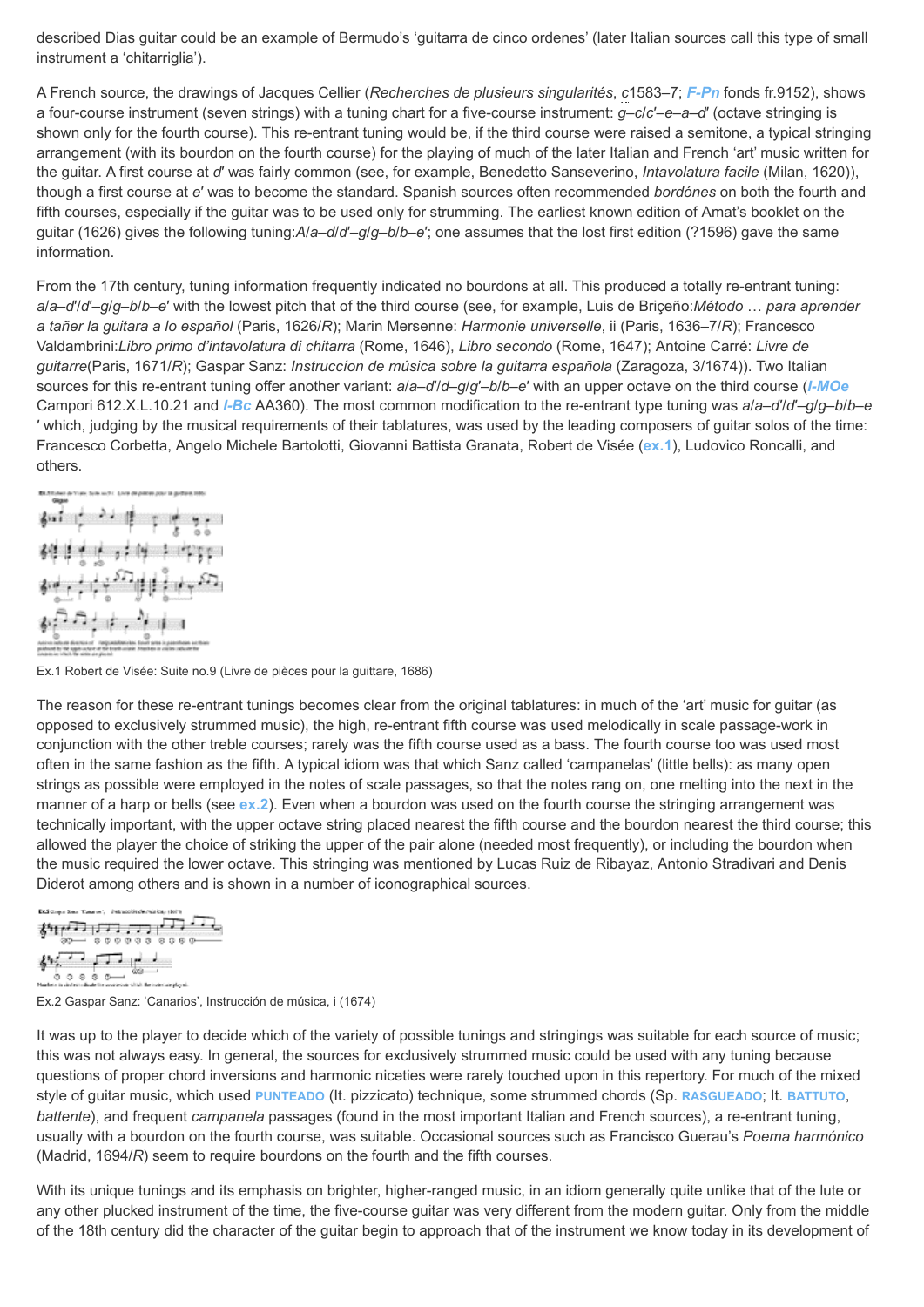a bass range and its playing technique. Average measurements of the five-course Baroque guitar were: overall length 92 cm; string length 63–70 cm; widths 20 cm–17 cm–24 cm; depth varied according to whether the back was flat or rounded (vaulted). The five-course guitar retained features of the smaller, four-course instrument, but curved pegboxes with laterally inserted pegs no longer appeared.

Although many guitars had rounded backs, this feature alone does not identify the later, special type of guitar known today by its 19th-century name, the *chitarra battente*. Developed in the mid-18th century along the lines of the newly perfected Neapolitan mandolin, the instrument usually had a deeply vaulted back, but metal rather than gut strings and frets. The strings passed over a movable bridge and were fixed at the bottom of the body. Like the Neapolitan mandolin, the table of the *chitarra battente* was canted downwards from the bridge instead of being completely flat as on the gut-strung guitar. Although it generally had paired strings, the*chitarra battente* could also have three strings to a course. It seems to have been used primarily for popular music accompaniments, and was probably played with a plectrum. There is no known repertory for it, although the parts in *alfabeto* notation for the 'chitarr' a battendo' that accompanies the 'chitarr' a penna' (an eight-course instrument most likely to have been a Neapolitan *mandolone*) in a mid-18th century, possibly Neapolitan manuscript may be for the *chitarra battente* (*[I-Mc](http://www.oxfordmusiconline.com/subscriber/article_citations/grove/music/43006#abbr-explained)* Noseda 48A).

Many Baroque guitars have survived, particularly the highly decorated ones, which were more likely to be preserved by collectors than the plainer models. A survey of contemporary pictures reveals that instruments made of plain woods and with relatively little decoration were more common. In museum collections there are many instruments by makers such as Matteo and Giorgio Sellas, Giovanni Tessler, René and Alexander Voboam, Joachim Tielke and Antonio Stradivari. The two surviving instruments by Stradivari are beautifully proportioned with little decoration, though their plainness has been heightened over the years by the removal of decorative details such as the traditional 'moustaches' on either side of the bridge.

The earliest notation specifically for the five-course guitar dates from the latter part of the 16th century, when a new symbol system developed to represent complete, five-note chords. It seems to have first appeared in an Italian manuscript (*[I-Bu](http://www.oxfordmusiconline.com/subscriber/article_citations/grove/music/43006#abbr-explained)* 177 iv), which contains the top parts of madrigals and canzonettas from the 1580s by such composers as Marenzio and Vecchi. There, lower case letters of the alphabet representing specific chords are found about the words and at places where there are changes in the harmony. Other early Italian sources (all song manuscripts) include one supposedly copied *c*1595 by Francesco Palumbi (*[F-Pn](http://www.oxfordmusiconline.com/subscriber/article_citations/grove/music/43006#abbr-explained)* Español 390), and one dated 1599 (*[I-Rvat](http://www.oxfordmusiconline.com/subscriber/article_citations/grove/music/43006#abbr-explained)*Chigiani L.VI.200). These contain mostly Spanish texts, but use the Italian letter (*alfabeto*) notation. There are some Spanish sources for the chord system, e.g. Amat's (lost) booklet of 1596 (and its 17th-century reprints) and Briçeño (1626), in which the chords are symbolized by numbers instead of letters. The number notation is rarely encountered, while Italian*alfabeto* became the standard chord notation. Radically different from any previous type of notation, this system, which implied that the performer was to think only in terms of vertical block harmonies (as modern rhythm guitarists do), developed in conjunction with the rise of Italian monody. Indeed, some of the earliest manuscript sources of monody by such composers as Peri and Caccini (for example, *[I-Fc](http://www.oxfordmusiconline.com/subscriber/article_citations/grove/music/43006#abbr-explained)* Codex Barbera G.F.83) contain *alfabeto*. It is, perhaps, significant also that in the 1589 Florentine *intermedi*, a major landmark in the development of the new monodic style, two guitars were used in Cavalieri's famous *Ballo del Gran Duca*, a piece which remained popular for at least another century.

The first appearance in print of the *alfabeto* system was Girolamo Montesardo's *Nuova inventione d'intavolatura per sonare li balletti sopra la chitarra spagnuola, senza numeri e note* (Florence, 1606). During the early 17th century an abundance of guitar books appeared in print using only this system for strummed chord solos (many of the pieces could also be considered accompaniment parts for use in ensembles). The important writers of *alfabeto* books were: Foriano Pico (1608), G.A. Colonna (1620, 1623, 1637), Sanseverino (1620), Carlo Milanuzzi (1622, 1623, 1625), Millioni (1624, 1627), Millioni and Lodovico Monte (*c*1627, 1637, 1644, etc.), G.B. Abatessa (1627, 1635, *c*1650, 1652), G.P. Foscarini (1629), Tomaso Marchetti (1635), Corbetta (1639), Agostino Trombetti (1639), Antonio Carbonchi (1643), Carlo Calvi (1646), Giovanni Bottazzari (1663), Giovanni Pietro Ricci (1677) and Antonio di Michele (1680); for full details of second and subsequent editions of many of these collections see Tyler, A1980, pp.123–58. The last known *alfabeto* book was an edition of Millioni and Monte's 1637 book in 1737.

In addition to the *alfabeto* sources of guitar solos, there is an enormous body of publications of Italian arias employing the guitar as the instrument to accompany the voice. In this repertory are found publications by many of the major vocal composers of the time, such as Stefano Landi (1620, 1627) and Sigismondo d'India (1621, 1623), and several books by Andrea Falconieri, G.G. Kapsperger, Milanuzzi, G.B. Vitali, Biagio Marini, Guglielmo Miniscalchi, Allessandro Grandi (i), and others. In the collections with contributions by various composers are found five arias by Monteverdi (Milanuzzi, 1624, RISM 1634<sup>7</sup>) all unique to these prints, as well as arias by Frescobaldi (VogelB 1621<sup>2</sup>), Domenico Mazzochi (RISM 1621<sup>16</sup>) and Cavalli (RISM 1634<sup>7</sup>). The subject of quitar accompaniment in this important 17th-century aria repertory has yet to be studied thoroughly, and the role of the guitar as a widely used continuo instrument has not been sufficiently stressed.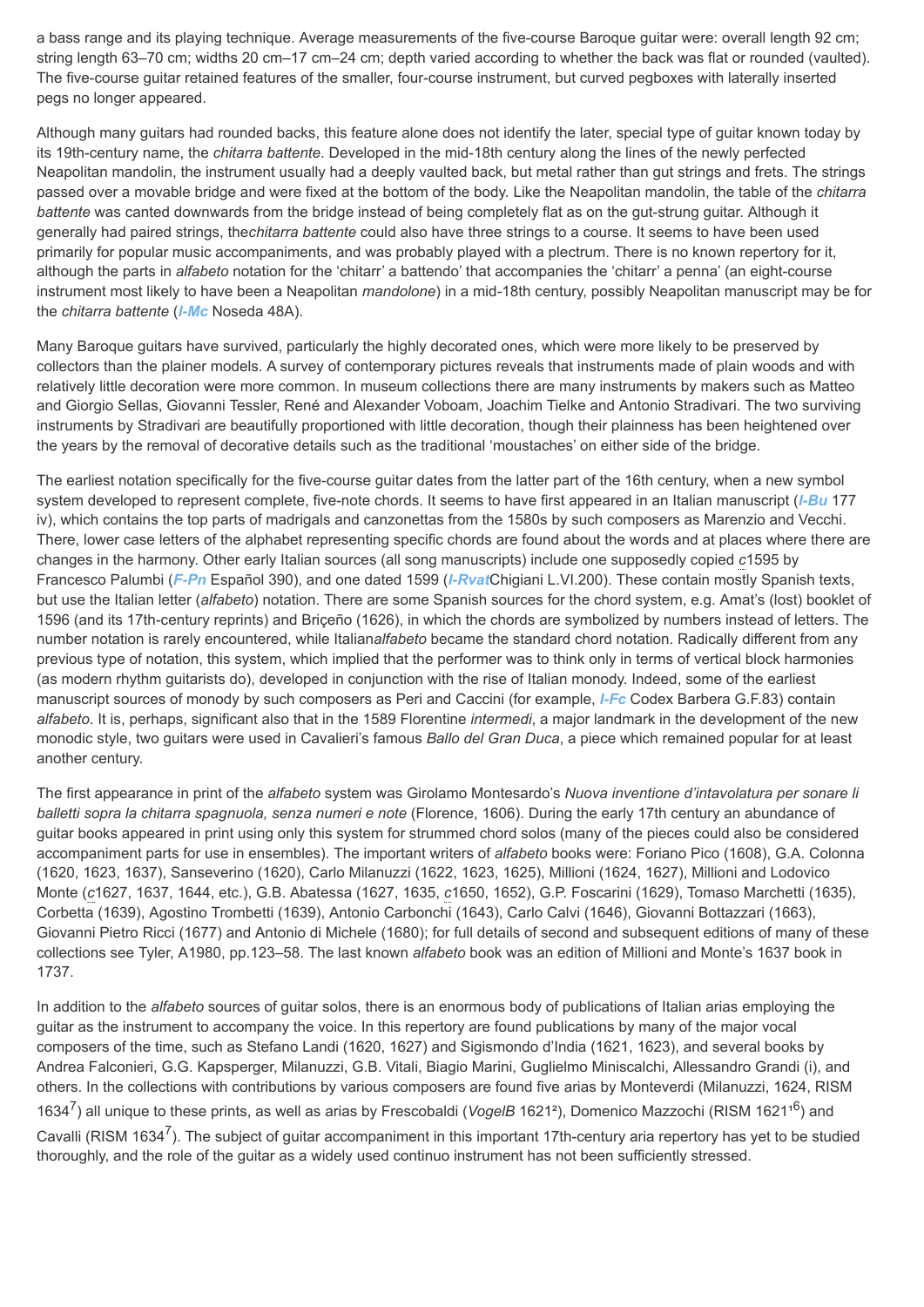

Technique of playing the guitar near the bridge (for punteado playing), and above the rose (for strumming): two sketches of a guitarist by Antoine Watteau, chalk, early 18th century (British Museum, London)

In addition to devising accompaniments from the harmonic indications of the*alfabeto*, 17th-century guitarists also learnt to read and improvise a**[CONTINUO](http://www.oxfordmusiconline.com/subscriber/article/grove/music/06353)** accompaniment from the bass line (both with and without figures). Although the Baroque guitar was often unable to sound the true bass note because of its tunings, an idiomatic continuo accompaniment could be realized for the proper harmonies. The true bass line was played by an appropriate instrument such as a theorbo or cello. The preface of most of the aria books gives a chart instructing the guitarist on how to read from the bass, but many of the books of solos give far more detailed instructions. Corbetta's books of 1643 and 1648 give continuo-playing information, as do Foscarini's of 1640. Sanz devoted an entire section of his book to guitar continuo playing and Santiago de Murcia's *Resumen de acompañar la parte con la guitarra* (Madrid, 1717/*R*) was, as its title suggests, in large part devoted to instruction in guitar continuo playing. But the most thorough and extensive instructions of all appeared in Nicola Matteis's *Le false consonanse della musica*(London, *c*1680) and the later English edition *The False Consonances of Musick* (1682/*R*). This tutor for guitar continuo playing is one of the most useful and detailed of any 17th century continuo treatise for any instrument (including keyboard).

As well as the strummed style of guitar music found in the *alfabeto*sources of the early 17th century, a new style of guitar music began to appear in print from about 1630 with Foscarini's second and third books (published together, n.d.). Although one of the chief assets of the guitar was its ability to play block chords in a rhythmic strumming style (this was considered to be the true idiom of the guitar), Foscarini adapted lute tablature and technique in combination with the strummed chords to arrive at a mixed style of solo guitar writing. In his preface he was apologetic about the lute-like elements. It was this new mixed style that was used by the finest guitar composers of the 17th century and the early 18th. Although Corbetta included some very fine solos in his 1639 book, it was A.M. Bartolotti who, in 1640, produced the first fully developed, masterful examples of the new idiom, and his second book (*c*1655) contained some of the finest Baroque guitar music of the 17th century. It was Corbetta, however, who became the best-known Italian guitar composer, with his publications of 1643 and 1648, which contained music of the highest order. Other major Italian writers for the guitar were Granata (1646, *c*1650, 1651, 1659, 1674, 1680, 1684), Valdambrini (1646, 1647), Domenico Pellegrini (1650), Francesco Asioli (1674, 1676), Matteis (*c*1680, 1682) and Roncalli (1692). It is ironic that, although the guitar was known as a Spanish instrument, it was in Italy that its repertory was first developed.

In France the five-course guitar was not held in high esteem initially. Both Mersenne and Pierre Trichet referred to it in disparaging terms, and the general opposition is mentioned in Briçeño's *Método*… *para aprender a tañer la guitara* (1626), a work advocating the chordal style of performance. Briçeño's book did not succeed in popularizing the instrument, and only later in the century did further publications appear. These reflect an interest in the guitar in court circles engendered by Corbetta, whose *La guitarre royalle* of 1674 was dedicated to Louis XIV. Although the *rasgueado* style is a strong feature of the pieces in the book, the alphabet has been abandoned and greater freedom achieved by indicating the notes of the chords individually. Corbetta was succeeded by Robert de Visée (?*c*1655–1732/3), who was formally appointed guitar tutor to the king in 1719. His *Livre de guittarre dédié au roy* was published in 1682, and a second work, *Livres de pièces pour la guittarre*, appeared in 1686; both contain suites of various length, made up of an introductory prelude followed by dances – allemande, courante, sarabande, gigue, passacaille and others. Visée also produced a collection of pieces for theorbo and lute, and left a number of works in manuscript. Rémy Médard, in his *Pièces de guitarre*(1676), acknowledged his debt to Corbetta, who taught him, but like Visée he cultivated a more delicate style. A concern with melodic and contrapuntal movement is also evident in *Nouvelles découvertes sur la guitare*(op.1, 1705) by François Campion (*c*1685–1747).

<span id="page-6-0"></span>计时中小量计 Annal Colores of the Contact Boliving Col bort@arthmythmyt a the company of the company 199, 04:3198 4054 having processing Lineen beleit there program from physofficion.

[Page from Francesco Corbetta's](http://www.oxfordmusiconline.com/subscriber/article/img/grove/music/F002463) 'La guitarre royalle' (Paris, 1671), engraved…

Corbetta's first *La guitarre royalle* (1671; **[fig.4](#page-6-0)**) was dedicated to Charles II of England, who was an enthusiastic performer. The guitar was extremely fashionable in England; Corbetta, who went to England in the early 1660s and counted many of the nobility among his pupils. However, some distaste for the instrument was expressed, and Pepys, for one, held the guitar in low esteem. (The inclusion in Pepys's library, which survives intact in Cambridge (*[GB-Cmc](http://www.oxfordmusiconline.com/subscriber/article_citations/grove/music/43006#abbr-explained)*), of a manuscript by guitar tutor Cesare Morelli, and the evidence of his own compositions for guitar and voice (written out for him by Morelli), suggests, however, that he was eventually won over by the instrument.) The distinction drawn by William Turner (i) in 1697 between the 'brushing way' and the 'pinching way' indicates that, as well as Corbetta's more complex music, there was no lack of strumming in England. Indeed it is likely that a lost work, *Easie Lessons on the Guitar for Young Practitioners*, recorded in 1677 as by Seignior Francisco, was by Corbetta himself. In 18th-century England the guitar went out of fashion. It was replaced by the **[ENGLISH GUITAR](http://www.oxfordmusiconline.com/subscriber/article/grove/music/08823)**,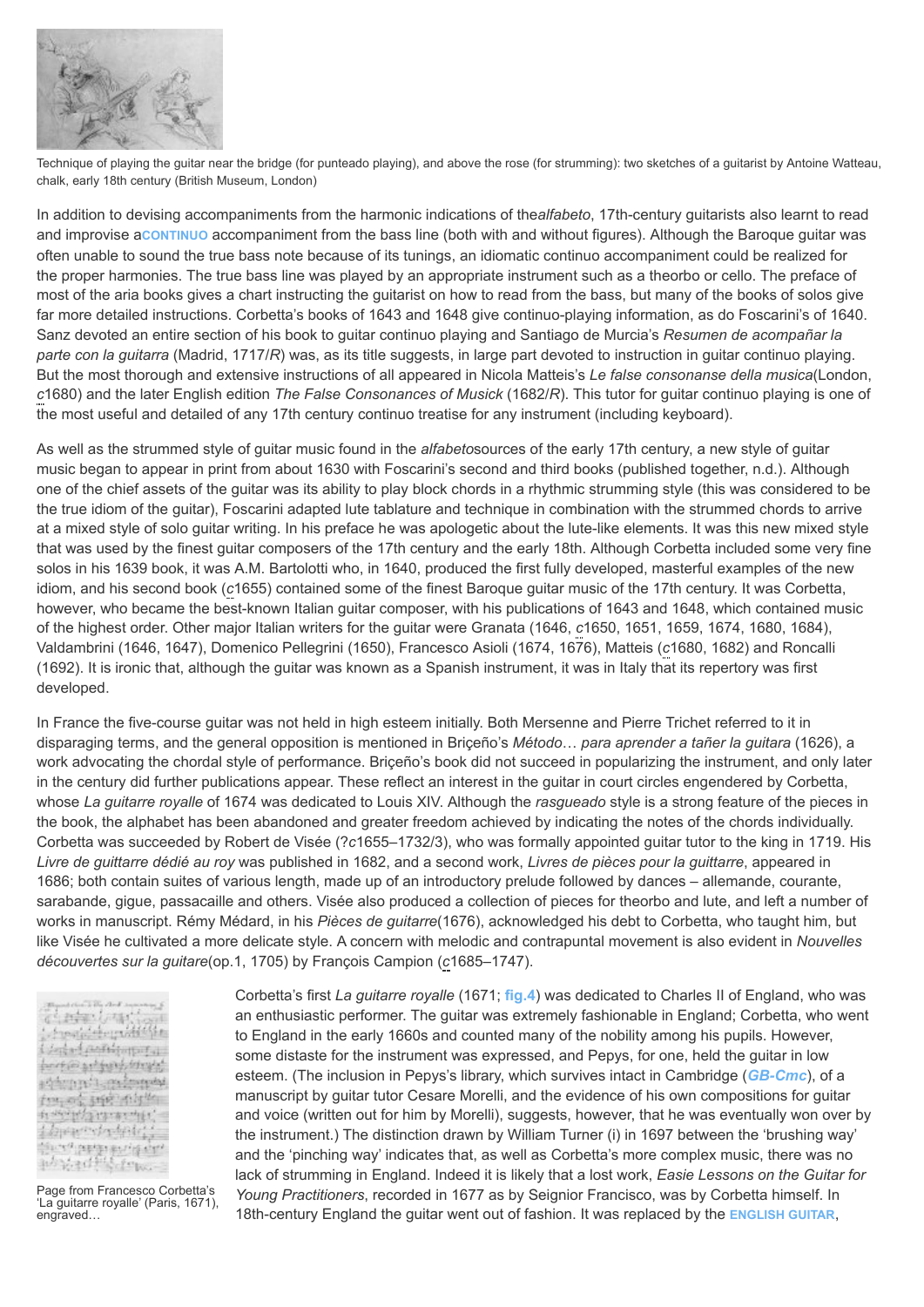which had little in common with the guitar proper, being similar in shape to the cittern and having metal strings tuned *c*–*e*–*g*–*c* ′–*e*′–*g*′.

The five-course guitar was first known in Germany as an instrument for strumming. Praetorius so described it, but he also related that 'it can be used to good effect in other graceful *cantiunculae* and delightful songs by a good singer'. Later in the century the guitar appeared in consort with the lute, angélique and viol, accompanying a collection of songs by Jakob Kremberg, *Musicalische Gemüths-Ergötzung* (Dresden, 1689).

Corbetta's presence in the Netherlands is attested by his *Varii scherzi di sonate per la chitara spagnola*, published in Brussels in 1648. The interest engendered by Corbetta was maintained through the 17th century, although native sources are lacking until the following century, when François le Cocq's *Recueil des pièces de guitarre* appeared (*c*1729). As well as Le Cocq's compositions, the collection contains works by Corbetta, Sanz, Visée, Granata and other 17th-century guitarists (added by Jean-Baptiste Castillon, to whom Le Cocq had dedicated the book). A mid-18th-century manuscript collection from the Netherlands is the so-called*Princes An's Lute Book*, for five-course guitar (*[NL-DHgm](http://www.oxfordmusiconline.com/subscriber/article_citations/grove/music/43006#abbr-explained)*4.E.73).

Despite its title, a late 17th-century Spanish source by Antonio de Santa Cruz, *Música de vihuela* (*[E-Mn](http://www.oxfordmusiconline.com/subscriber/article_citations/grove/music/43006#abbr-explained)* M.2209), is not to be compared with the 16th-century vihuela books, as its contents consist of 17th-century Spanish dances notated in five-line tablature. It includes the chord alphabet and was obviously intended for the five-course guitar. The most important source of guitar music in 17th-century Spain is the *Instrucción*by Gaspar Sanz, eight editions of which appeared between 1674 and 1697. Sanz, in his preface, states that he went to Italy to study music and became an organist in Naples. He later went to Rome where he studied the guitar with an important composer of the time, Lelio Colista (some of whose guitar music survives in *[B-Bc](http://www.oxfordmusiconline.com/subscriber/article_citations/grove/music/43006#abbr-explained)*, littera S no.5615). He also states that he studied the works of Foscarini, Granata and Corbetta. There are many Italian as well as Spanish dance pieces in his publications and he employs a mature and fully integrated style of mixed writing with an equal balance of strummed chords and *punteado* style, especially in his later *passacalles* of 1697.

The *Luz y norte musical* (Madrid, 1677) by Lucas Ruiz de Ribayaz is a work devoted to the guitar and the harp; most of the guitar music was plagiarized from Sanz. Guerau's book of 1694 is notable for containing music in an almost totally *punteado* style, quite different from Sanz and the majority of other guitar composers. Other Spanish sources are Santiago de Murcia's *Resumen* (1714), his manuscript *Passacalles y obras*(1732, *[GB-Lbl](http://www.oxfordmusiconline.com/subscriber/article_citations/grove/music/43006#abbr-explained)* Add.31640) and his manuscript collection of dance variations (Archive of Elisa Osorio Bolio de Saldívar, Mexico City, Codice Saldívar, 4), which contains music of a very high standard; Murcia's own *prelidios* tend to be both original and masterful, though a study of concordances reveals that the majority of pieces in these two works are actually arrangements of French court music, many of pieces by Lully as well as Le Cocq and Corbetta.

The music for the five-course guitar discussed so far can be regarded as the 'classical' repertory for the late Renaissance and Baroque instrument. On the whole, this music calls for the characteristic re-entrant tunings that were so important to the playing style and idioms employed during these periods and which made the guitar unique. But the nature of the guitar changed noticeably in the middle of the 18th century, along with musical styles in general. The change seems to have occurred first in France, where the guitar began to be used primarily to accompany the voice, using an arpeggiated style similar to that of keyboard instruments. The new style required true bass notes and as early as 1764 (*Journal de musique*, April) instructions for proper accompaniments stressed the use of a bourdon on the fifth course. The appearance of many guitar tutors in France between 1763 and *c*1800, all for a five-course guitar tuned *A*/*a*–*d*/*d*′–*g*/*g*–*b*/*b*–*e*′, as well as the gradual abandonment of tablature in favour of staff notation, leaves little doubt that the guitar was becoming an instrument much closer in character and playing styles to the modern guitar than to the Baroque instrument. Soon, even the double courses in octaves were abandoned in favour of single strings and, as early as 1785, a sixth string was indicated (*Etrennes de Polymnie*, Paris, 1785, p.148).

Historical statements referring to the guitar as an easy instrument should be treated with caution. Such a dismissive attitude is valid only when it is directed towards the guitar at its simplest level. The judgment is certainly not true in the context of art music, where textures more complex than a series of chord patterns demand accuracy of fingering and a high degree of coordination. These are of particular importance for the Baroque five-course guitar, which, though first used as a popular instrument, later gave rise to a literature that presents textures similar to those of the lute. Five-course guitar music has yet to be heard widely on the instrument for which it was written. Performance on the modern guitar is only an approximation of the original sound, as modern stringing and tuning does not allow the music to be realized faithfully.

**James Tyler**

# **5. The early six-string guitar.**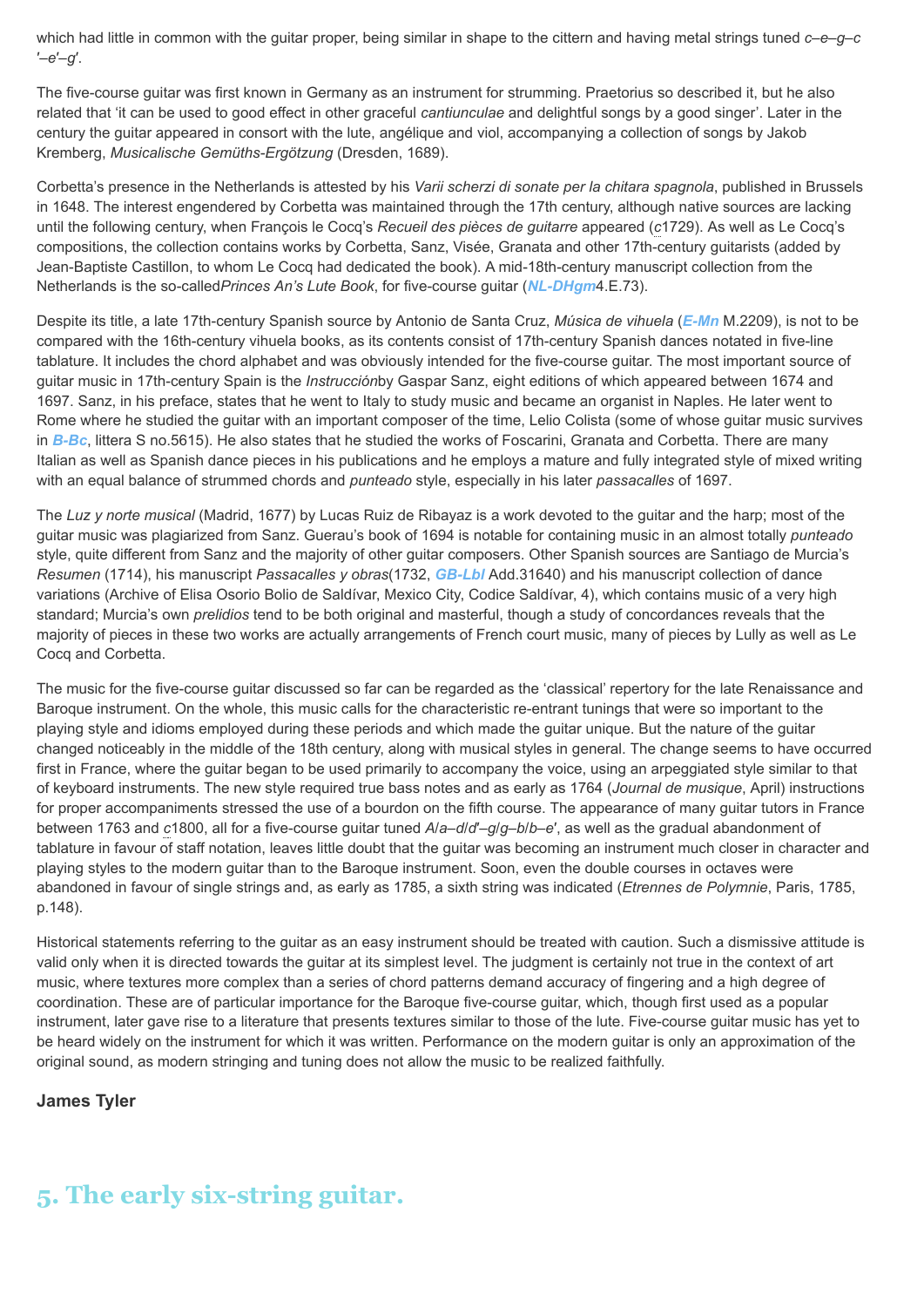The transition from the Baroque five-course guitar to a recognizably modern instrument with six single strings took place gradually during the second half of the 18th century and the first decades of the 19th century in Spain, France and Italy. A deep-bodied instrument in the Gemeentemuseum (The Hague) labelled 'Francisco Sanguino, me fecit. En Sevilla año de 1759' is the earliest known six-course instrument, and is also notable for pioneering the use of fan-strutting to strengthen the table. Documents relating to the sale of musical instruments in Spain show that the six-course guitar became increasingly common from 1760 onwards, steadily superseding the five-course instrument, and was the most common form of guitar through Iberia by the 1790s. In Paris, the Italian-born guitarist Giacomo Merchi was still recommending the traditional five double-course in *Le guide des écoliers de guitarre* (*c*1761), but by 1777 (in his *Traité des agréments de la musique exécutés sur le guitarre*) was advocating 'my manner of stringing the guitar with single strings … single strings are easier to put in tune, and to pluck cleanly; moreover, they render pure, strong and smooth sounds, approaching those of the harp; above all if one uses slightly thicker strings'. Many of Merchi's Parisian contemporaries still favoured five double-courses – for example Bailleux (1773) and Baillon (1781) – while six double-courses remained the standard form of stringing in Spain well into the 19th century, and it seems to have been guitarists from Italy and southern France who were primarily responsible for the introduction of single strings, preferring the unambiguous bass notes that they produced, and initially using them on instruments originally intended for double-courses. By 1785, makers in Marseilles and Naples were building guitars specifically intended for six single strings (the often-repeated claim that Naumann, Kapellmeister at Dresden, was responsible for the addition of the lower E string at some point after 1688 can therefore safely be dismissed), and this new design gradually came into general use throughout much of Europe.

Changes in the basic instrument were many, and the guitar lost much that it had in common with the lute, establishing during the early decades of the 19th century the form that was to develop into the modern guitar. Machine heads were used instead of wooden pegs, fixed frets (first ivory or ebony, then metal) instead of gut; an open soundhole replaced the rose; the bridge was raised to a higher position (and a saddle and pins introduced to fasten the strings); and the neck became narrower. The flat back became standard, and proportions of the instrument changed to allow the positioning of the 12th fret at the junction of body and neck. Separate fingerboards were introduced, at first flush with the table, later raised to lie 2 mm or so above it. The rectangular peghead gave way to heads of various designs, often a distinguishing mark of the maker. Generally, lavish decoration disappeared, though some ornate guitars were made in the 19th century and the use of fan-strutting was further developed in six-course guitars made in Cádiz by José Pagés and Josef Benedid. As well as fan-strutting in the lower half of the table, a cross-strutting system appeared in the part of the table above the soundhole. Other important makers of this period were René François Lacôte of Paris and Louis Panormo, active in London.

Instruction books reveal that there was no standard approach to playing technique. Earlier traditions persisted; the right hand was still supported on the table (on some instruments a piece of ebony was let into the table to prevent wear), although Nicario Jauralde (*A Complete Preceptor for the Spanish Guitar*) warned against resting the little finger on the table as this prevents the hand moving for 'changes in Piano and Forte' and inhibits 'the other fingers acting with Agility'. Right-hand finger movement was still confined mainly to the thumb and first two fingers. The technique for attacking the strings was normally *tirando*, with the fingertips rising after plucking; *apoyando*, in which the finger brushes past the string and rests on the string below, was little mentioned and apparently not generally applied. Performers were divided over whether or not to employ the fingernails in the production of sound; Fernando Sor (1778–1839), the leading Spanish player, dispensed with nails, while his compatriot, Dionysio Aguado (1784–1849), employed them. The left-hand thumb was sometimes used to fret notes on the lowest (*E*) string, a technique made possible by the narrow fingerboard. The instrument was held in a variety of ways, and was often supported by a strap round the player's neck; Aguado even invented a special stand – the tripodion – on which to rest the instrument.

Tablature was abandoned in the second half of the 18th century, with staff notation superseding it, at first in instruction books and song accompaniments. The earliest staff notation for guitar evolved in France and in Italy, the notational conventions for violin music being evident in early solo pieces for 6-string – or, as it is now known, classical – guitar. The convention of notating guitar music on one staff headed by the G clef, the actual sounds being an octave below written pitch, is still in use.

The first published music for six-course guitar appeared in Spain in 1780, the date of *Obra para guitarra de seis órdenes* by Antonio Ballesteros. Further methods appeared in 1799: Fernando Ferandiere's *Arte de tocar la guitarra española* and Federico Moretti's *Principios para tocar la guitarra de seis órdenes*. In this latter work, Moretti (a Neapolitan in the service of the Spanish court) provides an insight into the difference between the instruments in general use in Spain and Italy at the end of the 18th century:

"although I use the guitar of seven single strings, it seemed more appropriate to accommodate these Principles to six courses, that being what is generally played in Spain: this same reason obliged me to publish them in Italian, in 1792, adapted for the guitar with five strings, because at that time the one with six was not known in Italy."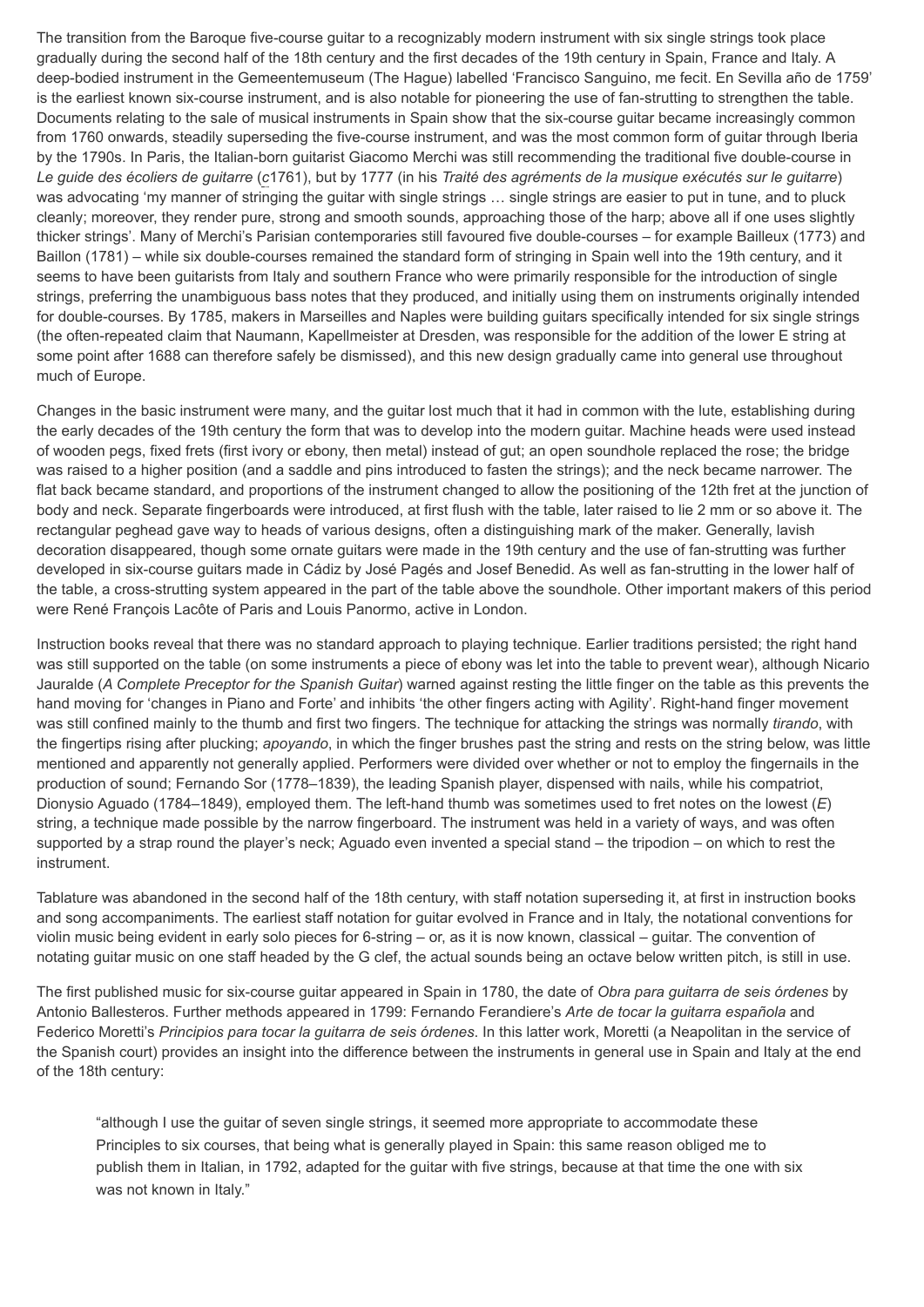Both Sor and Aguado were indebted to Moretti for making them aware of the possibility of part-writing for the guitar, and the two became very active outside their native Spain. Aguado, whose *Escuela de guitarra* was published in Madrid in 1825, settled for a while in Paris, but Sor pursued the career of a travelling recitalist, bringing the guitar to a much wider audience. Before leaving Spain, Sor had acquired some reputation as a composer; his opera *Telemaco nell'isola di Calipso*was successfully staged in Barcelona in 1796. In Madrid, Sor's patron was the Duchess of Alba. Also living in Madrid was Boccherini, who, inspired by the enthusiasm of his patron, the Marquis of Benavente, made arrangements of several of his quintets to include the guitar.

Sor left Spain in 1813, a move dictated by the political circumstances, and headed for Paris, where he stayed for two years. He visited London, where he gave several recitals, returning to Paris for a production of his ballet *Cendrillon*. The success of this work enabled him to visit Moscow and St Petersburg, where he played before the court. He then returned to Paris and, except for a further visit to London, resided there until his death in 1839. Paris was one of the main centres of interest in the guitar, and several other virtuoso performers settled there, including Matteo Carcassi (1792–1853) and Ferdinando Carulli (1770– 1841). The latter was responsible for *L'harmonie appliquée à la guitare* (1825), the only known theoretical work for the instrument of the early 19th century. It is limited in scope, offering not much more than chordal and arpeggio accompaniment, typical of much guitar music of the period. Paganini abandoned the violin for a while in favour of the guitar, for which he composed several works. A French guitar made by Grobert bears the signatures of Paganini and Berlioz. The latter, a competent guitarist, mentioned the instrument briefly in his *Grand traité d'instrumentation et d'orchestration modernes* op.10 (1843), commenting that 'it is almost impossible to write well for the guitar without being a player on the instrument'.

<span id="page-9-0"></span>

[Title-page of Alfred Bennett's](http://www.oxfordmusiconline.com/subscriber/article/img/grove/music/F002466) 'Instructions for the Spanish Guitar' (London:…

The most important Italian guitarist was Mauro Giuliani (1781–1829). He first achieved fame in Vienna, where he was established from 1806 to 1819. As well as giving solo recitals, Giuliani appeared with the pianists Hummel and Moscheles and the violinist Mayseder. In 1819 he returned to Italy, settling in Rome and later Naples, where he continued to give recitals. His daughter Emilia was also a talented guitarist, and they performed together in public. Vienna, like Paris, had many enthusiastic guitarists, and much simple music was published to cater for the demand: Leonhard von Call produced many pieces of this kind, as did Diabelli. Although Francesco Chabran was teaching (and composing for) the guitar in London during the late 18th and early 19th centuries, it was not until 1815, with the arrival in London of Sor (and of the Italian virtuoso Guiseppe Anelli) that enthusiasm for the instrument became widespread. Numerous tutors were published during the first third of the 19th century (**[fig.5](#page-9-0)**), and the *Giulianiad* (one of the earliest journals devoted to the guitar) appeared in 1833. Although interest waned in the

second half of the century, the publications – into the 1890s – of Mme Sidney Pratten (Catharina Josepha Pelzer), the leading English performer, reveal that there was still a public for the guitar used in a facile way. During the final decade of the 19th century and the first decade of the 20th, amateur plucked instrument orchestras enjoyed great popularity throughout Europe and the USA, with dozens of guitars and mandolins (and sometimes banjos) being used to perform original works and transcriptions of light classical music. Britain, France, Germany, Italy and the USA had many hundreds of such orchestras, the best of them competing in national and international festivals.

The majority of 19th-century publications were designed to acquaint the public with what was virtually a new instrument; as such many are didactic, and also limited in scope, as it soon became clear that few amateurs were sufficiently dedicated to master the more demanding works of the guitarist-composers. The popularity of the guitar lay in the ease with which one could manage a simple accompaniment to a song, and many of the practical tutors were limited to expounding the fundamental skills needed to achieve this. The simple pieces that take the performer a stage beyond this elementary level contain many clichés and, as they are the products of guitarists, generally lie easily under the fingers. At a higher level are the studies designed to prepare the performer for recital works; most successful in this context are those by Aguado, Carcassi, Napoléon Coste and Sor, all of which are still of great value to students. It is to the guitarists themselves that one must turn for the best compositions from this period. Although composers of stature were acquainted with the guitar, they wrote nothing for it, and Berlioz's criticism of non-playing composers, that they 'give it things to play … of small effect', is valid. The achievements of Sor and Giuliani in establishing a repertory of large-scale works is the most notable feature of this period. Their output ranges from easy pieces – always in demand by the publishers – to extended works for the solo instrument and diverse combinations of instruments. Giuliani composed many variation sets, three concertos (opp.30, 36 and 70), a number of duos for guitar and violin or flute, a work for guitar, violin and cello (op.19), and a set of three pieces for guitar with string quartet (op.65). Sor's textures are sometimes more complex than Giuliani's, and richer in harmonic variety. In his sonatas opp.22 and 25 Sor introduced a larger number of themes than is usual in this form, thereby compensating for the restrictions in development imposed by the limitations of the instrument. His most successful composition was the*Variations on a Theme of Mozart* op.9, a virtuoso showpiece that neatly summarizes the possibilities of early 19th-century classical guitar technique and remains the most frequently performed piece of guitar music of the period. Although they cannot be classed as works of great stature, the compositions of the early 19th-century guitarists are often charming, elegant and vivacious enough to be heard with pleasure (**[ex.3](#page-10-0)**).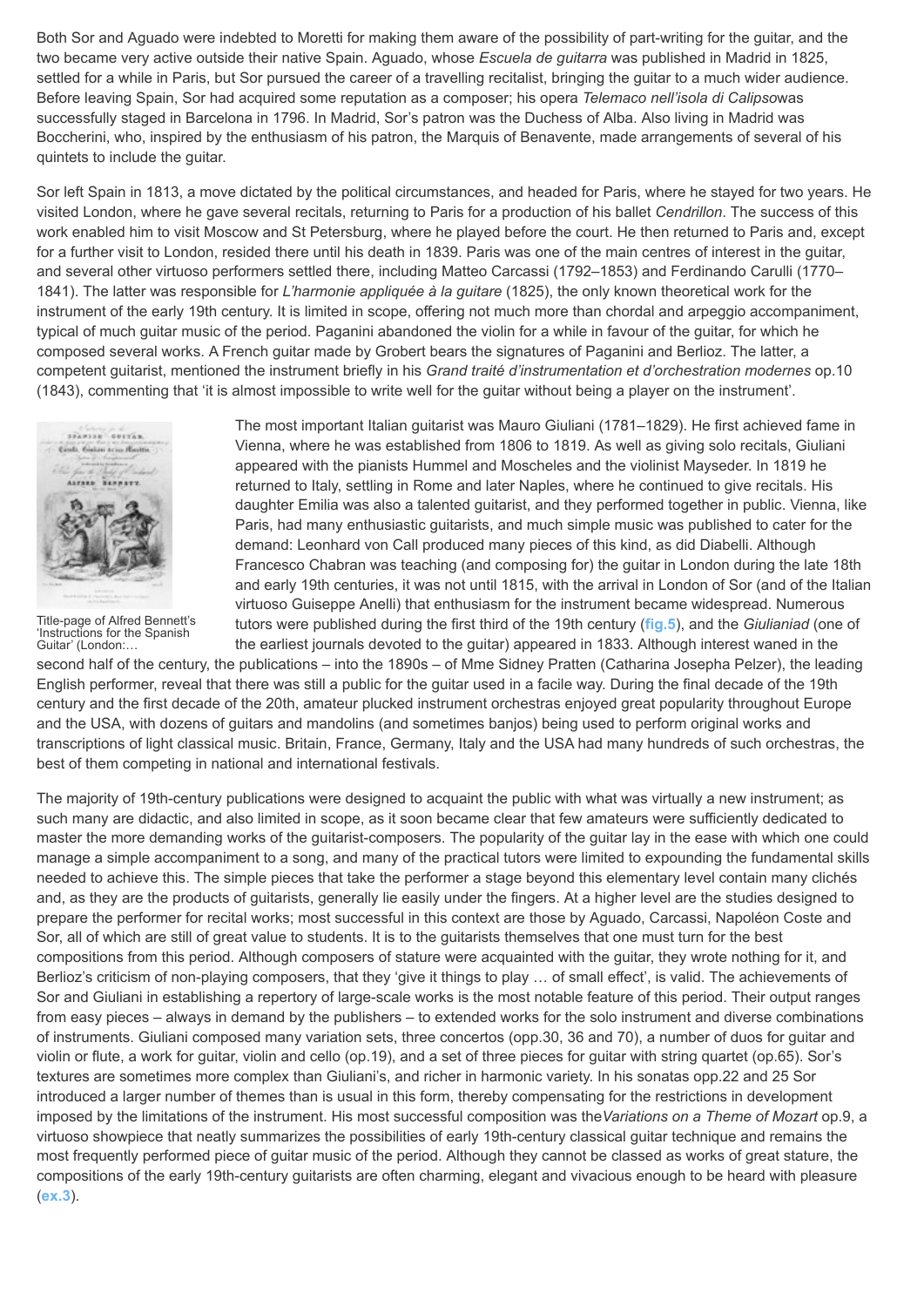<span id="page-10-0"></span>

Ex.3 Fernando Sor: 'Andante largo', Six petites pièces op.5 no.5 (?1824)

**Harvey Turnbull/Paul Sparks**

### **6. The modern classical guitar.**

<span id="page-10-1"></span>

[Modern bridge on a guitar \('La](http://www.oxfordmusiconline.com/subscriber/article/img/grove/music/F002468) Salvaora') by José Romanillos The early 19th-century guitar was further developed in the second half of the century by the Spanish maker Antonio de Torres Jurado (1817–92), whose experiments led to instruments that became models for his successors. The guitar thus achieved a standard size and form for the first time in its history. Torres increased the overall dimensions of the instrument and established the vibrating length of the strings at 65 cm; he developed the fan-strutting system introduced by his predecessors in Seville and Cádiz, using a system of seven struts radiating from below the soundhole, with two further struts lying tangentially below the 'fan'. The modern bridge, with the strings passing over the saddle to be tied to a rectangular block (**[fig.6](#page-10-1)**) is also attributable to Torres, and has become standard since his time. It is in the strutting that modern makers have experimented most, varying both the number and the pattern of struts, and even extending the system to include the part of the table above the soundhole. Gut strings became obsolete after the introduction of nylon strings in 1946, with players preferring the higher tension and greater

durability offered by the man-made material.

For a time the improvements brought about by Torres remained confined to Spain, where a number of distinguished makers succeeded him: Vicente Arias, Manuel Ramirez, Enrique García, Marcelo Barbero and – active in the mid-20th century – José Ramirez, Manuel Contreras, Marcelino Lopez Nieto and others. The revival of interest in the guitar in the 20th century resulted in the appearance of outstanding makers in other countries: Hermann Hauser (Germany), Robert Bouchet (France), David Rubio and Paul Fischer (England), and others in Japan, where the instrument has become extremely popular. Although at the end of the century most makers still built their instruments in the traditional Spanish manner perfected by Torres, leading luthiers in the USA, Australia and Britain had begun in the 1970s to redesign the internal structure of the classical guitar. They aimed primarily to increase the volume of sound a guitar can produce, a consideration of increasing importance as many composers had begun to use the instrument regularly in chamber and orchestral works. For example, the 'TAUT' system developed by Paul Fischer used a very light rectangular latticework of spruce struts, running across the grain of the table as well as along its length. This reinforcement permitted the thickness of the table to be greatly reduced (about 1·6 mm, as opposed to about 2·4 mm in a traditional Spanish guitar), resulting in a much greater flexibility. To further increase the effective size of the diaphragm, Fischer also experimented with moving the soundhole to the top of the table, and splitting it into two semicircles. The Australian maker Greg Smallman used a somewhat similar system, although he preferred to place his grid at an angle of 45 degrees to the grain of the table.

<span id="page-10-2"></span>

[Andrés Segovia, 1963](http://www.oxfordmusiconline.com/subscriber/article/img/grove/music/F002469)

Francisco Tárrega (1852–1909), though active in promoting the modern playing technique, did not invent the *apoyando* stroke – it is a least as old as Dionysio Aguado. When used on a large instrument, such as the Torres guitar, this technique and the unsupported *tirando* spurred on the development of a rich repertory of original études and transcriptions for the classical guitar (as it was now called). The larger instrument rested more comfortably on the left thigh than the early 19th-century guitar, and it became standard practice to hold it in this way. Tárrega did not use the fingernails in his right-hand technique, and in this he was followed by his pupil Emilio Vilarrubí Pujol (1886–1980), but Miguel Llobet (1878–1938), also a pupil of his, preferred to use them. Segovia adopted a more relaxed right-hand position than that of Tárrega (**[fig.7](#page-10-2)**) and a technique employing the fingernails, in which he was followed by the majority of other 20thcentury recitalists. It is in the right-hand position that one sees most variations among modern

performers. The Segovia position entails the strings being sounded by the left side of the nails, whereas the position favoured by the French guitarist Ida Presti (1924–67), adopted by the American recitalist Alice Artzt, brings the right side of the nails into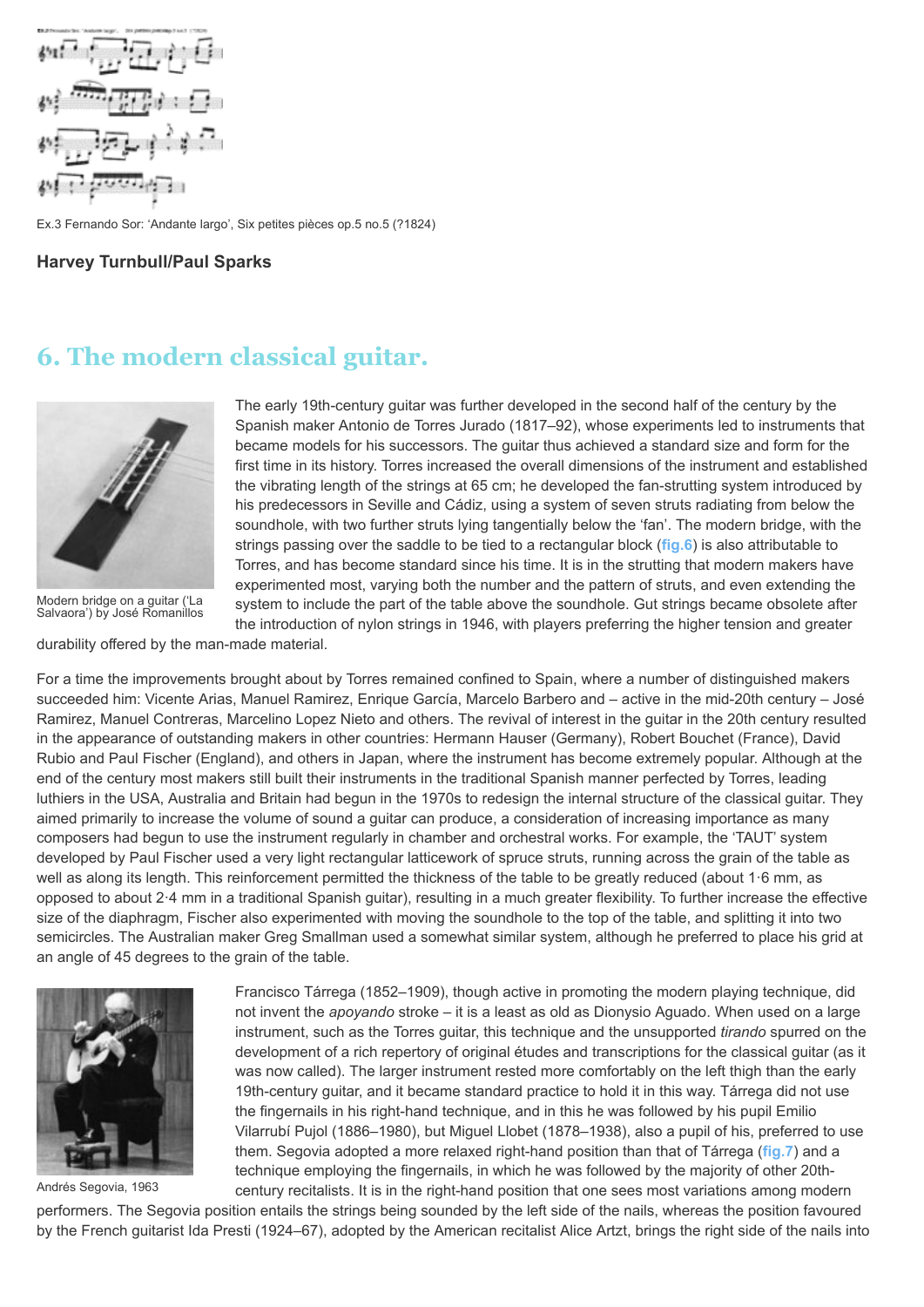contact with the strings.

It is thus only during the last 100 years that the guitar has been established in its modern form and its technique developed accordingly. At the beginning of this period it lacked a repertory that would have given it a status comparable with that of other instruments. The problem of a meagre literature was first approached by transcribing works from other media, a practice initiated by Tárrega and continued by his successors. Suitable material was obviously to be found in the repertories for instruments closely related to the guitar (i.e. the lute and the vihuela), but works for bowed instruments, and keyboard, were also featured in recitals. Much more important, however, is the extent to which the guitar's repertory has been enlarged in the 20th century by composers who were not guitarists. Segovia, the leading instigator of this departure from the tradition of guitarist-composers, made it his life-work to raise the guitar's status to that of an internationally respected concert instrument, and his artistry was a source of inspiration both to players and to composers.

In 1920 Falla wrote *Homenaje 'le tombeau de Claude Debussy'*for Llobet, proof of his belief that the guitar 'is coming back again, because it is peculiarly adapted for modern music'. Other Spanish composers have favoured a more nationalist idiom: Joaquin Turina (1882–1949), Federico Moreno Torroba (*b* 1891) and Joaquín Rodrigo (1901–99). All produced works for Segovia, and Rodrigo dedicated compositions to other Spanish recitalists such as Narciso Yepes (1927–97), Manuel Lopez Ramos and the Romero family; his *Concierto de Aranjuez* (1939) was a tribute to Regino Sainz de la Maza y Ruiz (1896– 1981). Many concertos were written in the 20th century, the first of them by Mario Castelnuovo-Tedesco (1895–1968) in 1939. Castelnuovo-Tedesco's prolific output for guitar includes a quintet (op.143, 1950) and *Platero y yo* (op.190, 1960) for guitar and narrator; and his works are dedicated to many guitarists: the German Siegfried Behrend (1933–90), the American Christopher Parkening (*b* 1947), the Italian Oscar Ghiglia (*b* 1938), the Venezuelan Alirio Diaz (*b* 1923), the Japanese Jiro Matsuda and others. He also composed several works for guitar duo, including the Concerto for two guitars and orchestra (op.201, 1962). The combination of two guitars allows more complex writing than is possible for the solo instrument (**[ex.4](#page-11-0)**). The duo genre was firmly established in the 20th century by Ida Presti and Alexandre Lagoya, and further consolidated by the Brazilian brothers Sergio and Eduardo Abreu, the Athenian Guitar Duo (Liza Zoi and Evangelos Assimakopoulos), and the French-Japanese combination of Henri Dorigny and Ako Ito. At the end of the century guitar duos and trios were commonly encountered forms of music-making, as were guitar quartets (composed either for four standard guitars, or for *requinto*, two guitars and bass guitar), a form pioneered by Gilbert Biberian (*b* 1944).

<span id="page-11-0"></span>

Ex.4 Guido Santórsola: Sonata a duo (1967), 2nd movt

Segovia's influence spread to Central and South America, where the Mexican composer Manuel Ponce (1882–1948) composed sonatas, variation sets and the *Concierto del sur* (1941). Villa-Lobos (1887–1959) also wrote a concerto, but he is better known for his *Douze études*(1929) and *Cinq préludes* (1940). The *Etudes* evidence some progress from 19th-century stereotypes, but formulae are still present, as they are in the preludes. A more lightweight work is his *Chôro no.1*(1920), with its evocations of folk music. The guitar features prominently in South American folk music, which permeates some of the compositions of Antonio Lauro (1917–86) of Venezuela and Agustín Barrios (1885–1944) of Paraguay. The South American repertory was augmented by the Brazilian Francisco Mignone (1897–1986), the Cuban Leo Brouwer (*b* 1939) and Guido Santórsola (1904–94) from Uruguay. Brouwer's music has been particularly influential, especially *La espiral eterna* (1970) and*Elogio de la danza* (1972), both for solo guitar, and his four concertos, although the Sonata op.47 (1976) by the Argentine composer Alberto Ginastera (1913–83) is widely considered the single most substantial work by a Latin American composer. Significant South American performers have included Carlos Barbosa-Lima and Turibio Santos (Brazil) and Oscar Caceres (Uruguay). The almost-forgotten tradition of the composer-guitarist was revived towards the end of the 20th century: notable figures have included Brouwer, the Russian Nikita Koshkin (*b* 1956), the Czech Štěpán Rak (*b* 1945) and the American Stephen Funk Pearson (*b* 1950).

Although the initial impetus came from Spain, the growth of modern guitar music was maintained elsewhere in Europe, with works by Frank Martin, Krenek, Alexandre Tansman, Malipiero, Petrassi, Milhaud, Daniel-Lesur and Poulenc. Despite its limited volume, the guitar played a small but significant role in many 20th-century operas and symphonies, as well as in chamber works such as Schoenberg's Serenade op.24 (1920–23), Boulez's *Le marteau sans maître* (1952–4, rev. 1957), Gerhard's *Concert for Eight* (1962) and *Libra* (1968), and Henze's *Carillon, Récitatif, Masque* (1974). Henze has made frequent use of the guitar and has written several important solo works, including *Drei Tentos* (from *Kammermusik*, 1958) and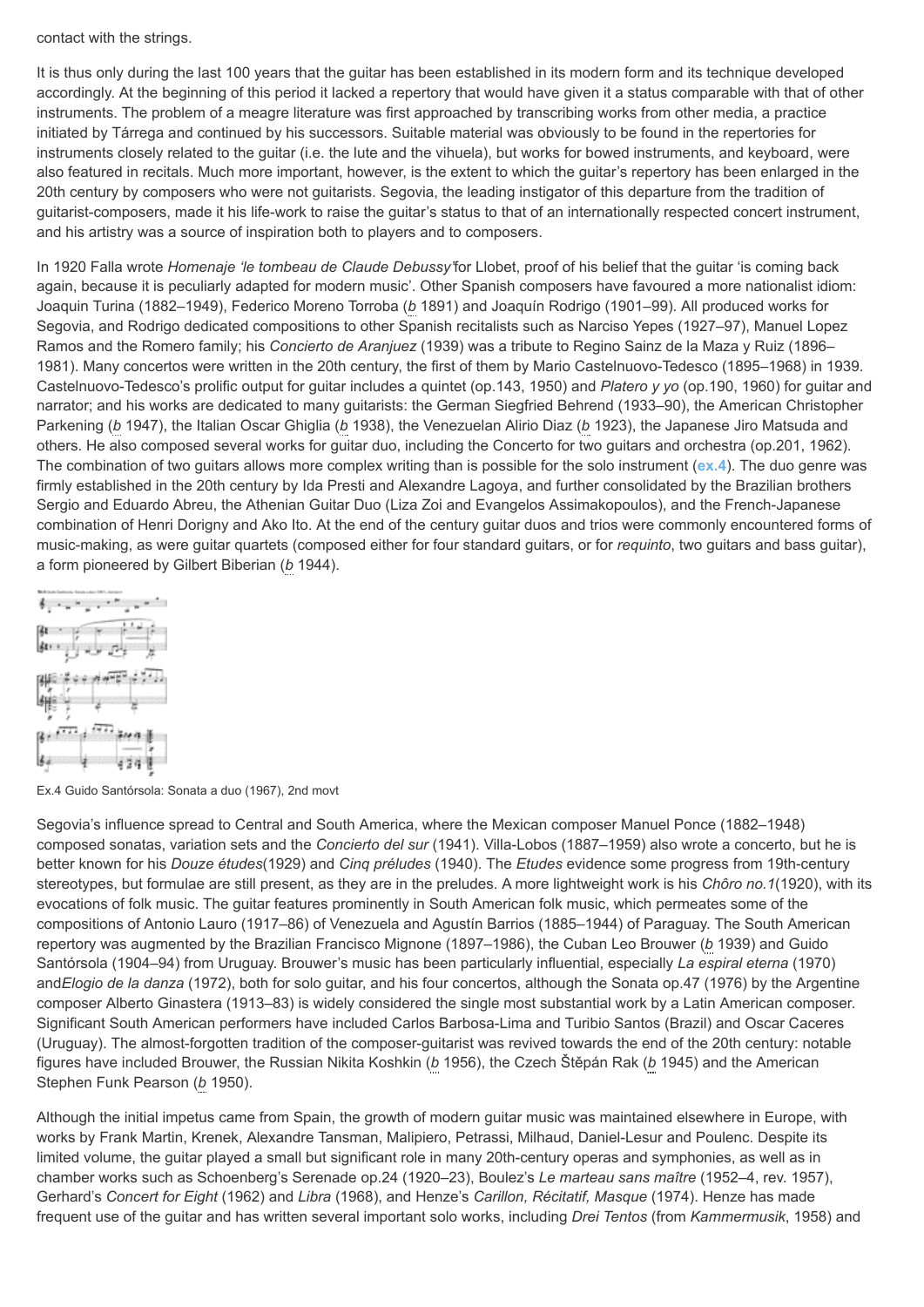two sonatas (based on Shakespearean characters) entitled *Royal Winter Music* (1975–7). In England, where the leading performers at the end of the 20th century were Julian Bream (*b* 1933) and John Williams (*b* 1941), the guitar did not become established in music colleges until 1961. Nonetheless English composers, or composers resident in England, made a significant contribution to the repertory. Concertos appeared by Malcolm Arnold, Stephen Dodgson, Richard Rodney Bennett and André Previn, and the solo literature was enriched by works from Britten (*Nocturnal after John Dowland*, 1963), Berkeley (Sonatina op.52/1, 1957, Theme and Variations op.77, 1970), Dodgson (Partita, 1963, Fantasy-Divisions, 1973), Tippett (*The Blue Guitar*, 1985), Walton (*Five Bagatelles*, 1970–71) and others. The guitar was also used effectively as an accompaniment to the voice; settings include*Songs from the Chinese* (Britten, 1957), *Cantares* (Gerhard, 1956), *Five Love Songs* (Musgrave, 1955) and *Anon. in Love*(Walton, 1959). John W. Duarte (*b* 1919) was a significant influence in the development of the guitar repertory, notably for his transcriptions of the Bach cello suites but also for some attractive original compositions (such as his*English Suite* op.31 (1967), written for Segovia).

The 20th-century repertory exhibits a wide variety of textures and styles, ranging from the predominantly tonal, romantic works inspired by Segovia to avant-garde compositions. Influences from folk music, flamenco and jazz can be found; and experimenters have introduced unexpected sonorities and extended the instrument's percussive and idiophonic resources. In Petrassi's *Suoni notturni* (1959), for example, the performer is instructed to sound notes by pulling the strings so that they slap against the frets; elsewhere sounds produced by tapping on the table are alternated with normally played sounds. Koshkin's half-hour epic *The Prince's Toys* was composed to include as many unusual effects as possible, and produces a remarkable range of sounds. Atonal writing and serial techniques were given expression on the guitar – evidence of its viability in contemporary music. One of the most interesting aspects of the history of the guitar in the 20th century is the extent to which its literature was vitalized in the transition from music composed by guitarists (or written to the restrictions of a guitarist) to compositions not determined by a conventional conception of the instrument's possibilities (**[ex.5](#page-12-0)**). This has led to the appearance of works of considerable stature and the growth of an artistic compositional tradition such as eluded the guitar until the 20th century.

<span id="page-12-0"></span>

Ex.5 Stephen Dodgson: Partita for guitar (1965), 3rd movt Oxford University Press

#### **Harvey Turnbull/Paul Sparks**

# **7. Variants of the classical guitar.**

Instruments departing from the basic form of the guitar first appear in 1690, when Alexandre Voboam constructed a double guitar, which had a small guitar attached to the treble side of a normal instrument. However, the 19th century was a more productive period in this respect. A double-necked guitar – *Doppelgitarre* – was made by Stauffer in 1807; and in the 1830s Jean-François Solomon constructed a guitar with three necks – the 'Harpo-lyre' – which, like a number of 19th-century variant guitars, was designed to improve what was felt to be an unsatisfactory instrument. About 1800 the **[LYRE GUITAR](http://www.oxfordmusiconline.com/subscriber/article/grove/music/17265)**enjoyed a brief vogue. Methods and music were published for this instrument, which had two curved arms (recalling the Ancient Greek lyre) in place of the upper bout. In another group of instruments the number of strings was increased, sometimes in the bass, sometimes in the treble, and one instrument – the 'guitarpa' – had both extra bass and extra treble strings. The 19th century saw the introduction of guitars that varied in size and hence in pitch. These were the *quinte-basse*, *quarte*, *terz* and*octavine*

guitars; only the *terz* guitar, tuned *G*–*c*–*f*–*b* –*d*′–*g*′, has a literature. In the 1960s Narciso Yepes introduced a ten-string guitar,

the added strings lying in the bass, with the tuning *G* –*A* –*B* –*C*–*E*–*A*–*d*–*g*–*b*–*e*′. This tuning permits sympathetic bass-string resonances for every note in the upper range of his guitar. A new 'harp guitar' (differing from the early 19th-century instrument combining a short, thick guitar neck with a vaulted-back soundbox and primarily triadic stringing; *see***[HARP-LUTE \(II\)](http://www.oxfordmusiconline.com/subscriber/article/grove/music/12416)**) gained some popularity around 1900. Such instruments, which had an extra body 'arm' extension with additional sympathetic bass strings, were made especially in the USA, by makers such as Gibson, Larson Brothers and Knutsen.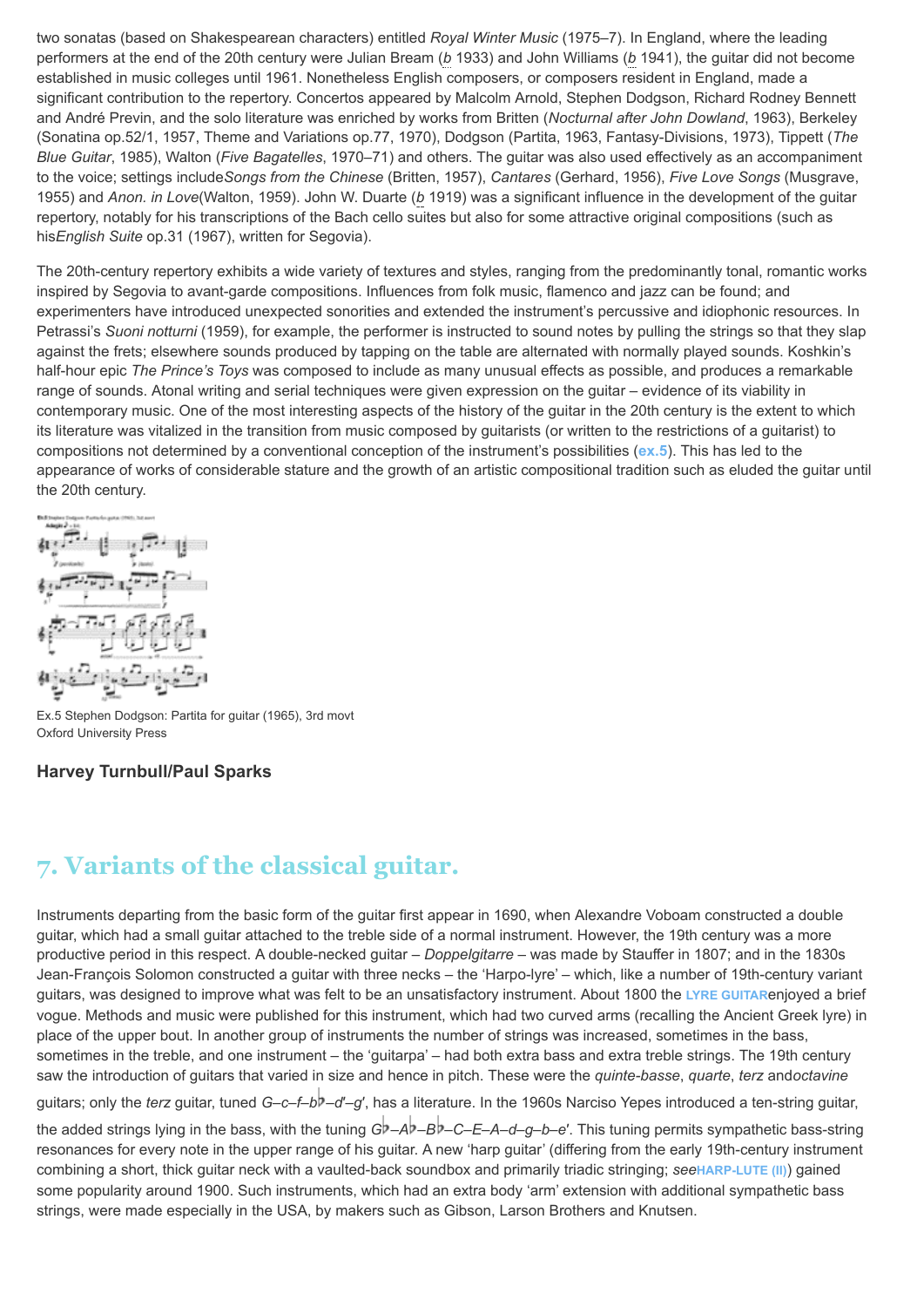Of 20th-century variants, the flamenco guitar is closest to the classical instrument. As the traditional posture of the flamenco guitarist necessitates holding the instrument almost vertically, it is desirable to restrict weight; hence Spanish cypress, a lighter wood than rosewood, is used for the back and sides, and gradually from the 1970s machine heads were used instead of wooden pegs. The string action is often lower than that of the classical guitar, allowing the strings to buzz against the frets. A plate is positioned on the table to protect the wood from the tapping of the right-hand fingers. Although the original function of the flamenco guitar was to provide an accompaniment to singing and dancing (*see* **[FLAMENCO](http://www.oxfordmusiconline.com/subscriber/article/grove/music/09780)**), it has been increasingly featured as a solo instrument.

In the 20th century many changes were made to the basic design of the classical guitar, mostly for the purpose of producing greater volume and penetration. These changes resulted in several distinct types of guitar, each originally designed to meet the specific musical requirements of guitarists playing in popular music forms, principally folk, jazz, blues, dance music and rock and roll.

Some guitarists, especially American country and western players and crooners, began early in the 20th century to demand more volume from the flat-top acoustic guitar of traditional shape. The company that initially did most to accommodate them was **[C.F. MARTIN](http://www.oxfordmusiconline.com/subscriber/article/grove/music/17888)** of Nazareth, Pennsylvania, which began during the 1920s to produce steel-strung guitars, altered structurally to bear the tension of heavier strings, and in some cases larger than the standard instrument. Other American companies active in popularizing the use of steel strings for guitars included Larson Brothers (from the 1880s) and Gibson (from the 1890s). Martin is probably best known for the invention of the 'Dreadnought' flat-top acoustic guitar, apparently named after the British battleship of the period. It was based on instruments made by Martin for the Ditson company of Boston around 1915, though it was not marketed by Martin itself until 1931, when what would become the D-18 and D-28 models were introduced. The Dreadnought was larger than a normal guitar and had a much broader waist and rather narrower, squarer shoulders. Its resulting 'bassier' tone ideally suited folk, country and western, blues and other popular music forms where the guitar's role was to accompany the voice. The design of the Dreadnought has been widely imitated by many guitar makers since its introduction, most notably by companies such as Gibson (from 1934, beginning with the 'Jumbo' model) and Guild (from the 1950s) in the USA and, later in the century, by Japanese guitar makers.

The large Dreadnought or Jumbo is not, however, the only type of steel-strung flat-top acoustic guitar; steel-strung versions of the classical guitar of traditional size and shape, with some internal strengthening, abound. Martin was, again, an innovator in this area of so-called 'folk' steel-strung acoustics, and many guitar makers in the USA, Europe and East Asia followed them and produced similar instruments.

Flat-top, steel-strung acoustic guitars require a stronger and more complex network of internal bracing than does either the classical or the arched-top guitar. The various styles of bracing that have developed are often referred to by descriptive terms, such as 'X'-bracing and 'fan'-bracing. The woods used to construct flat-top guitars vary depending on the degree of excellence required: the top is usually made of spruce (occasionally of cedar); rosewood, mahogany or maple is used for the back, sides and neck; and rosewood or ebony for the fingerboard. Cheaper flat-tops use laminated rather than solid woods. In 1966 the Ovation company in the USA began to produce guitars with a rounded back made of a synthetic material resembling fibreglass, in combination with a wooden top, neck and fingerboard; the aim, once again, was to improve the projectional qualities of an otherwise standard acoustic instrument.

Most flat-top guitars have a fixed bridge, like the classical guitar, to which the lower ends of the strings are secured by pins. The most popular flat-tops are those with six strings, tuned to the standard *E*–*A*–*d*–*g*–*b*′–*e*′ guitar pitches. But a variant, the 12 string flat-top, is also made; it was originally used in blues and folk-based music, and has strings tuned in six courses, some in unison and others an octave apart.

Flat-top, steel-strung acoustic guitars have been widely used in all kinds of popular music since the 1920s, most notably country, bluegrass, folk and singer-songwriter styles, and blues, less so in jazz. In rock, such guitars still find a place in the recording studio as a largely percussive element, as a songwriter's tool, and onstage as a visual and musical prop for some vocalists. Playing styles and techniques associated with the instrument vary widely, depending on musical idiom. Most often, particularly in folk music and other styles where a chordal accompaniment is required, a plectrum is used to strike the strings. In ensembles the instrument is occasionally used to play melody lines, melodic support, or jazz-like solos, though in the late 20th-century this role was more usually taken by electric instruments. Sometimes the fingernails, or false nails, are used to play finger-style (or finger-picking) patterns, a style also used on the nylon-strung classical guitar.

Some players adapt the standard six-string tunings to suit their own styles and musical requirements, and a number of patterns have evolved, mainly from blues and folk music. The most common adaptations are 'open' tunings, so named

because the open strings are tuned to form a single chord (e.g. *D*–*G*–*d*–*g*–*b*–*d*′;*D*–*A*–*d*–*f* –*a*–*d*′), which can be played at any pitch by stopping all the strings across the relevant fret. These open tunings probably developed in Hawaiian-style ('slack key') playing and country music, in which a slide, a bottleneck worn on one of the fingers of the left hand, or other suitable solid object, is pressed down on the strings, stopping them all at the same point; the strings are not separately fingered, the slide or bottleneck being moved up and down so that parallel chords and single-note runs can be produced. More conventional players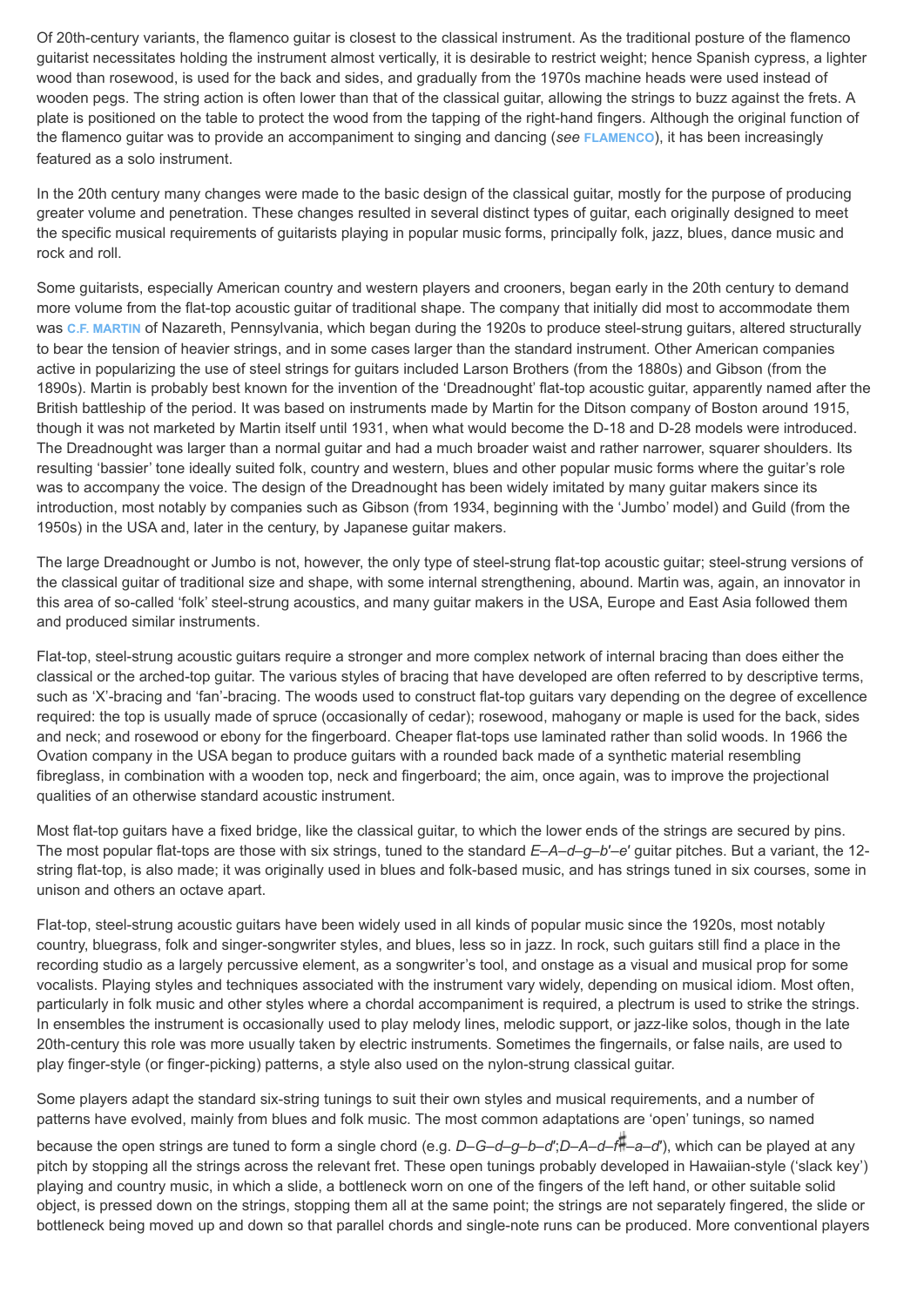stop the strings in the same way but with the finger, using the 'barré' technique. The other common type of adapted tuning is the 'dropped', tuning, in which the pitch of one or more strings is lowered to allow non-standard fingerings.

The arched-top ('carved-top', or, occasionally, 'cello-bodied') guitar was developed in the USA. Experiments by Orville H. Gibson in the 1890s produced a small number of avant-garde carved-top quitars and mandolins, but it was not until the 1920s that the arched-top guitar was commercially developed, as a result of the relatively high volume at which dance bands were playing. Ordinary acoustic guitars could not produce the sound levels needed; the arched-top guitar satisfied this requirement and became increasingly popular in the jazz styles which emerged in the 1930s.

Among the earliest such instruments was the **[GIBSON](http://www.oxfordmusiconline.com/subscriber/article/grove/music/49535)**L-5 (designed by Lloyd Loar), which was first issued in 1922, and which defined the arched-top guitar. Its construction owed more to violin making than traditional methods of guitar building and was influenced by Orville H. Gibson's mandolins and guitars of the 1890s. The quest for increased volume was at the root of all the alterations to conventional design introduced in the L-5: it had steel strings instead of gut, the extra tension and weight of which necessitated structural strengthening of the body; the top was strong and thick and carved into a characteristic arched shape; in place of a single soundhole there were two f-holes, for greater projection of the sound and enhancement of the sympathetic vibrations of the top; the bridge was not fixed but 'floating' (or adjustable) and the strings passed over it and were secured to a separate metal tailpiece attached to the end of the body.

The first version of the Gibson L-5 had an ebony fingerboard on a maple neck, a birch or maple back, a carved spruce top and spruce sides. It was not only the earliest arched-top to feature f-holes, but it was also one of the first guitars to be fitted with a 'truss rod', an adjustable internal metal rod that counteracts warping and minor movements of the neck. The most famous early user of the L-5 was Eddie Lang. From 1939 the L-5 and similar models were often constructed with a body cutaway, designed to give the player easier access to the upper frets.

The L-5 heralded the arrival on the market of many other arched-top acoustic guitars. The makers of these have been principally American, and include the Guild company, which was founded in New York in 1952 by Alfred Dronge and George Mann, moved to New Jersey in 1956 and was later purchased by Avnet Inc.; D'Angelico, set up by John D'Angelico, who had trained as a violin maker, in New York in 1932, and carried on by his protégé Jimmy D'Aquisto after D'Angelico's death in 1964; Epiphone, established in New York by Anastasios Stathopoulo in the early 1900s, and purchased by Gibson in 1957 after Stathopoulo's death; and Stromberg, set up in Boston by Charles A. Stromberg in the 1880s and carried on by his son Elmer from the 1930s.

The arched-top acoustic guitar fulfilled a specific role in the heyday of the American jazz and dance band; although it was designed for plectrum playing and produced the greatest possible volume when a plectrum was used, some guitarists played it with the right-hand fingers. The popularity of the arched-top acoustic waned with the widespread use of the [ELECTRIC GUITAR](http://www.oxfordmusiconline.com/subscriber/article/grove/music/08690), which easily outclassed it in terms of response and increased volume. Those arched-top guitars that survive, do so primarily as collectors' items, although specialist makers such as Bob Benedetto and John Monteleone emerged in the USA at the end of the 20th century.

Other attempts were made in the 1930s to increase the volume projected by the acoustic guitar. Early in the decade Mario Maccaferri (1900–1993) designed for the French company Selmer a series of guitars that had distinctive D-shaped soundholes (later oval) and a unique extra sound chamber inside the body (later removed); the resulting clear, piercing tone quality became the hallmark of Django Reinhardt's playing at that period. A similar idea was exploited from 1927 in the 'ampliphonic' or 'resophonic' guitar (commonly known by one of its trade names, Dobro), which had one or more metal resonator discs mounted inside the body under the bridge. The Dobro was often played across the lap and with a slide, like the **HAWAIIAN GUITAR**[, and both types were used at an early stage in experiments with amplification, which led to the development of the](http://www.oxfordmusiconline.com/subscriber/article/grove/music/49165) electric guitar (*see also***[RESONATOR GUITAR](http://www.oxfordmusiconline.com/subscriber/article/grove/music/49164)**).

#### **Tony Bacon**

# **8. Regional variations.**

### (i) Russia: the seven-string guitar.

In the late 18th century, schools associated with the seven-string guitar tuned *D–G–B–d–g–b–d′* developed in Russia. Early tutors for the instrument were published there by Ignatz von Held (*Methode facil pour apprendre à pincer la guitare à sept cordes sans maître*, 1798) and Dmitry Kushenov-Dmitriyevsky (*Novaya i polnaya gitarnaya shkola*, 1808). Music for the seven-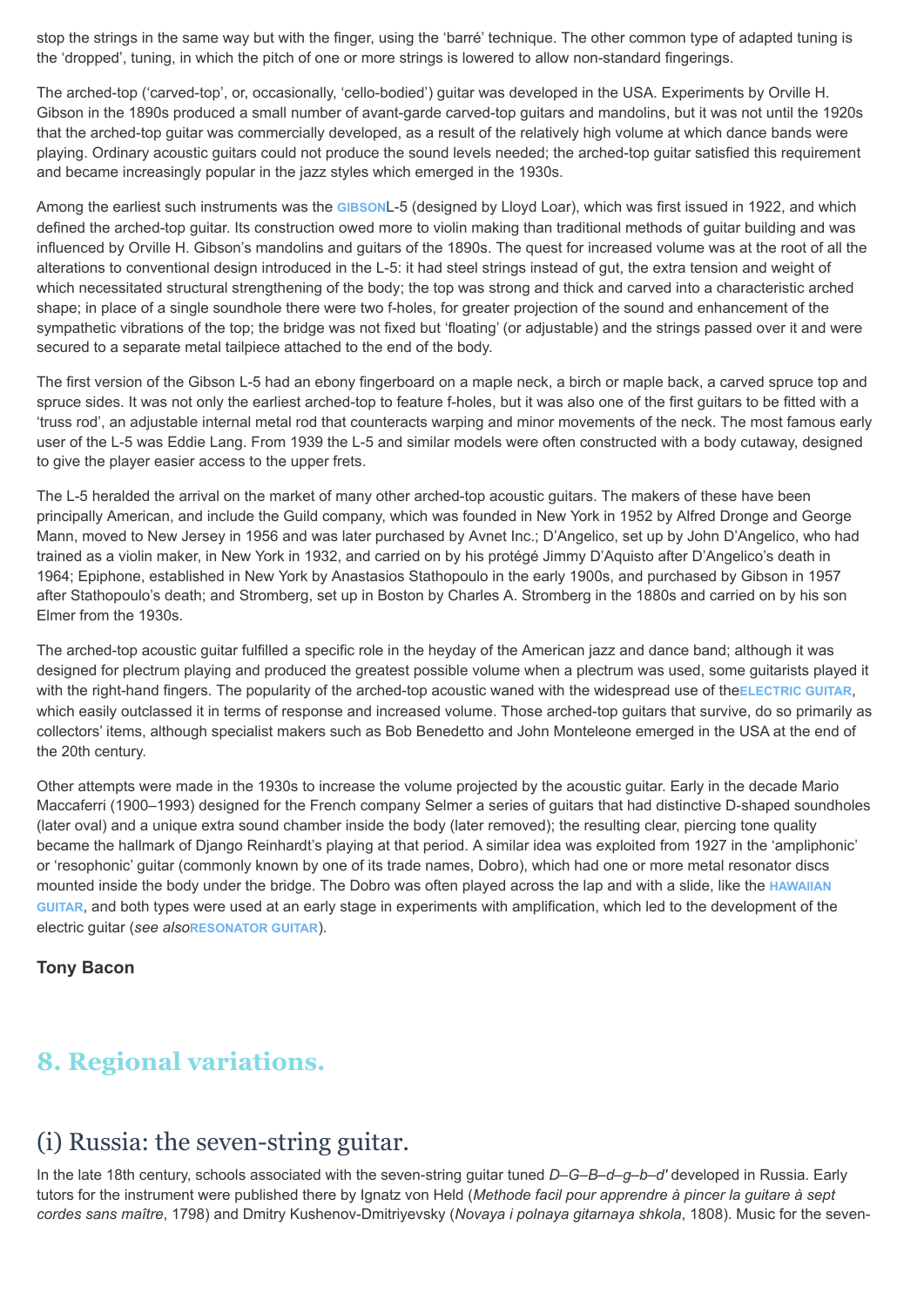string guitar was developed to a high degree of technical complexity by Andrey Sychra (1773–1850), who taught in St Petersburg from 1813; of his students, Semyon Aksyonov (1784–1853), Vladimir Morkov (1801–64), Nikolaj Aleksandrov (1818–84) and Vasily Sarenko (1814–81) wrote first-rate guitar music. In Moscow, guitar playing activity was centred on the player-improviser Mikhail Vïsotsky (1793–1837), who emphasized left-hand effects (legato up to seven notes, *portamento*, vibrato). The virtuoso Fyodor Zimmermann (1813–82) was also a composer and improviser. Despite their popularity in Russia, none of these guitarists gained international acclaim. Two guitarists, Nikolay Makarov (1810–90) and the Polish-born M.K. Sokolowski (1818–83) did become known; both, however, played two-necked 'Spanish' guitars with extra bass strings.

In the early 19th century, music for the seven-string guitar consisted mostly of variation sets on Russian folksongs and operatic arias, original dance pieces, transcriptions and potpourris; by mid-century 'cosmopolitan' forms such as preludes, études, nocturnes and ballades were favoured. A few large-scale independent works also survive, for example Sychra's *Divertissement sur des aires russes* (1813) and *Practical Rules in Four Exercises*(1817), and the Sonata by Vïsotsky's pupil Aleksandr Vetrov. Although the guitar declined in popularity in Russia in the second half of the century, it experienced a revival around 1900 in association with the writings of Valerian Rusanov (1866–1918) and the magazines *Gitarist*, *Akkord* and*Muzïka Gitarista*. Throughout the 20th century six- and seven-string guitars co-existed in conservatories and music schools.

#### **Oleg V. Timofeyev**

### (ii) Iberia, Latin America and the Pacific.

<span id="page-15-0"></span>

[Portuguese rajão, 19th century](http://www.oxfordmusiconline.com/subscriber/article/img/grove/music/F002473) (Horniman Museum, London)

The small guitars of Renaissance Europe were the prototypes of instruments that have persisted in Spain and Portugal, and which were carried through trade contacts to Central and South America and East Asia. The growth in size of the classical instrument also finds its counterpart in the range in size of folk instruments. Spain has the *bajo de uña*, a very large, short-necked guitar with eight strings, but the *guitarra* tuned *E*–*A*–*d*–*g*–*b*–*e*′ is the standard instrument. The

*guitarra tenor* has the tuning *G*–*c*–*f*–*b* –*d*′–*g*′; the *guitarra requinto* is tuned *B*–*e*–*a*–*d*′–*f* –*b*′; and the smallest is the *guitarillo* with five strings tuned *a*′–*d*″–*g*′–*c*″–*e*″ (the term *guitarro* also refers to a small instrument, with four or 12 strings, played by strumming). Portugal has the normal guitar, which is called*violão*; the Portuguese *guitarra* is similar to the Spanish**[BANDURRIA](http://www.oxfordmusiconline.com/subscriber/article/grove/music/01951)**, and, in spite of its name, it does not have the waisted outline of the guitar; the Portuguese *machete* (*cavaco*, diminutive *cavaquinho*), has either six or, more commonly, four strings; and the *rajão*, which sometimes has the body in the form of a fish, has five strings (**[fig.8](#page-15-0)**).

The *guitarillo* is also known as the *tiple* (treble), and in the Canary Islands, where the name has been transformed to *timple*, it has a vaulted back and either four or five strings; these may be tuned to the upper intervals of the standard guitar tuning, but more traditional tunings are*c*″–*f*′–*a*′–*d*″ and *f*′–*c*″–*e*′–*a*′–*d*″, which can be raised a tone for an E tuning. The name *tiple* is also applied to a small *bandurria* in Cuba, which has five pairs of strings. Cuba also has the small guitar *tres*, with three pairs of metal strings. The term *guitarrilla* is found in Bolivia, Guatemala and Peru. In the two last it denotes a small four-string instrument, used to accompany song and dance. In Bolivia, where it is the only known string instrument of the Chipaya people of the Department of Oruro, it has five double courses (tuned *d*′–*a*′–*f*′–*c*′–*g*′) and six frets; it has a guitar-like body with ribs, a flat front and a slightly curved back. *Guitarrillas* are played in pairs for textless *wayñus de cordero* (songs in praise of sheep) or *tornadas del ganado* (songs for cattle) at the *k'illpa* (animal branding) festival. The Chipaya of the village of Ayparavi have three different sizes of *guitarrilla*:*paj*, *taipi* and *qolta*, all with gut strings. The two largest are tuned as above, the smallest a 4th higher (see Baumann B1981 and B1982).

The *jarana* (diminutive *jaranita*) is a small Mexican guitar used in instrumental ensembles and to accompany dances; it is the equivalent of the *charango*, which is widely distributed in South America (north-west Argentina, Bolivia, Peru and Chile). The *charango* has five single or five paired strings, tuned *g*′(*g*′)–*c*″(*c*″)–*e*″(*e*′)–*a*′(*a*′)–*e*″(*e*″); the body consists of an armadillo shell that has been dried in a mould to produce the waisted guitar shape. The name *violão* has been retained in Brazil for the classical guitar. The Brazilian folk guitar, by contrast, is called*viola* and has a variety of tunings according to place and function; most examples have five double courses (occasionally four or six). In Mexico the term*guitarra de golpe* is used as an alternative to *vihuela* for a small five-course guitar used in folk ensembles. The modern Mexican *guitarrón*is a large six-string bass guitar, tuned*A*′–*D*–*G*–*c*–*e*–*a*(19th-century versions usually had four or five strings), while the Chilean type has up to 25 strings arranged in courses. Puerto Rico also has a five-course instrument, with four double courses and the fifth either single or double. It is played with a plectrum. The Puerto Rican instrument is known as a *cuatro*, a name more logically identified with the small Venezuelan guitar with four strings; the five-string guitar is called *quinto* in Venezuela. In the hands of a virtuoso performer, the Venezuelan *cuatro*, in spite of its seeming limitations, is capable of more complex textures than those it is obliged to provide in its folk setting, and two *cuatros* can accommodate transcriptions of art music. The *machete* was introduced by Portuguese sailors to the Hawaiian islands, where it was developed into the ukulele with its re-entrant tuning *g* ′–*c*′–*e*′–*a*′ (for illustrations *see* **[UKULELE](http://www.oxfordmusiconline.com/subscriber/article/grove/music/28722)**). Also of Portuguese origin is the small, narrow *kroncong* of West Java, which has five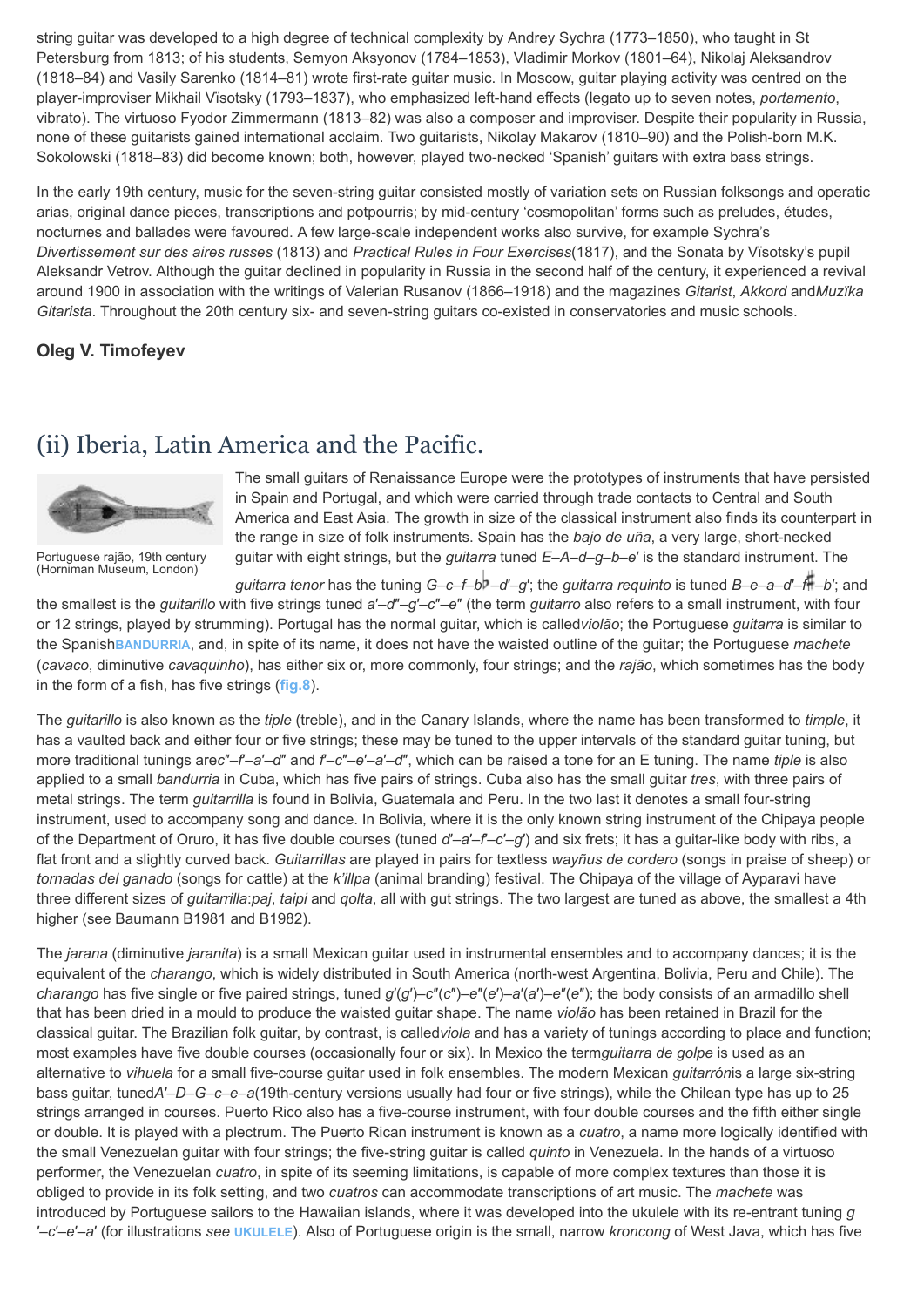strings. The Montese of Mindanao in the Philippine Islands have a three-string guitar called *tiape*. (For discussion of the use of the guitar in Indonesia, *see* **[INDONESIA, §I, 3\(IV\)](http://www.oxfordmusiconline.com/subscriber/article/grove/music/S42890.1.3.4)**.)

In the last few decades of the 20th century the tremendous increase in global travel blurred the traditional regional distinctions among the many hundreds of different guitar-like instruments. Once-obscure South American variants were encountered on street corners in European cities, while Japanese-made classical guitars could be found taking part in music-making in remote Andean villages.

#### **Harvey Turnbull/Paul Sparks**

### (iii) Africa.

In the 20th century the factory-made Western guitar, first acoustic, then electric, rose to prominence throughout sub-Saharan Africa. It assumed a central position not only in urban cultures but also in some rural areas, where several home-made models were locally developed. It replaced many long-established instruments previously used for personal music, such as lamellophones and a variety of string instruments, absorbing some of their playing techniques, melodic and harmonic patterns and musical concepts. Several distinctive styles and innovative musical forms were developed by now legendary composerperformers such as 'Sam' Kwame Asare (Ghana), Ebenezer Calender (Sierra Leone), Antoine Kolosoy Wendo, Mwenda Jean Bosco, Losta Abelo, Edouard Masengo (Democratic Republic of the Congo), Liceu Vieira Dias (Angola), Faustino Okello (Uganda) and Daniel Kachamba (Malawi).

From the early 19th century onwards, sailors from Portugal and other nations are likely to have played guitars or guitar-like instruments on ships that called at African ports. Not surprisingly, therefore, the first Africans to adopt this instrument were crew men – Kru sailors from Liberia. During the second half of the 19th century they seem to have introduced the guitar to ports along the Guinea coast, and at the beginning of the 1920s also to the port of Matadi, in the Democratic Republic of the Congo (according to oral testimony by Wendo). But only with the rise of a gramophone industry in the late 1920s and of radio broadcasting from African capitals during the 1930s and 40s did guitar music gain popularity. At first, local guitar music was impregnated with European, Caribbean and North and Latin American styles. In the 1930s and 40s major sources of inspiration were calypso (along the west coast), country music by Jimmie Rodgers and others (for example in some parts of Kenya), and Hawaiian-style guitar music (in Zimbabwe and neighbouring areas); these were soon followed by Cuban orchestral forms and Latin American dance music (Central Africa). Each period of imitation soon gave way to creative reinterpretation, leading to the rise of characteristic African guitar styles based on local musical concepts.

Beginning in the late 1920s record companies realized the potential market for this new music: the legendary Ghanaian guitarist 'Sam' Kwame Asare recorded with his Kumasi Trio in London in June 1928. After World War II record companies devoted primarily to the new guitar-based dance music were formed in Kinshasa, Brazzaville and West African cities, and the newly established radio stations spread guitar music to remote villages. One of the first musicologists to record the new traditions was Hugh Tracey, who documented many examples of the **[KATANGA GUITAR STYLE](http://www.oxfordmusiconline.com/subscriber/article/grove/music/49816)**of the 1950s. In February 1952 he discovered Mwenda Jean Bosco (1930–97) in the streets of Jadotville (Likasi) in what was then the Belgian Congo, and launched him on a full-time career. Bosco's timeless compositions, *Masanga*,*Bombalaka* etc., stimulated David Rycroft (1958– 61, 1962–5) to carry out the first scholarly study of an African guitar style.

Most guitars used in Africa during the first half of the 20th century came from Europe or South Africa. The most popular instruments, such as those produced by Gallotone of Johannesburg, had a narrow fingerboard, since African guitarists used the thumb to stop the lowest string. Finger-style guitarists of the period used a pencil, a piece of wood, or a nail, etc. as a *capo tasto*to raise the overall pitch level to match the singer's (*African Guitar*, B1995). Many different tunings were used; often the top five strings were given a standard tuning while the sixth was raised by a semitone to *F*. The strings were sounded almost exclusively by the thumb and index finger of the right hand. Special techniques such as the 'pull-off' and the 'hammer-on' were used in the left hand (Low, B1982, pp.23, 58, 115 and *African Guitar*, B1995). In slide guitar playing, called *hauyani*('Hawaiian') in Zimbabwe, Zambia and Malawi, the strings were tuned to a triad; Moya Aliya Malamusi plays in this style in *African Guitar*, B1995. Normally a small bottle serves as a slider. In both finger-style and plectrum playing the melodic patterns heard by the listeners are 'inherent patterns', only indirectly related to those of the fingers; in the 'I.P. [inherent pattern] effect' a complex succession of notes is split by the ear into several distinct layers (*see* **[AFRICA, §3\(V\)](http://www.oxfordmusiconline.com/subscriber/article/grove/music/S00268.3.5)**).

The introduction of the electric guitar at the beginning of the 1960s generated a restructuring of guitar music in Africa. A grouping of lead, rhythm and bass guitar replaced the solo guitarist, dividing the material among them. Congolese groups, such as Franco Luambo Makiadi and his OK Jazz, Tabu Ley Rochereau and his Orchestre African Fiesta, Kiamanguana Verckys and the Orchestre Vèvè, and Jean Bokelo and his Orchestre Conga Succès, took the lead in African electric-guitar based music in the 1960s and 70s. In Nigeria, following the popularity of Ghanaian **[HIGHLIFE](http://www.oxfordmusiconline.com/subscriber/article/grove/music/13000)**music during the 1950s, which led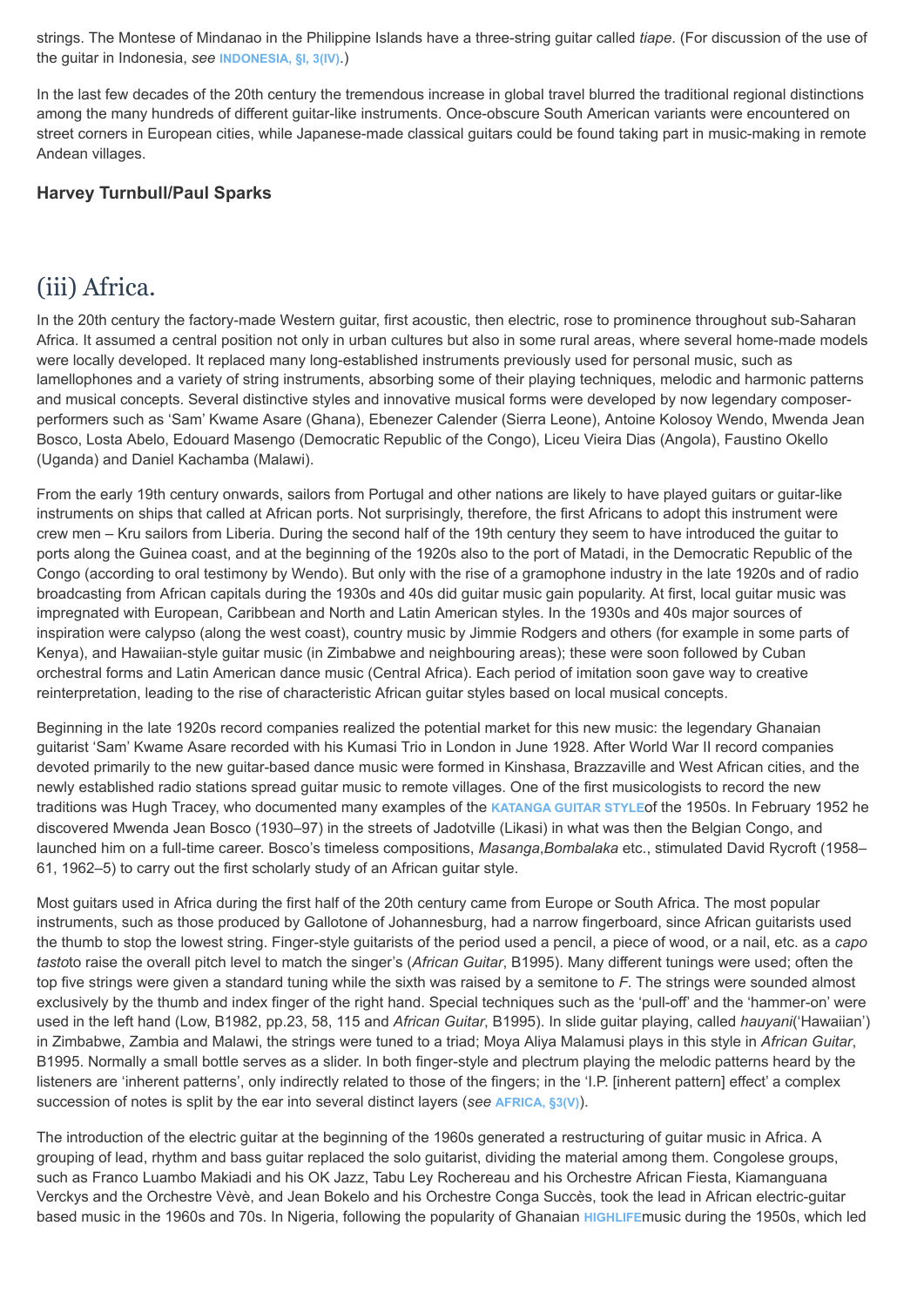to Yoruba and Igbo versions,**[JÙJÚ](http://www.oxfordmusiconline.com/subscriber/article/grove/music/40959)** came to dominate southern urban music. In Zimbabwe, guitar-based *chimurenga* music by Thomas Mapfumo and others began to dominate the scene in the early 1980s. The music incorporates traits from the *mbira dza vadzimu* lamellophone, with its harmonic patterns of 4th and 5ths. In South Africa, Isizulu solo guitar styles were transferred to the electric guitar. In 1995 electric guitars were being used in *mbaqanga*, and Zulu *maskandi* solo music was experiencing a revival on both acoustic and electric guitars (N. Davies, in Schmidt, B1994; *see also* **[SOUTH AFRICA, §III](http://www.oxfordmusiconline.com/subscriber/article/grove/music/S43028.3)**).

At the end of the 20th century, in the era of digitally-created sound, the gap had widened between those few African musicians with access to expensive equipment and those without. By the 1990s acoustic guitar music, with the exception of the Zulu *maskandi* and some forms played on home-made instruments, had almost completely disappeared in Africa. However, electric guitars were often too expensive for musicians in economically deprived areas. In West Africa, 'drum-matching' and other sounds created by a synthesizer had replaced almost all instruments except the guitar in recording studios. All across Africa, live music was being replaced in places of entertainment by often pirated cassette recordings transmitted through powerful loudspeakers (Schmidt, B1994).

#### **Gerhard Kubik**

# **Bibliography**

AND OTHER RESOURCES

A Bibliographies. B General. C The instrument. D Guitar technique. E Guitarists.

## **A: Bibliographies**

- C.F. Whistling: *Handbuch der musikalischen Literatur* (Leipzig, 1817–27/*R*, 2/1828–39/*R*) [19th-century printed guitar music]
- P. Danner: 'Bibliography of Guitar Tablatures, 1546–1764', *[JLSA](http://www.oxfordmusiconline.com/subscriber/article_citations/grove/music/43006#abbr-explained)*, v (1972), 40–51; vi (1973), 33–6
- W. Moser: *Gitarre-Musik: ein internationaler Katalog* (Hamburg, 1973/R, 2/1977)
- G. Gilmore: *Guitar Music Index: a Cross-Indexed and Graded Listing of Music in Print for Classical Guitar and Lute* (Honolulu, 1976–81)
- W. Boetticher, ed.: *Handschriftlich überlieferte Lauten- und Gitarrentabulaturen des 15. bis 18. Jahrhunderts*, RISM, B/VII (1978)
- D. Lyons: *Lute, Vihuela, Guitar to 1800: a Bibliography* (Detroit, 1978)
- P. Danner: 'Bibliografia delle principali intavolature per chitarra', *Il 'Fronimo'*, vii/29 (1979), 7–18
- J. Tyler: *The Early Guitar: a History and Handbook* (London, 1980)
- D. Fabris: 'Prime aggiunte italiane al volume RISM B/VII: intavolatura mss per liuto e chitarra', *[FAM](http://www.oxfordmusiconline.com/subscriber/article_citations/grove/music/43006#abbr-explained)*, xxix (1982), 103–21
- J. Rezits: *The Guitarist's Resource Guide: Guitar Music in Print and Books on the Art of the Guitar* (San Diego, 1983)
- J. Macauslan: *A Catalog of Compositions for Guitar by Women Composers* (Portland, OR, 1984)
- J. Hanekuyk and F. Pliester: *Luit en gitaar: muziek en literatuur in de muziekbibliotheek von het Haags Gemeentemusem* (The Hague, 1984)
- W. Schwarz: *Guitar Bibliography/Gitarre-Bibliographie: an International Listing of the Theoretical Literature on Classic Guitar from the Beginning to the Present*(Munich and New York, 1984)
- M.A. McCutcheon: *Guitar and Vihuela: an Annotated Bibliography* (Stuyvesant, NY, 1985)
- E. Negri: 'La presenza della chitarra nel Fondo Malaspina di Verona', *Il 'Fronimo'*, no.65 (1988), 32–4
- M. Jape: *Classical Guitar Music in Print* (Philadelphia, 1989)
- K. Sparr: 'Musik för gitarr utgiven i Sverige 1800–1860', *Bulletin: Svenskt Musikhistorisk Arkiv*, xxiv (1989), 20–40
- F. Tapella: 'Una sconosciuta raccolta per chitarra del fondo Noseda', *Il 'Fronimo'*, no.69 (1989), 32–8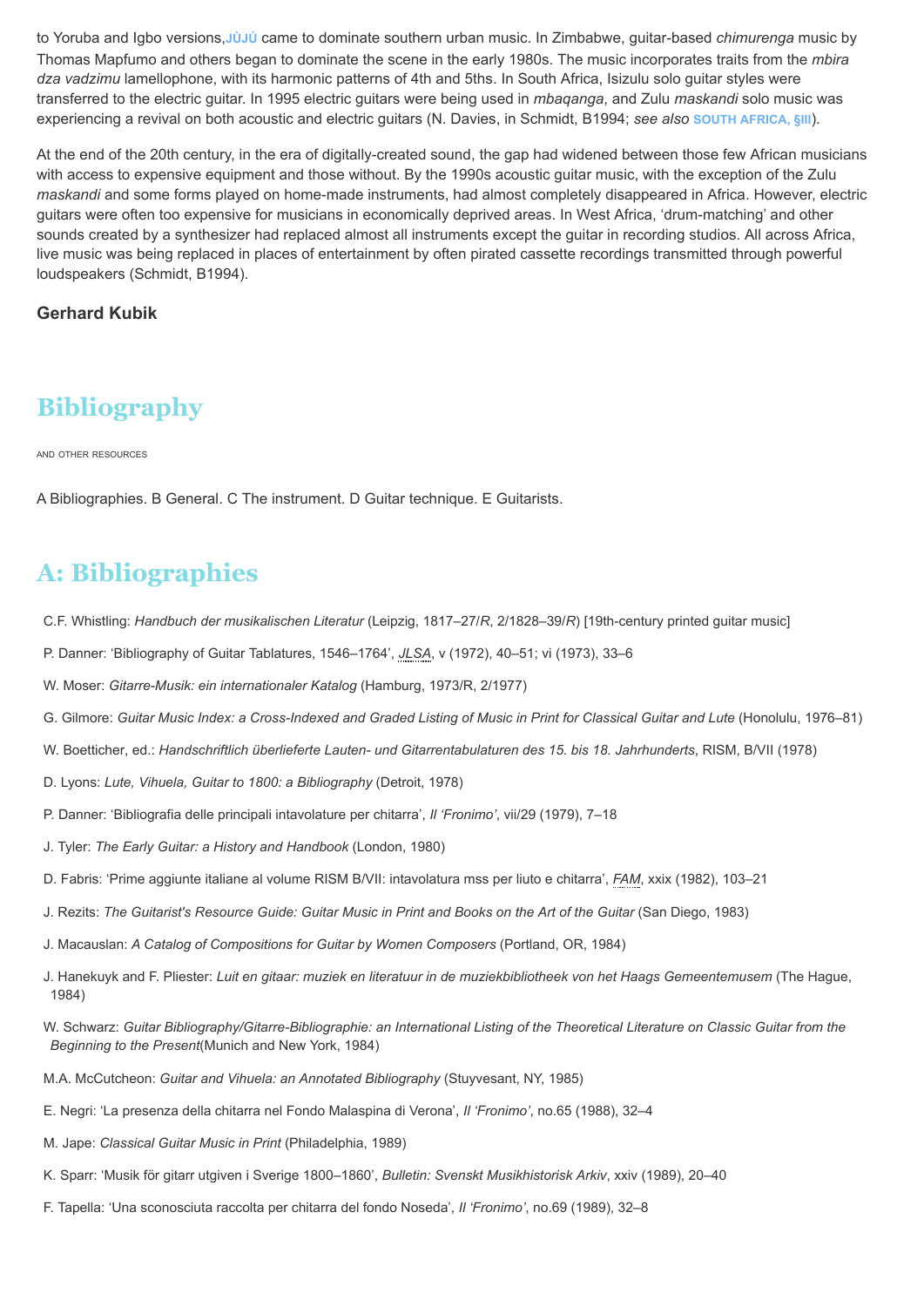- J. Torpp Larsson: *Catalogue of the Rischel and Birket-Smith Collection of Guitar Music in the Royal Library of Copenhagen* (Columbus, OH, 1989)
- E. Becherucci: 'Chitarra e pianoforte: breve storia della litteratura del duo dall' ottocento ai giorni nostri', *Il 'Fronimo'*, no.70 (1990), 14–39; no.72 (1990), 17–28
- D.H. Smith and L. Eagleson: *Guitar and Lute Music in Periodicals: an Index* (Berkeley, 1990)
- J. Maroney: *Music for Voice and Classical Guitar, 1945–1996: an Annotated Catalog*(Westport, CT, 1997)

### **B: General**

*[MGG2](http://www.oxfordmusiconline.com/subscriber/article_citations/grove/music/43006#abbr-explained)* ('Gitarre', §A/II: Terminologie und Frühgeschichte; M. Burzik)

- E. Schroen: *Die Gitarre und ihre Geschichte* (Leipzig, 1879)
- E. Biernath: *Die Guitarre seit dem 111. Jahrstausend vor Christus* (Berlin, 1907)
- A. Koczirz: 'Zur Geschichte der Gitarre in Wien', *Musikbuch aus Österreich*, iv (1907), 11–18
- J. Wolf: *Handbuch der Notationskunde*, ii (Leipzig, 1919/*R*), 157–218
- B. Henze: *Die Gitarre und ihre Meister des 18. und 19. Jahrhunderts* (Berlin, 1920)
- J. Zuth: *Simon Molitor und die Wiener Gitarristik um 1800* (Vienna, 1920)
- A. Koczirz: 'Die Wiener Gitarristik vor Giuliani', *Die Gitarre*, ii (1920–21), 71–3, 81–2, 93–5
- O. Chilesotti: 'Notes sur les tablatures de luth et de guitare', *[EMDC](http://www.oxfordmusiconline.com/subscriber/article_citations/grove/music/43006#abbr-explained)*, I/ii (1921), 636–84
- E. Schwarz-Reiflingen: 'Beiträge zur Geschichte der Gitarristik nach 1840', *Die Gitarre*, iv (1923), 65–8, 74–8, 90–93; v (1924), 103–5, 135–9
- T. Haas: 'Die Verwendung der Lauteninstrumente in der Oper', *Zeitschrift für die Gitarre*, iv (1925), no.8, pp.8–10; no.9, pp.1–4
- M.-R. Brondi: *Il liuto e la chitarra: ricerche storiche sulla loro origine e sul loro sviluppo*(Turin, 1926)
- F. Buek: *Die Gitarre und ihre Meister* (Berlin, 1926, 3/1952)
- J. Zuth: *Handbuch der Laute und Gitarre* (Vienna, 1926–8/*R*)
- S.N. Contreras: *La guitarra, sus antecedentes históricos y biografias de ejecutantes célebres*(Buenos Aires, 1927)
- A. Martinsen: *Neskol′ko slov o gitare: nebol′shoy istoriko-issledovatel′skiy ocherk*(Moscow, 1927)
- A. Orel: 'Gitarrenmusik in Wien zur Zeit Beethovens', *Österreichische Gitarre-Zeitschrift*, i/3 (1927), 46–50
- E. Pujol: 'La guitare', *[EMDC](http://www.oxfordmusiconline.com/subscriber/article_citations/grove/music/43006#abbr-explained)*, II/iii (1927), 1997–2035
- W.P. Maschkewitsch: 'Zur Geschichte der Gitarre in Russland', *Die Gitarre*, x (1929), 25–7, 38–40, 54–5; xi (1930) 52–6, 93–4
- O. Gombosi: 'Miscellanea: ad vocem cithara, citharista', *[AcM](http://www.oxfordmusiconline.com/subscriber/article_citations/grove/music/43006#abbr-explained)*, ix (1937), 55–7
- F. Lesure: 'La guitare en France au XVIe siècle', *[MD](http://www.oxfordmusiconline.com/subscriber/article_citations/grove/music/43006#abbr-explained)*, iv (1950), 187–95
- L. Davenport: 'Guitars in Chamber Ensembles', *Guitar Review*, no.16 (1954), 108 only
- A.P. Sharpe: *The Story of the Spanish Guitar* (London, 1954, 2/1959)
- R. Simoes: 'The Guitar in Brazil', *Guitar Review*, no.22 (1958), 6–7
- J. de Azpiazu: *La guitare et les guitaristes des origines aux temps modernes* (Basle, 1959; Eng. trans., 1960)
- D. Heartz: 'Parisian Music Publishing under Henry II: a propos of Four Recently-Discovered Guitar Books', *[MQ](http://www.oxfordmusiconline.com/subscriber/article_citations/grove/music/43006#abbr-explained)*, xlvi (1960), 448–67
- B.L. Vol′man: *Gitara v Rossii* (Leningrad, 1961)
- R. Keith: 'The Guitar Cult in the Courts of Louis XIV and Charles II', *Guitar Review*, no.26 (1962), 3–9
- D. Heartz: 'An Elizabethan Tutor for the Guitar', *[GSJ](http://www.oxfordmusiconline.com/subscriber/article_citations/grove/music/43006#abbr-explained)*, xvi (1963), 3–21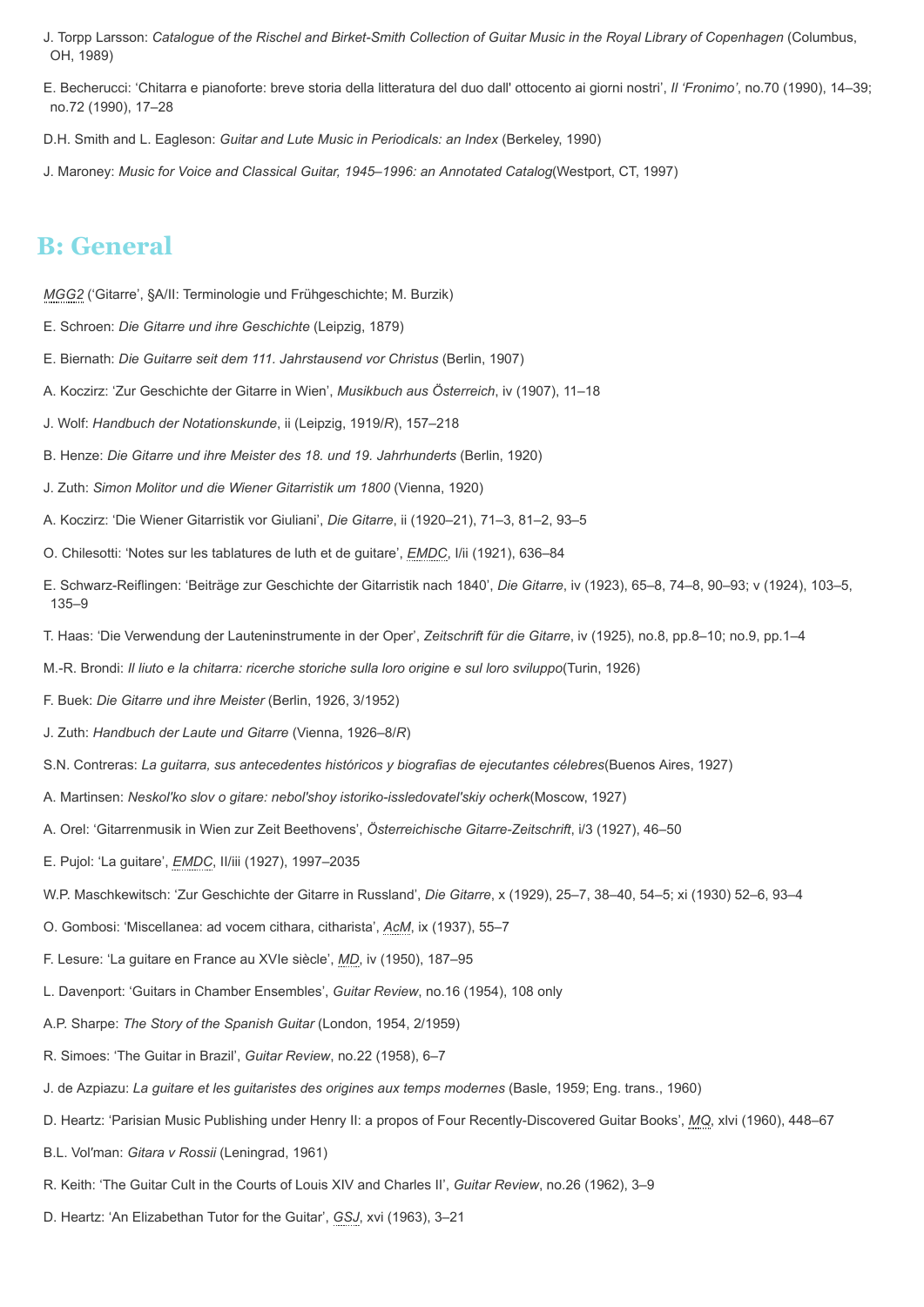- E. Bowles: 'The Guitar in Medieval Literature', *Guitar Review*, no.29 (1966), 3–7
- C. Carfagna and A. Caprani: *Profilo storico della chitarra*(Ancona,1966)
- S. Garnsey: 'The Use of Hand-Plucked Instruments in the Continuo Body: Nicola Matteis',*[ML](http://www.oxfordmusiconline.com/subscriber/article_citations/grove/music/43006#abbr-explained)*, xlvii (1966), 135–40
- H. Charnassé: 'Sur l'accord de la guitare', *[RMFC](http://www.oxfordmusiconline.com/subscriber/article_citations/grove/music/43006#abbr-explained)*, vii (1967), 25–38
- M. Kasha: 'A New Look at the History of the Classic Guitar', *Guitar Review*, no.30 (1968), 3–12
- B.L. Vol′man: *Gitara i gitaristï* (Leningrad, 1968)
- D. George: *The Flamenco Guitar* (Madrid, 1969)
- F.V. Grunfeld: *The Art and Times of the Guitar* (New York, 1969/*R*)
- A. Bellow: *The Illustrated History of the Guitar* (New York, 1970)
- H. Charnassé and F. Vernillat: *Les instruments à cordes pincées*(Paris, 1970)
- T.F. Heck: *The Birth of the Classic Guitar and its Cultivation in Vienna, Reflected in the Career and Compositions of Mauro Giuliani (d. 1829)* (diss., Yale U., 1970)
- S. Murphy: 'The Tuning of the Five-Course Guitar', *[GSJ](http://www.oxfordmusiconline.com/subscriber/article_citations/grove/music/43006#abbr-explained)*, xxiii (1970), 49–63
- T.F. Heck: 'The Role of Italy in the Early History of the Classic Guitar', *Guitar Review*, no.34 (1971), 1–6
- R. Hudson: 'The Music in Italian Tablatures for the Five-Course Spanish Guitar',*[JLSA](http://www.oxfordmusiconline.com/subscriber/article_citations/grove/music/43006#abbr-explained)*, iv (1971), 21–42
- B. Tonazzi: *Liuto, vihuela, chitarra e strumenti similari nelle loro intavolature, con cenni sulle loro letterature* (Ancona, 1971, 3/1980)
- R. Chiesa: 'Storia della letteratura del liuto e della chitarra', *Il 'Fronimo'*, nos.1–61 (1972–87) [series of articles]
- H. Nickel: *Beitrag zur Entwicklung der Gitarre in Europa* (Haimhausen, 1972)
- M. Sicca: 'La chitarra e gli strumenti a tastiera', *Il 'Fronimo'*, no.1 (1972), 27–32; Eng. trans., rev. in *Guitar Review*, no.39 (1974), 17–22; Ger. trans., enlarged in *Gitarre und Laute*, ii/1 (1980), 16–23
- R. Strizich: 'Ornamentation in Spanish Baroque Guitar Music', *[JLSA](http://www.oxfordmusiconline.com/subscriber/article_citations/grove/music/43006#abbr-explained)*, v (1972), 18–39
- E. Fausto Ciurlo: 'Cenni sulle ricerche delle origini etniche della chitarra e del liuto',*Il 'Fronimo'*, no.2 (1973), 16–24
- A. Gilardino: 'Aspetti della musica per chitarra del secolo XX', *Il 'Fronimo'*, no.2 (1973), 7–10
- A. Gilardino: 'La musica contemporanea per chitarra in Gran Bretagna', *Il 'Fronimo'*, no.5 (1973), 8–14
- C. Viglietti: *Origen e historia de la guitarra* (Buenos Aires, 1973/*R*)
- R. de Zayas: 'The Vihuela: Swoose, Lute, or Guitar', 'The Music of the Vihuelists and its Interpretation', 'The Vihuelists', *Guitar Review*, no.38 (1973), 2–5
- P. Danner: 'L'adattamento della musica barocca per chitarra all'esecuzione moderna', *Il 'Fronimo'*, no.7 (1974), 11–20
- A. Gilardino: 'La musica italiana per chitarra nel secolo XX', *Il 'Fronimo'*, no.7 (1974), 21–5
- A. Mauerhofer: *Leonhard von Call: Musik des Mittelstandes zur Zeit der Wiener Klassik* (diss., U. of Graz, 1974)
- A. Simoes: *A guitarra portuguesa* (Evora, 1974)
- H. Turnbull: *The Guitar from the Renaissance to the Present Day* (London and New York, 1974)
- T. Wheeler: *The Guitar Book: a Handbook for Electric and Acoustic Guitarists* (New York,1974, 2/1978)
- M. Cano Tamayo: *Un siglo de la guitarra granadina* (Granada, 1975)
- M. dell'Ara: 'La chitarra nel 1700', *Il 'Fronimo'*, no.12 (1975), 6–14
- M. Sicca: 'Note critiche sul problema delle trascrizioni per chitarra', *Il 'Fronimo'*, no.11 (1975), 23–5
- L. Witoszynskyi: 'Vihuela und Gitarre im Spiegel neuer Litteratur', *[ÖMz](http://www.oxfordmusiconline.com/subscriber/article_citations/grove/music/43006#abbr-explained)*, xxx (1975), 186–93
- J. Duarte: 'La notazione della musica per chitarra', *Il 'Fronimo'*, no.14 (1976), 14–20
- M. Ophee: 'Guitar Chamber Music: Why?', *Soundboard*, iii (1976), 47–8, 82–5; iv (1977), 22–5, 35ff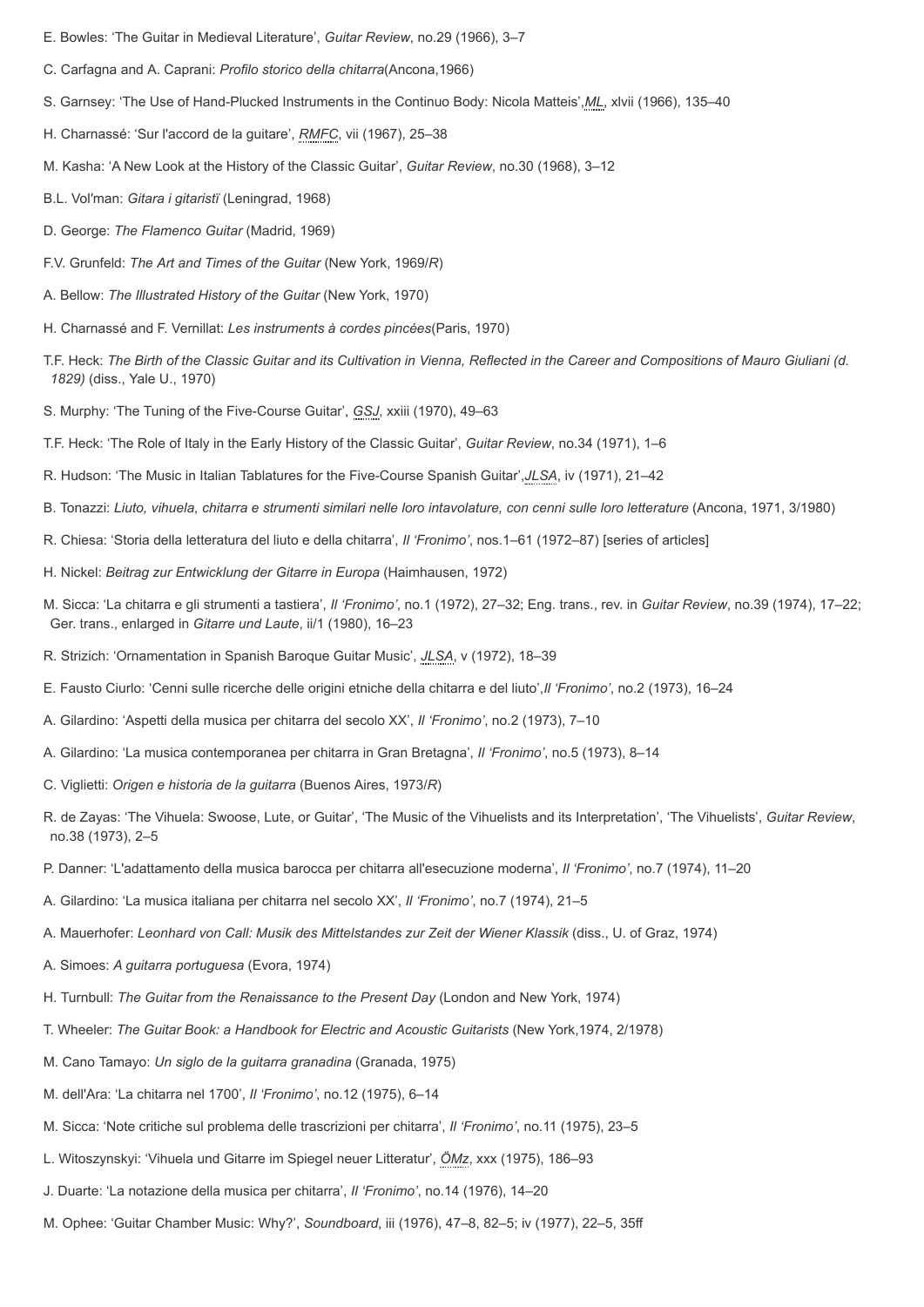- J.W. Tanno: 'Current Discography', *Soundboard*, iii (1976–) [series of articles]
- L. Witoszynskyi: 'Die Gitarre in der Kammermusik und der Beitrag Wiens', *[ÖMz](http://www.oxfordmusiconline.com/subscriber/article_citations/grove/music/43006#abbr-explained)*, xxxi (1976), 640–44
- G.J. Bakus: *The Spanish Guitar: a Comprehensive Reference to the Classical and Flamenco Guitar*(Los Angeles, 1977)
- P. Danner: 'Breve storia della musica per chitarra in America', *Il 'Fronimo'*, no.20 (1977), 18–25
- T. and M.A. Evans: *Guitars: Music, History, Construction and Players from the Renaissance to Rock* (New York, 1977)
- M. Ophee: 'Chamber Music for Terz Guitar: a Look at the Options', *Guitar Review*, no.42 (1977), 12–14
- J. Roberts: *Guitar Travels* (Valencia, 1977)
- J. Sclar: 'Guitar: Consort to the Voice. Chapter One, Benjamin Britten: Songs from the Chinese',*Guitar Review*, no.42 (1977), 17–24
- P. Camos: *Reportaje a la guitarra* (Buenos Aires, 1978)
- F. Grunfeld: 'L'accord parfait en amour: Incidental Notes to the Graphic Music of Balzac's Paris', *Guitar Review*, no.44 (1978), 1–2
- T.F. Heck: 'Computerized Guitar Research: a Report', *Soundboard*, v/4 (1978), 104–7; 'Postscript', vi (1979), 12
- K. Ragossnig: *Handbuch der Gitarre und Laute* (Mainz, 1978)
- F.-E. Denis: 'La guitare en France au XVIIe siècle: son importance, son répertoire', *[RBM](http://www.oxfordmusiconline.com/subscriber/article_citations/grove/music/43006#abbr-explained)*, xxxii–xxxiii (1978–9), 143–50
- M. Giertz: *Den klassika gitarren: instrumentet, musiken, mästerna* (Stockholm, 1979)
- R. Pinnell: 'The Theorboed Guitar: its Repertoire in the Guitar Books of Granata and Gallot',*[EMc](http://www.oxfordmusiconline.com/subscriber/article_citations/grove/music/43006#abbr-explained)*, vii (1979), 323–9
- J. Powroźniak: 'Die Gitarre in Russland', *Gitarre und Laute*, i/6 (1979), 18–24
- G. Radole: *Liuto, chitarra e vihuela: storia e letteratura* (Milan, 1979)
- A. Schroth: 'Dem Gesang verschwistert: die Gitarre in der Romantik', *Musica*, xxxiii (1979), 23–6
- J. Sclar: 'Guitar: Consort to the Voice. Chapter Two, Dominick Argento, Letters from Composers', *Guitar Review*, no.45 (1979), 6–11
- J.M. Ward: 'Sprightly & Cheerful Musick: Notes on the Cittern, Gittern and Guitar in 16th- and 17th-Century England', *[LSJ](http://www.oxfordmusiconline.com/subscriber/article_citations/grove/music/43006#abbr-explained)*, xxi (1979–81) [whole issue]
- A. Gilardino: 'La musica per chitarra nel secolo XX', *Il 'Fronimo'*, no.31 (1980), 25–9; no.32 (1980), 21–5; no.33 (1980), 25–9; no.34 (1981), 30–33; no.35 (1981), 47–9; no.36 (1981), 26–8
- J. Klier and I. Hacker-Klier: *Die Gitarre: ein Instrument und seine Geschichte* (Bad Schussenried, 1980)
- H. Leeb: 'Die Gitarre', *Gitarre und Laute*, ii (1980), no.2, 34–40; no.3, 32–41
- J. Schneider: 'The Contemporary Guitar', *Soundboard*, vii– (1980–) [series of articles]
- G. Wade: *Traditions of the Classical Guitar* (London, 1980)
- G.M. Dausend: 'Die Gitarre im Barockzeitalter: Instrumente, Komponisten, Werke, Notationsformen und Spieltechnik', *Zupfmusik*, xxxiii (1980), 85–6, 114–18; xxxiv (1981), 16–20, 71–4; xxxv (1982), 17–19, 87
- J. Duarte: 'The Guitar in Early Music', *Guitar & Lute*, nos.13–18 (1980–81) [series of articles]
- T. Bacon, ed.: *Rock Hardware* (Poole, Dorset, 1981)
- M. dell'Ara: 'Iconografia della chitarra', *Il 'Fronimo'*, I: no.36 (1981), 28–42; II: no.38 (1982), 33–41; III: no.40 (1982), 12–27; IV: no.42 (1983), 24–33
- N.D. Pennington: *The Spanish Baroque Guitar, with a Transcription of De Murcia's Passacalles y Obras* (Ann Arbor, 1981)
- C.S. Smith: 'Aristocratic Patronage and the Spanish Guitar in the 17th Century', *Guitar Review*, no.49 (1981), 2–21; no.50 (1982), 12–23
- M.P. Baumann: 'Music, Dance, and Song of the Chipayas (Bolivia)', *[LAMR](http://www.oxfordmusiconline.com/subscriber/article_citations/grove/music/43006#abbr-explained)*, ii (1981), 171–222
- R. Strizich: 'L'accompagnamento di basso continuo sulla chitarra barocca', *Il 'Fronimo'*, no.34 (1981), 15–26; no.35 (1981), 8–27
- R. Strizich: 'The Baroque Guitar: Then and Now', *Soundboard*, viii (1981), 128–36
- M.P. Baumann: 'Music of the Indios in Bolivia's Andean Highlands (Survey)', *World of Music*, xxiv/2 (1982), 80–96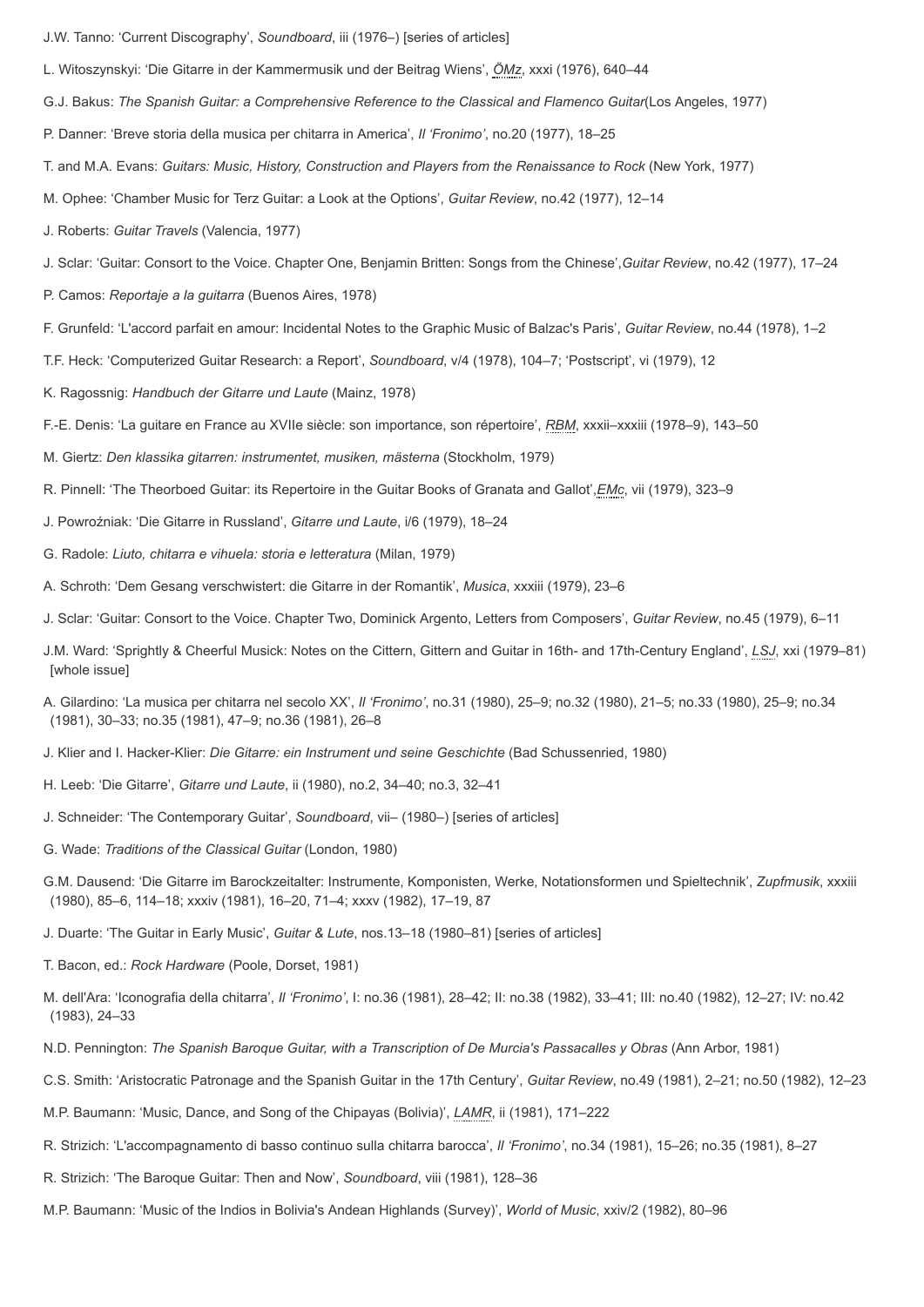R. Denyer: *The Guitar Handbook* (London, 1982/*R*)

M. Disler: 'Finding Liturgical Music for Classic Guitar', *Soundboard*, ix (1982), 15–17

R. Hudson: *The Folia, the Sarabande, the Passacaglia, and the Chaconne: the Historical Evolution of Four Forms that Originated in Music for the Five-Course Spanish Guitar* (Neuhausen-Stuttgart, 1982)

J. Low: 'A History of Kenyan Guitar Music: 1945–1980', *[AfM](http://www.oxfordmusiconline.com/subscriber/article_citations/grove/music/43006#abbr-explained)*, vi/2 (1982), 17–39

- J. Low: *Shaba Diary* (Vienna, 1982) [discusses Kantanga guitar styles and songs of the 1950s and 60s]
- C.H. Russell and A.K. Topp Russell: 'El arte de recomposición en la música española para la guitarra barroca', *[RdMc](http://www.oxfordmusiconline.com/subscriber/article_citations/grove/music/43006#abbr-explained)*, v (1982), 5–23
- C.H. Russell: 'Santiago de Murcia: the French Connection in Baroque Spain', *[JLSA](http://www.oxfordmusiconline.com/subscriber/article_citations/grove/music/43006#abbr-explained)*, xv (1982), 40–51
- J.-A. van Hoek: *Die Gitarrenmusik im 19. Jahrh.: Geschichte, Technik, Interpretation*(Wilhelmshaven, 1983)
- A. Kozinn and others: *The Guitar: the History, the Music, the Players* (New York, 1984)
- J. Schneider: *The Contemporary Guitar* (Berkeley, 1985)
- F. Seeger: *Gitarre: Geschichte eines Instruments* (Berlin, 1986)
- M. Ophee: 'La chitarra in Russia: osservazioni dall'Occidente', *Il 'Fronimo'*, no.58 (1987), 8–27
- C. Wolzien: 'Early Guitar Literature', *Soundboard*, xiv (1987), 57–9, 186–8; xv (1988), 48–51, 218–20
- M. dell'Ara: 'La chitarra a Parigi negli anni 1830–1831', *Il 'Fronimo'*, no.63 (1988), 19–25
- M. Greci: 'La chitarra: sua origine, storia, evoluzione', *[NRMI](http://www.oxfordmusiconline.com/subscriber/article_citations/grove/music/43006#abbr-explained)*, xxii (1988), 703–25
- P. Päffgen: *Die Gitarre: Grundzüge ihrer Entwicklung* (Mainz, 1988)
- S. Button: *The Guitar in England, 1800–1924* (New York, 1989)
- M. Egger: *Die 'Schrammeln' in ihrer Zeit* (Vienna, 1989) [discusses the popular Viennese quartet with bass guitar *c*1900]
- J. Noel: 'Grandeur et décadence de la guitare en France au temps de Louis XIV', *Cahiers de la guitare*, no.35 (1990), 20–24
- C.A. Waterman: *Jùjú: a Social History and Ethnography of an African Popular Music* (Chicago, 1990)
- T. Bacon and P. Day: *The Ultimate Guitar Book* (London and New York, 1991)
- A. Dunn: 'Robert de Visées Transkriptionen', *Gitarre und Laute*, xiii/6 (1991), 46–54
- L. Glasenapp: *Die Guitarre als Ensemble- und Orchesterinstrument in der Neuen Musik unter besonderer Berücksichtigung der Werke Hans Werner Henzes* (Laaber, 1991)
- J. Huber: *The Development of the Modern Guitar* (Westport, CT, 1991)
- T. Christensen: 'The Spanish Baroque Guitar and Seventeenth-Century Triadic Theory', *[JMT](http://www.oxfordmusiconline.com/subscriber/article_citations/grove/music/43006#abbr-explained)*, xxxvi (1992), 1–42
- G.-M. Dausend: *Die Gitarre im 16. bis 18. Jahrhundert* (Düsseldorf, 1992)
- R. Nowotny: *Vil Lute hörte ich erschallen: die frühe Geschichte der Fiedeln, Lauten- und Gitarreninstrumente* (Essen, 1992)
- J.M. Ward: *Music for Elizabethan Lutes* (Oxford, 1992)
- M. Esses: *Dance and Instrumental 'Diferencias' in Spain during the 17th and Early 18th Centuries* (Stuyvesant, NY, 1992–4)
- E.F. Madriguera: *The Hispanization of the Guitar: from the guitarra latina to the guitarra española*(diss., U. of Texas, Dallas, 1993)
- G. Rebours: 'Le repertoire de la guitare renaissance', *Cahiers de la guitare*, no.45 (1993), 24–30
- T. Schmitt: *Untersuchungen zur ausgewählten spanischen Gitarrenlehrwerken vor 1800* (Cologne, 1993)
- N. Treadwell: 'Guitar*alfabeto* in Italian Monody: the Publications of Alessandro Vincenti',*[LSJ](http://www.oxfordmusiconline.com/subscriber/article_citations/grove/music/43006#abbr-explained)*, xxxiii (1993), 12–22
- H.G. Brill: *Die Gitarre in der Musik des XX. Jahrhunderts* (Cologne, 1994)
- J. Libbert, ed.: *Die Gitarre im Aufbruch: Festschrift Heinz Teuchert* (Munich, 1994)
- M.A. Malamusi: 'Rise and Development of a Chileka Guitar Style in the 1950s', *For Gerhard Kubik: Festschrift*, ed. A. Schmidhofer and D. Schüller (Frankfurt, 1994), 7–72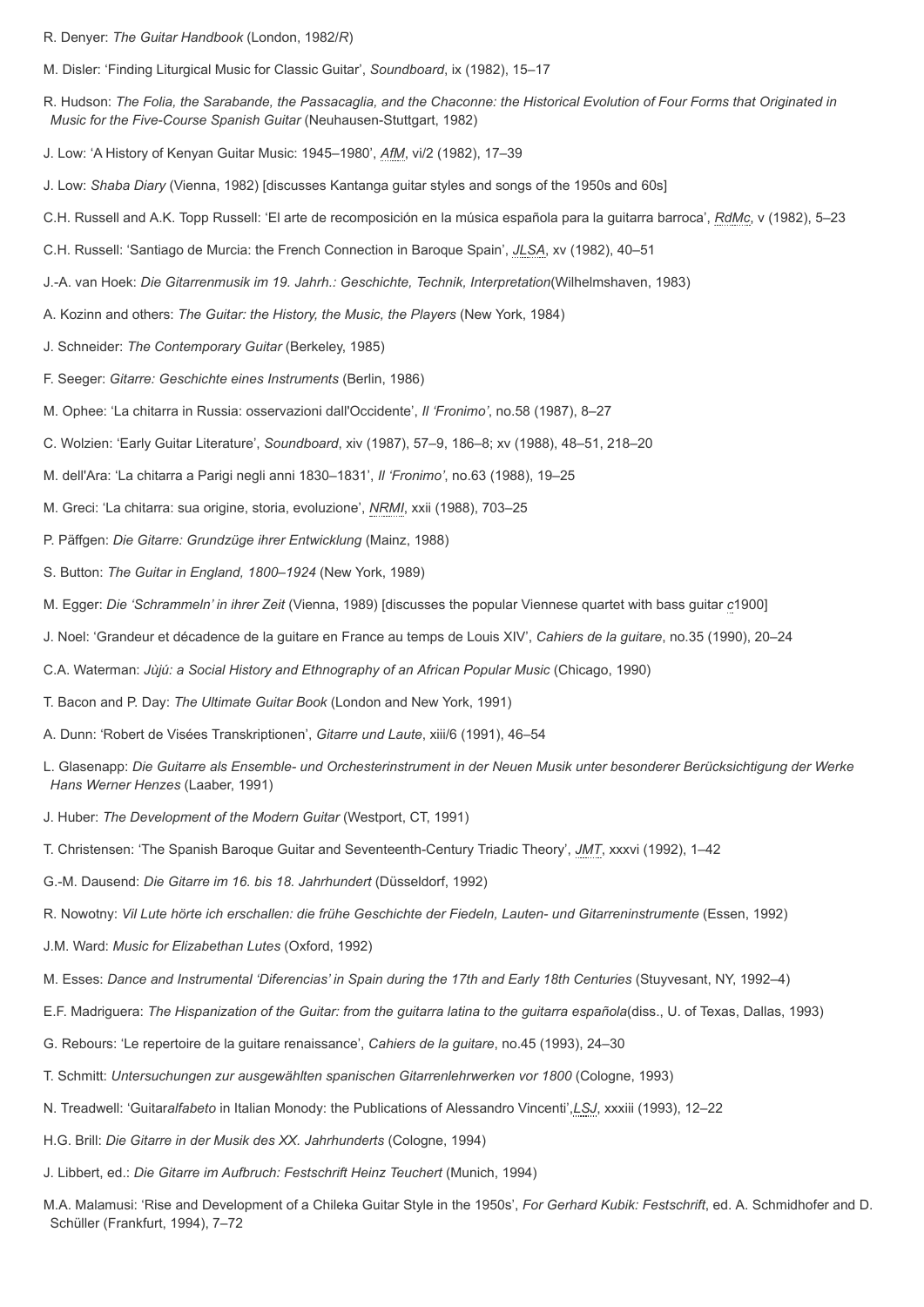C. Schmidt, ed.: 'The Guitar in Africa: the 1950s–1960s', *World of Music*, xxxvi/2 (1994)

*African Guitar*, videotape, dir. G. Kubik (Sparta, NJ, 1995)

- G.R. Boye: *Giovanni Battista Granata and the Development of Printed Music for the Guitar in Seventeenth-Century Italy* (diss., Duke U., 1995)
- M. Burzik: *Quellenstudien zu europäischen Zupfinstrumentenformen: Methodenprobleme kunsthistorische Aspekte und Fragen der Namenszuordnung* (Kassel, 1995)
- L. Eisenhardt: 'La guitarre royalle: de hoogtijdagen van der gitaar', *Tijdschrift voor oude muziek*, x/1 (1995), 9–11
- T. Heck: 'Guitar Notation: a Historical Overview', *Mauro Giuliani: Virtuoso Guitarist and Composer* (Columbus, OH, 1995), 140–49
- J. Monno: *Die Barockgitarre: Darstellung ihrer Entwicklung und Spielweise* (Munich, 1995)
- C.H. Russell: *Santiago de Murcia's 'Codice Saldivar No.4': a Treasury of Secular Guitar Music from Baroque Mexico* (Champaign, IL, 1995)
- F. Cabrel, M. Ferstenberg and K. Blasquiz: *Luthiers & guitares d'en France* (Paris, 1996)
- P. Trynka, ed.: *Rock Hardware: 40 Years of Rock Instrumentation* (London, 1996)
- T. Heck: 'Guitar-Related Research in the Age of the Internet: Current Options, Current Trends',*Soundboard*, xxv (1998), 61–8
- P. Schmitz: *Gitarremusik für Dilettantren: Entwicklung und Stellenwert des Gitarrenspiels in der bürglichen Musikpraxis der ersten Hälfte des 19. Jahrhunderts in deutschsprachigen Raum* (Frankfurt, 1998)
- O.V. Timofeyev: *The Golden Age of the Russian Guitar: Repertoire, Performance Practice, and Social Function of Russian Seven-String Guitar Music, 1800–1850* (diss., Duke U., in preparation)
- J. Tyler and P. Sparks: *The Guitar from the Renaissance to the Classical Era* (Oxford, forthcoming)

### **C: The instrument**

Arzberger: 'Vorschlag zu einer wesentlichen Verbesserung im Bau der Guitarre', *[AMZ](http://www.oxfordmusiconline.com/subscriber/article_citations/grove/music/43006#abbr-explained)*, xi (1808–9), 481–8

- J.A. Otto: 'Über die Guitarre', *Über den Bau der Bogeninstrumente*(Jena, 1828), 94–7
- F. Bathioli: *Guitarre-Flageolett-Schule mit Bemerkungen über den Gitarrenbau* (Vienna, ?1833)
- M. Stakhovich: *Istoriya semistrunnoy gitarï* (Moscow, 1864)
- A. Famintsyn: *Domra i srodnye yey intrumentï russkogo naroda* (St Petersburg, 1891)
- O. Chilesotti: 'La chitarra francese', *[RMI](http://www.oxfordmusiconline.com/subscriber/article_citations/grove/music/43006#abbr-explained)*, xiv (1907), 791–802
- J. Zuth: 'Die englische und deutsche Gitarre des ausgehenden 18. Jahrh.', *Der Gitarrefreund*, xxii (1921), 77–9, 88–90, 99–100
- K. Geiringer: 'Der Instrumentenname Quinterne und die mittelalterlichen Bezeichnungen der Gitarre, Mandola und Colascione', *[AMw](http://www.oxfordmusiconline.com/subscriber/article_citations/grove/music/43006#abbr-explained)*, vi (1924), 103–10
- A. Koczirz: 'Die alt-Wiener Gitarre um 1800', *Gitarristische Mitteilung aus Österreich*, i (1925), no.3, pp.1–2; no.4, pp.2–3; no.5, pp.2–3
- E. Schwarz-Reiflingen: 'Die Torresgitarre', *Die Gitarre*, ix (1928), 47–53
- F. Schuster: 'Zur Geschichte des Gitarrenbau in Deutschland', *Die Gitarre*, x (1929), 83–7
- G. Chase: 'Guitar and Vihuela: a Clarification', *[BAMS](http://www.oxfordmusiconline.com/subscriber/article_citations/grove/music/43006#abbr-explained)*, vi (1942), 13–16
- M. Ivanov: *Russkaya semistrunnaya gitara* (Moscow, 1948)
- F. Lesure: 'Le traité des instruments de musique de Pierre Trichet: des instruments de musique à chordes', *[AnnM](http://www.oxfordmusiconline.com/subscriber/article_citations/grove/music/43006#abbr-explained)*, iv (1956), 175–248, esp. 216; also pubd separately (Neuilly-sur-Seine, 1957/*R*; Eng. trans., 1973)
- T. Usher: 'The Spanish Guitar in the 19th and 20th Centuries', *[GSJ](http://www.oxfordmusiconline.com/subscriber/article_citations/grove/music/43006#abbr-explained)*, ix (1956), 5–36
- J. Duarte: 'Variants of the Classic Guitar, an Evaluation', *Guitar Review*, no.25 (1961), 22–5
- F. Jahnel: *Die Gitarre und ihr Bau: Technologie von Gitarre, Laute, Mandoline, Sister, Tanbur und Saite* (Frankfurt, 1963, 6/1996; Eng.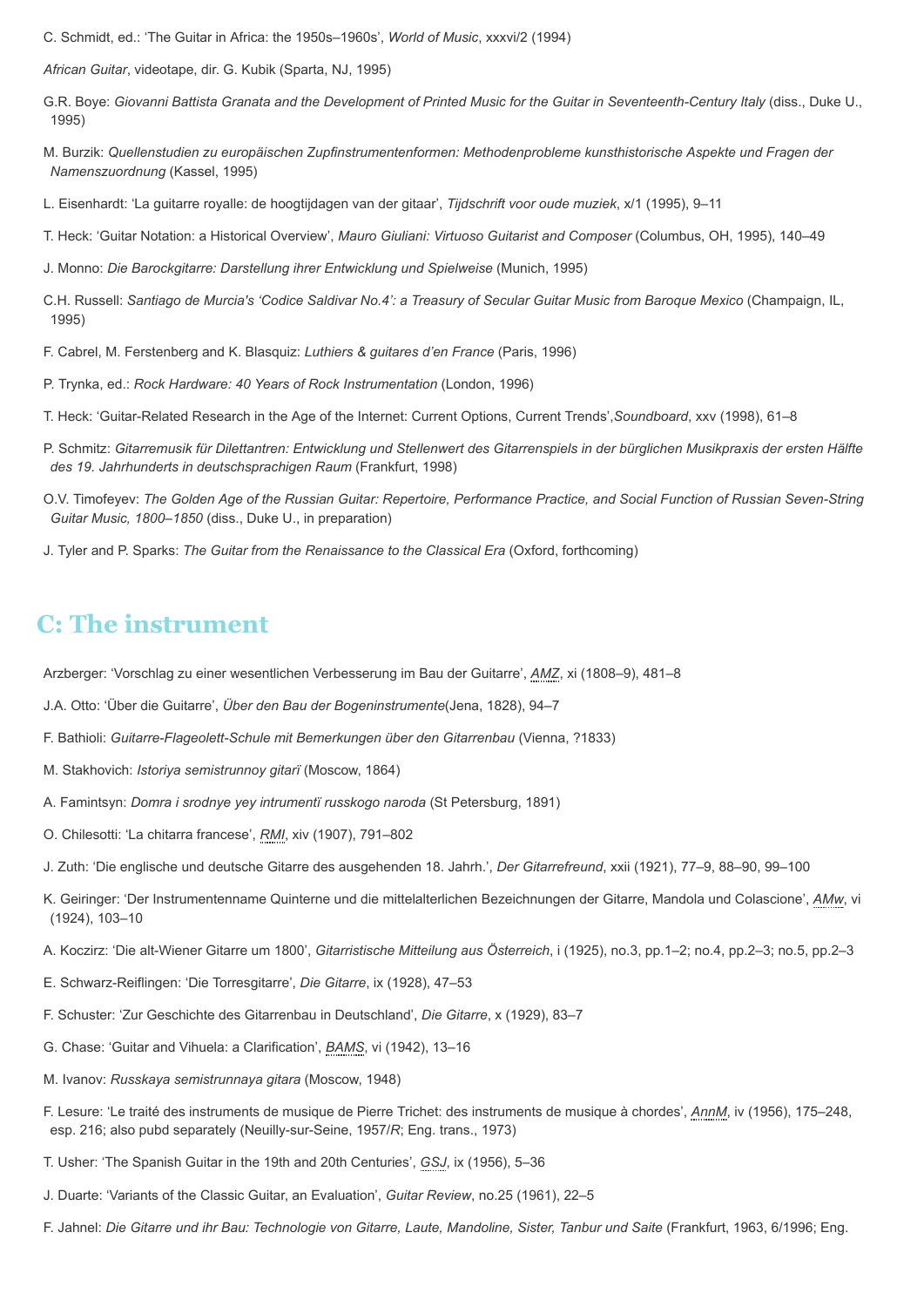trans., 1981)

- J.C. Tanno: 'A Brief Discussion of the Construction and Assembly of Guitars by Non-Spanish Luthiers', *Guitar Review*, no.28 (1965), 28– 31
- I. Sloane: *Classic Guitar Construction: Diagrams, Photographs, and Step-by-Step Instructions*(New York, 1966/*R*)
- F. Hellwig: 'Makers' Marks on Plucked Instruments of the 16th and 17th Centuries', *[GSJ](http://www.oxfordmusiconline.com/subscriber/article_citations/grove/music/43006#abbr-explained)*, xxiv (1971), 22–32
- D. McLeod: *The Classical Guitar: Design and Construction* (Woodbridge, NJ, 1971)
- A. Artzt: 'The Guitar: Wet or Dry?', *Guitar Review*, no.37 (1972), 4–5
- M. Kasha: *Complete Guitar Acoustics* (Tallahassee, FL, 1973)
- E.F. Ciurlo: 'La chitarra nella liuteria moderna', *Il 'Fronimo'*, no.6 (1974), 20–31
- J. Godwin: 'Eccentric Forms of the Guitar, 1770–1850', *[JLSA](http://www.oxfordmusiconline.com/subscriber/article_citations/grove/music/43006#abbr-explained)*, vii (1974), 90–102
- H.E. Huttig: 'The Tripodison of Dionisio Aguado', *Guitar Review*, no.39 (1974), 23–5
- M. Kasha: 'Physics and the Perfect Sound', *Britannica Yearbook of Science and the Future* (1974), 128–43
- J. Meyer: 'Die Abstimmung der Grundresonanzen von Gitarren', *Das Musikinstrument*, xxiii (1974), 179–86
- J. Meyer: 'Das Resonanzverhalten von Gitarren bei mittleren Frequenzen', *Das Musikinstrument*, xxiii (1974), 1095–1102
- A.E. Overholtzer: *Classic Guitar Making* (Chico, CA, 1974, 2/1983)
- D. Teeter: *The Acoustic Guitar: Adjustment, Care, Maintenance, and Repair* (Norman, OK,1974)
- D. Brosnac: *The Steel String Guitar: its Construction, Origin, and Design* (San Francisco,1973, 2/1975)
- E.F. Ciurlo: 'Chitarra quartitonale', *Il 'Fronimo'*, no.10 (1975), 25–6
- T.F. Heck: 'Stalking the Oldest Six-String Guitar', *Gendai Guitar*, no.98 (1975), 64–71 [in Jap.]; Eng. orig. www.uakron.edu/gfaa/stalking/html-
- M. Longworth: *Martin Guitars: a History* (Cedar Knolls, NJ, 1975, enlarged 3/1998 as*C.F. Martin & Co., Est. 1833: a History*)
- I. Sloane: *Steel-String Guitar Construction: Acoustic Six-String, Twelve-String, and Arched-Top Guitars*(New York, 1975/*R*)
- J. Tyler: 'The Renaissance Guitar 1500–1650', *[EMc](http://www.oxfordmusiconline.com/subscriber/article_citations/grove/music/43006#abbr-explained)*, iii (1975), 341–7
- L. Witoszynski: 'Vihuela and Guitar: some Historical Developments', *Guitar*, iv/2 (1975), 19–21
- D.R. Young: *The Steel String Guitar: Construction and Repair* (Radnor, PA, 1975, 2/1987)
- M. Hall: 'The "guitarra española"', *[EMc](http://www.oxfordmusiconline.com/subscriber/article_citations/grove/music/43006#abbr-explained)*, iv (1976), 227 [letter]
- J. Meyer: 'Die Bestimmung von Qualitätskriterien bei Gitarren: Mitteilung aus der physikalisch-technischen Bundesanstalt', *Das Musikinstrument*, xxv (1976), 1211–22
- D. Poulton: 'Notes on the Guitarra, Laud and Vihuela', *[LSJ](http://www.oxfordmusiconline.com/subscriber/article_citations/grove/music/43006#abbr-explained)*, xviii (1976), 46–8
- I.J. Schoenberg: 'On the Location of Frets on the Guitar', *American Mathematical Monthly*, 83/7 (1976), 550
- K. Achard: *The Fender Guitar* (London, 1977/*R*)
- D. Brosnac: *An Introduction to Scientific Guitar Design* (New York, 1978)
- C. Elliker: 'On Gasogenes, Penang Lawyers, Echiquiers and Terz Guitars', *Soundboard*, v (1978), 112–13
- M. Ophee: 'La chitarra terzina', *Il 'Fronimo'*, no.25 (1978), 8–24
- J. Schneider: 'The Well-Tempered Guitar', *Soundboard*, v (1978), 108–11 [discusses interchangeable fingerboards]
- T. Stone: 'A New Tonal Universe for the Guitar: Interchangeable Fingerboards',*Guitar & Lute*, no.6 (1978), 19–21
- M. Weber: 'Gitarrenkorpus geometrisch abgeleitet: Instrumentengeschichte aus Spanien', *[IZ](http://www.oxfordmusiconline.com/subscriber/article_citations/grove/music/43006#abbr-explained)*, xxxii (1978), 774 only
- K. Achard: *The History and Development of the American Guitar* (London, 1979)
- D. Denning: 'The Vihuela: Royal Guitar of 16th-Century Spain', *Soundboard*, vi/2 (1979), 38–41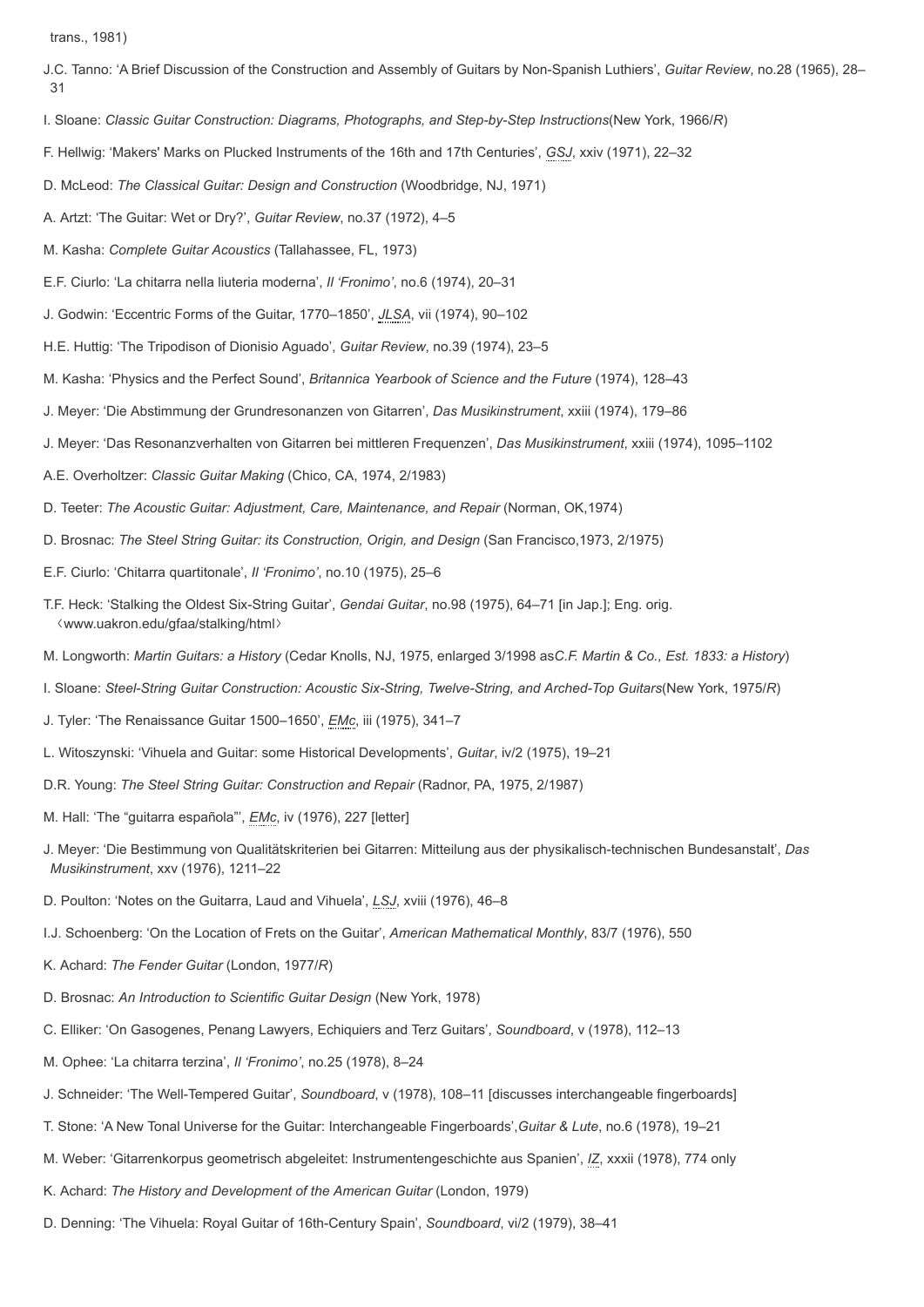- T. Evans and others: *Guitares: chefs d'oeuvre des collections de France* (Paris, 1980)
- T. Heck: 'Mysteries in the History of the Guitar', *La guitarra*, nos.37–8, 40–41 (1980) [series of short articles]
- M. Sorriso: 'La chitarra battente in Calabria', *Il 'Fronimo'*, no.31 (1980), 29–31
- D. Gill: 'Vihuelas, Violas and the Spanish Guitar', *[EMc](http://www.oxfordmusiconline.com/subscriber/article_citations/grove/music/43006#abbr-explained)*, ix (1981), 455–62
- T. Heck: 'The Historic Variety in Guitar Sizes', *La guitarra*, no.42 (1981), 2
- T. Rossing: 'Physics of Guitars: an Introduction', *Journal of Guitar Acoustics*, no.4 (1981), 45–67
- J. Schneider: 'The Microtonal Guitar', *Guitar & Lute*, no.16 (1981), 42–6; no.17 (1981), 32–4; no.19 (1981), 28–31; no.20 (1982), 20–22; no.21 (1982), 33–4; no.25 (1982), 14–17

*Acoustical Society of America Meeting CIII: Guitar Session: Chicago 1982* [*Journal of Guitar Acoustics*, no.6 (1982)]

- J. Meyer: 'Fundamental Resonance Tuning of Guitars', *Journal of Guitar Acoustics*, no.5 (1982), 19
- T. Wheeler: *American Guitars: an Illustrated History* (New York, 1982, 3/1992)
- O. Christensen: 'The Response of Played Guitars at Middle Frequencies', *Acustica*, liii (1983), 45–8
- R.C. Hartman: *Guitars and Mandolins in America, Featuring the Larsons' Creations*(Schaumburg, IL, 1984, 2/1988)
- H. Nickel: 'Zur Entwicklungsgeschichte der Gitarre im Mittelalter', *Basler Jb für historische Musikpraxis*, viii (1984), 131–46
- M. Hodgson: 'The Stringing of a Baroque Guitar', *FoMRHI Quarterly*, no.41 (1985), 61–7
- B. Hopkin: 'The Bi-Level Guitar', *Experimental Musical Instruments*, i/4 (1985), 1 [with three pages of illustrations]
- J. Meyer: *Akustik der Gitarre in Einzeldarstellungen* (Frankfurt, 1985)
- D. Ribouillault: 'La décacorde de Carulli et Lacote', *Guitare*, no.13 (1985), 4–6
- R. Carlin: 'The Improbable Evolution of the Arch-Top Guitar', *Frets*, viii/10 (1986), 26–32
- J. Winter: 'Aspecten van der guitaarbouw', *Jaarboek van het Volksmuziekatelier*, iv (1986), 61–84
- W.R. Cumpiano and J.D. Natelson: *Guitarmaking, Tradition and Technology: a Complete Reference for the Design and Construction of the Steel-String Folk Guitar and the Classical Guitar* (Amherst, MA, 1987)
- P. Forrester: '17th-Century Guitar Woodwork', *FoMRHI Quarterly*, no.48 (1987), 40–48
- G. Stradner: 'Die Instrumente der Wiener Schrammeln', *Studia organologica: Festschrift für John Henry van der Meer*, ed. F. Hellwig (Tutzing, 1987), 445–52 [describes the bass guitar of *c*1900]
- F. Gétreau: 'René, Alexandre et Jean Voboam: des facteurs pour "La guitarre royale"',*Instrumentistes et luthiers parisiens: XVIIe–XIXe siècles*(Paris,1988), 50–74
- K. Huber: 'Zur Wiederentdeckung der Wappenformgitarre um 1900', *Quaestiones in musica: Festschrift für Franz Krautwurst*, ed. F. Brusniak and H. Leuchtmann (Tutzing, 1989), 251–69
- I.C. Bishop: *The Gibson Guitar* (Westport, CT, 1990)
- A. Corona-Alcalde: 'The Viheula and the Guitar in Sixteenth-Century Spain: a Critical Appraisal of some of the Existing Evidence', *[LSJ](http://www.oxfordmusiconline.com/subscriber/article_citations/grove/music/43006#abbr-explained)*, xxx (1990), 3–24
- G. Gruhn and W. Carter: *Gruhn's Guide to Vintage Guitars*(San Francisco, 1991)
- L. Sandberg: *The Acoustic Guitar Guide* (Chicago, 1991)
- P.W. Schmidt: Acquired of the Angels: the Lives and Works of Master Guitar Makers John D'Angelico and James L. D'Aquisto (Metuchen, NJ, 1991)
- J. Peterson: 'Harp Guitar: that Extra String Thing', *American Lutherie*, no.29 (1992), 20–35
- J. Peterson: 'A New Look at Harp Guitars', *American Lutherie*, no.34 (1993), 24–40
- B. Brozman: *The History and Artistry of National Resonator Instruments* (Fullerton, CA, 1993) [focusses on 'Dobro' guitars]
- G. Gruhn and W. Carter: *Acoustic Guitars and other Fretted Instruments: a Photographic History* (San Francisco, 1993)
- B.E. Richardson: 'The Acoustical Development of the Guitar', *Catgut Acoustical Society Journal*, ii/5 (1994), 1–10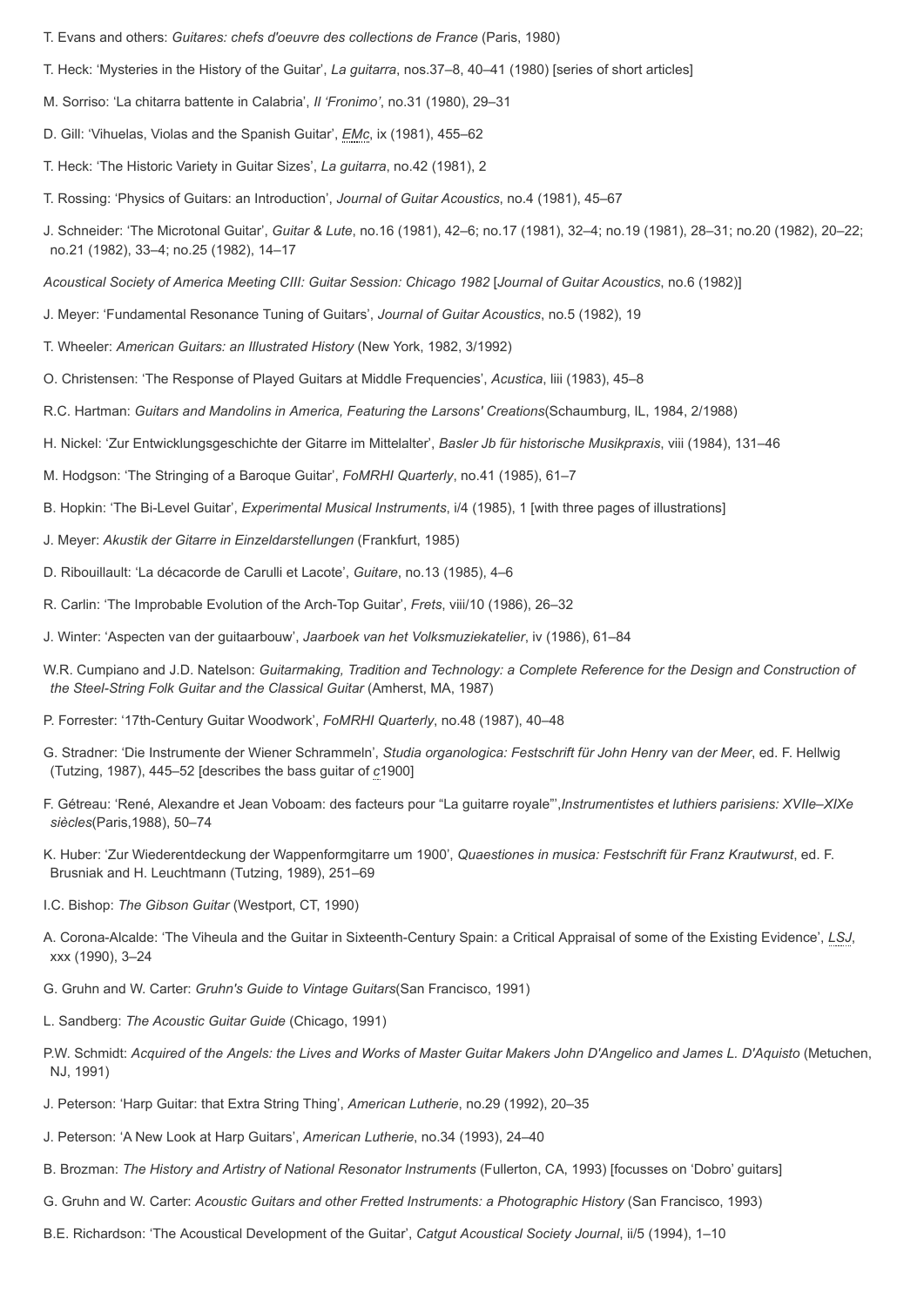- E. Segerman: 'Stringing 5-Course Baroque Guitars', *FoMRHI Quarterly*, no.75 (1994), 43–5
- E. Whitford, D. Vinopal and D. Erlewine: *Gibson's Fabulous Flat-Top Guitars: an Illustrated History and Guide* (San Francisco,1994)
- W. Carter: *The Martin Book: a Complete History of Martin Guitars* (London, 1995)
- H. Moust: *The Guild Guitar Book 1952–1977* (Breda, Netherlands, 1995)
- S. Chinery and T. Bacon: *The Chinery Collection: 150 Years of American Guitars* (London, 1996)
- J. Fisch and L.B. Fred: *Epiphone: the House of Stathopoulo* (New York, 1996)
- J. Morrish, ed.: *The Classical Guitar: a Complete History* (London, 1997)

### **D: Guitar technique**

*[MGG2](http://www.oxfordmusiconline.com/subscriber/article_citations/grove/music/43006#abbr-explained)* ('Gitarre', §B: Repertoire und Spieltechnik, I–II; M. Burzik)

- F. Guthmann: 'Über Guitarrenspiel', *[AMZ](http://www.oxfordmusiconline.com/subscriber/article_citations/grove/music/43006#abbr-explained)*, viii (1805–6), 362–6
- O. Seyffert: 'Über das Gitarrespiel mit Ring und Nagelanschlag', *Der Gitarrefreund*, viii (1907), 33–5, 41–3
- E. Just: 'Die Flageolettöne und ihre Notierung', *Der Gitarrefreund*, xx (1919), 11–15, 23–6, 35–7
- F. Buek: 'Über den Nagelanschlag', *Der Gitarrefreund*, xxii (1921), 5–6
- F. Laible: 'Physiologie des Anschlages', *Die Gitarre*, ii (1920–21), 95–9
- F. Laible: 'Physiologie des Greifens', *Die Gitarre*, iv (1923), 45–7
- E. Schwarz-Reiflingen: 'Kuppen- oder Nagelanschlag?', *Die Gitarre*, vi (1925), 65–8
- A. Koczirz: 'Über die Fingernageltechnik bei Saiteninstrumenten', *Studien zur Musikgeschichte: Festschrift für Guido Adler* (Vienna, 1930/*R*), 164–7
- E. Schwarz-Reiflingen: 'Die moderne Gitarrentechnik', *Die Gitarre*, xi (1930), 17–23, 34–6, 49–52, 81–6
- T. Usher: 'The Elements of Technical Proficiency', *Guitar Review*, no.15 (1953), 6–8
- T. Usher: 'Tone and Tonal Variety', *Guitar Review*, no.16 (1954), 23–4
- D. Rycroft: 'The Guitar Improvisations of Mwenda Jean Bosco', *[AfM](http://www.oxfordmusiconline.com/subscriber/article_citations/grove/music/43006#abbr-explained)*, ii/4 (1958–61), 81–98; iii/1 (1962–5), 86–101
- E. Pujol: *El dilema del sonido en la guitarra* (Buenos Aires, 1960)
- J. Huber: *Origines et technique de la guitare* (Lausanne, 1968)
- S. Murphy: 'Seventeenth-Century Guitar Music: Notes on Rasgueado Performance', *[GSJ](http://www.oxfordmusiconline.com/subscriber/article_citations/grove/music/43006#abbr-explained)*, xxi (1968), 24–32
- V. Bobri: *The Segovia Technique* (New York, 1972)
- M. Sicca: 'Il vibrato come arricchimento naturale del suono: suo studio sistematico sulla chitarra e sul liuto', *Il 'Fronimo'*, no.5 (1973), 24
- P. Danner: 'Giovanni Paolo Foscarini and his "Nuova inventione"', *[JLSA](http://www.oxfordmusiconline.com/subscriber/article_citations/grove/music/43006#abbr-explained)*, vii (1974), 4–18
- R. Strizich: 'A Spanish Guitar Tutor: Ruiz de Ribayaz's *Luz y norte musical* (1677)',*[JLSA](http://www.oxfordmusiconline.com/subscriber/article_citations/grove/music/43006#abbr-explained)*, vii (1974), 51–81
- A. Gilardino: 'Il problema della diteggiatura nelle musiche per chitarra', *Il 'Fronimo'*, iii (1975), no.10, pp.5–12; no.13, pp.11–14
- C. Duncan: 'Staccato Articulation in Scales', *Soundboard*, iv (1977), 65–6
- P.W. Cox: *Classic Guitar Technique and its Evolution as Reflected in the Method Books, c1770–c1850*(diss., Indiana U., 1978)
- C. Duncan: 'About Vibrato', *Soundboard*, v (1978), 69–72
- J. Taylor: *Tone Production on the Classical Guitar* (London, 1978)
- J. Weidlich: 'Battuto Performance Practice in Early Italian Guitar Music (1606–1637)',*[JLSA](http://www.oxfordmusiconline.com/subscriber/article_citations/grove/music/43006#abbr-explained)*, xi (1978), 63–86
- C. Duncan: 'Articulation and Tone: some Principles and Practices', *Guitar Review*, no.46 (1979), 7–9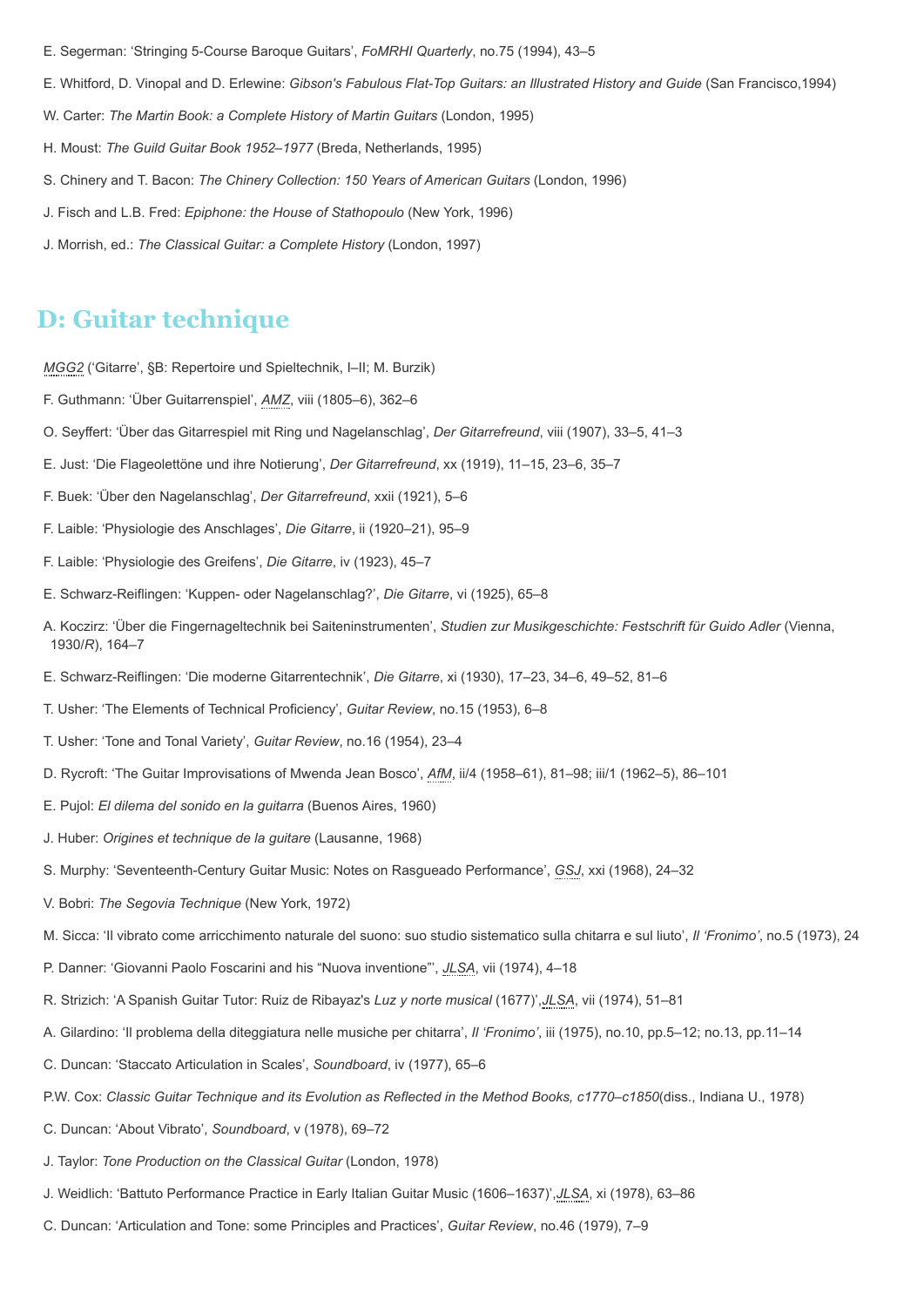- C. Duncan: 'La tensione funzionale e l'attacco preparato', *Il 'Fronimo'*, no.28 (1979), 23–6
- M. Sicca: 'Una concezione dinamica di alcuni problemi chitarristici', *Il 'Fronimo'*, no.29 (1979), 18–23
- P. Danner: 'Lute Technique and the Guitar: a Further Look at the Historical Background',*Soundboard*, vii (1980), 60–67
- C. Duncan: *The Art of Classical Guitar Playing* (Princeton, NJ, 1980)
- H. Jeffery: 'La technica di unghia e polpastrello secondo Dionisio Aguado', *Il 'Fronimo'*, no.33 (1980), 14–20
- E. Lind: 'Haltungsproblematik an der Konzertgitarre', *Gitarre und Laute*, ii/6 (1980), 18–27
- F. Cook: 'The "Batteries" on the Spanish Baroque Guitar According to Marin Mersenne', *Guitar & Lute*, no.19 (1981), 35–7
- P. Cox: 'Considerazioni sui primi metodi per chitarra', *Il 'Fronimo'*, no.34 (1981), 5–15
- D. Ribouillault: *La technique de guitare en France dans la première moitié du 19ème siècle* (1981)
- M. Ophee: 'The History of *apoyando*: Another View', *Guitar Review*, no.51 (1982), 6–13
- D. Ribouillault: 'Technique de la guitare: la position de l'instrument à l'époque romantique', *Cahiers de la guitare*, no.2 (1982), 28–35
- M. Ophee: 'Il tocco appoggiato: precisazioni e argomenti storici', *Il 'Fronimo'*, no.43 (1983), 8–20
- S. Jordan: 'The Touch Technique: Two-Handed Tapping', *Guitar Player*, xviii/7 (1984), 29–30
- R. Kienzle: 'The Evolution of Country Fingerpicking', *Guitar Player*, xviii/5 (1984), 38–41
- S. Lynch: 'My Technique: Expanding the Boundaries of Finger-Tapped Guitar', *Guitar Player*, xix/2 (1985), 14–15
- J. Schneider: *The Contemporary Guitar* (Berkeley, 1985) [explains new playing techniques and notations]
- A. Lehner-Wieternik: *Neue Notationsformen, Klangmöglichkeiten und Spieltechniken der klassischen Gitarre* (Vienna, 1991)
- N. Amos: 'The Suppression, Liberation, and Triumph of the Annular Finger: a Brief Historical View of Right-Hand Guitar Technique', *Soundboard*, xxi/4 (1995), 11–15
- D. Back: 'William Foden and the Paradigms of his Technique', *Guitar Review*, no.102 (1995), 13–17
- J. Holecek: *För musikens skull: studier i interpretativ gitarrspelteknik från tidsperioden c1800–c1930* (Göteborg, 1996)
- V.A. Coelho, ed.: *Performance on Lute, Guitar and Vihuela: Historical Practice and Modern Interpretation*(Cambridge, 1997)

### **E: Guitarists**

- P.J. Bone: *The Guitar and Mandolin: Biographies of Celebrated Players and Composers*(London, 1914, 2/1954/*R*)
- J. Zuth: *Handbuch der Laute und Gitarre* (Vienna, 1926–8/*R*)
- S.N. Contreras: *La guitarra, sus antecedentes históricos y biografias de ejecutantes célebres*(Buenos Aires, 1927)
- W.P. Maschkewitsch: 'Russische Gitarristen', *Die Gitarre*, xi (1930), 68–72
- D. Prat: *Diccionario biográfico, bibliográfico, histórico, crítico de guitarras … guitarristas … guitarreros* (Buenos Aires, 1934/*R*)
- B. Terzi: *Dizionario dei chitarristi e liutai italiani* (Bologna, 1937)
- N. Makarov: 'The Memoires of Makaroff', *Guitar Review*, no.1 (1946), 8–10; no.2 (1947), 4–6; no.3 (1947), 6–9; no.5 (1948), 1–5
- *Guitar Review*, no.11 (1950) [portrait issue on contemporary guitarists]
- C. Simpson: 'Some Early American Guitarists', *Guitar Review*, no.23 (1959), 16 only
- *Guitar News*, no.60 (1961) [portraits]
- C. Carfagna and M. Gangi: *Dizionario chitarristico italiano*(Ancona,1968)
- C. Viglietti: *Origien e historia de la guitarra* (Buenos Aires, 1973) [esp. guitarists in Argentina and Uruguay]
- *Jazz Guitarists: Collected Interviews from Guitar Player Magazine* (Saratoga, CA, 1975) [with an introduction by L. Feather]